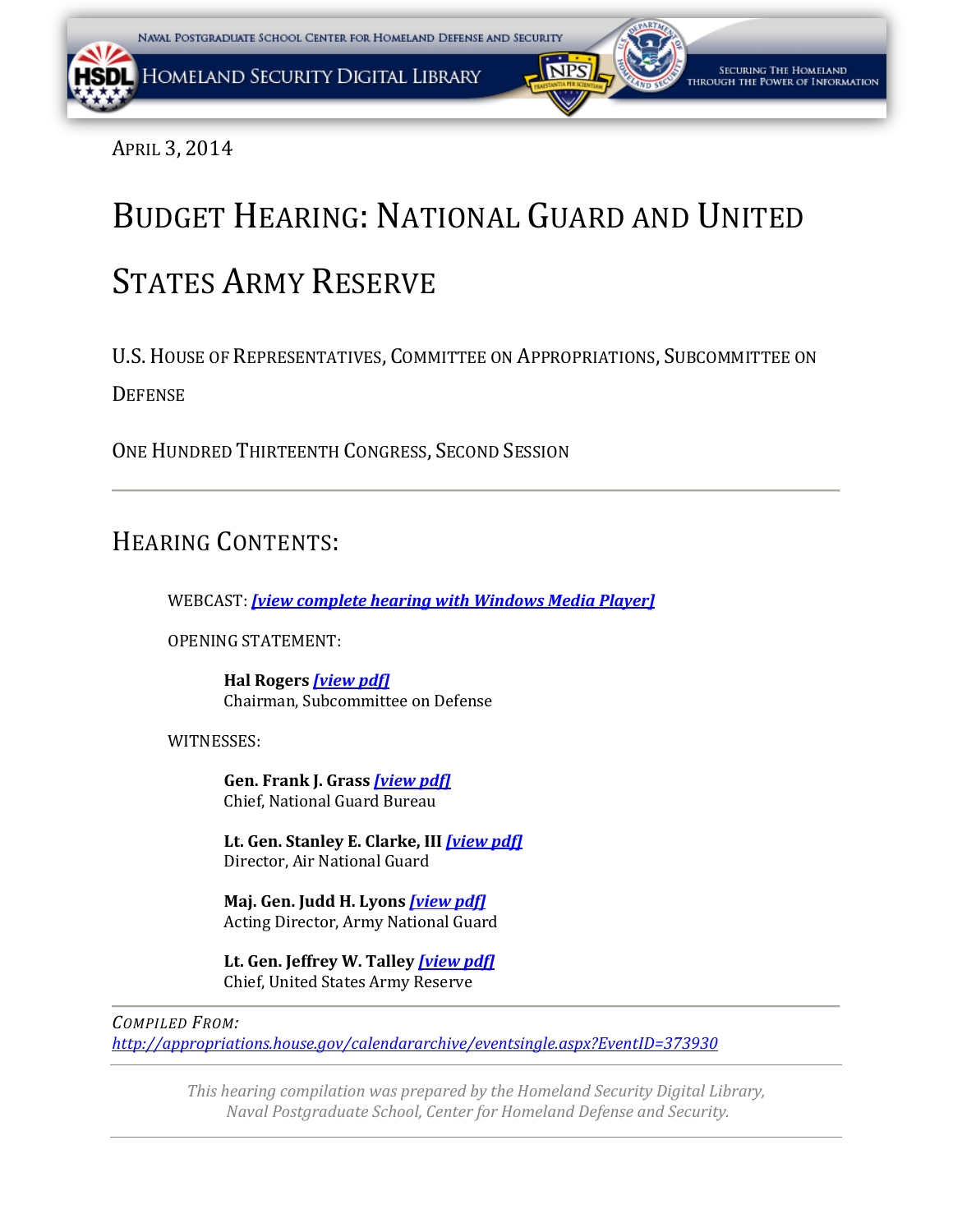<span id="page-1-0"></span>

# **Chairman Hal Rogers**<br>House Committee on Appropriations

# **Fiscal Year 2015 Budget Hearing National Guard and U.S. Army Reserve April 3, 2014** *Opening Statement As Prepared*

Mr. Chairman, thank you for yielding and for holding this important hearing about the readiness of the National Guard and U.S. Army Reserve. Generals, welcome to the Appropriations Committee and thank you for spending time with us to discuss the challenges confronting these DOD components.

In the fast-changing world we live in today, there is no question that those who serve under our flag are doing so during a critical period in our history. As we've seen a nation's sovereign power come under siege in Ukraine over the past several weeks and tragedy once again unfold at Fort Hood, Texas just yesterday afternoon, we should be reminded that our country, our freedom and our way of life are not to be taken for granted. We should remain ever vigilant and take measured steps to protect the values we hold dear. Our thoughts and our prayers remain with those families and the entire community during this difficult time of need.

I therefore want to associate myself with the remarks of my colleagues in recognizing the fine service, dedication and sacrifice of the men and women that you are here representing today. The soldiers and airmen of the Guard and Reserve have time and again answered the call to serve in some of the most difficult conditions domestically and abroad. As this subcommittee has done in the past, we want to reaffirm our commitment to providing our Guardsmen and reservists with the tools, training, equipment and support necessary to carry out vital security missions whether they are stationed here in the U.S. or deployed around the world.

As our military transitions to a new focus after more than a decade at war, I understand that there will naturally be some changes to the structure of the force. The question we hope to answer in this Committee is, "Is the Department of Defense being strategic, efficient and properly aligning funding to mission requirements and results?" Undoubtedly, DOD is still reeling from the impacts of sequestration, and the choices we must make to fund our military within the Murray-Ryan budget caps are difficult. For this reason, I am eager to hear your plan to strike the delicate balance between our readiness, force structure and modernization during these difficult budgetary times.

Thank you for your service and for being with us today. I look forward to your testimony, and I yield back.

**#####**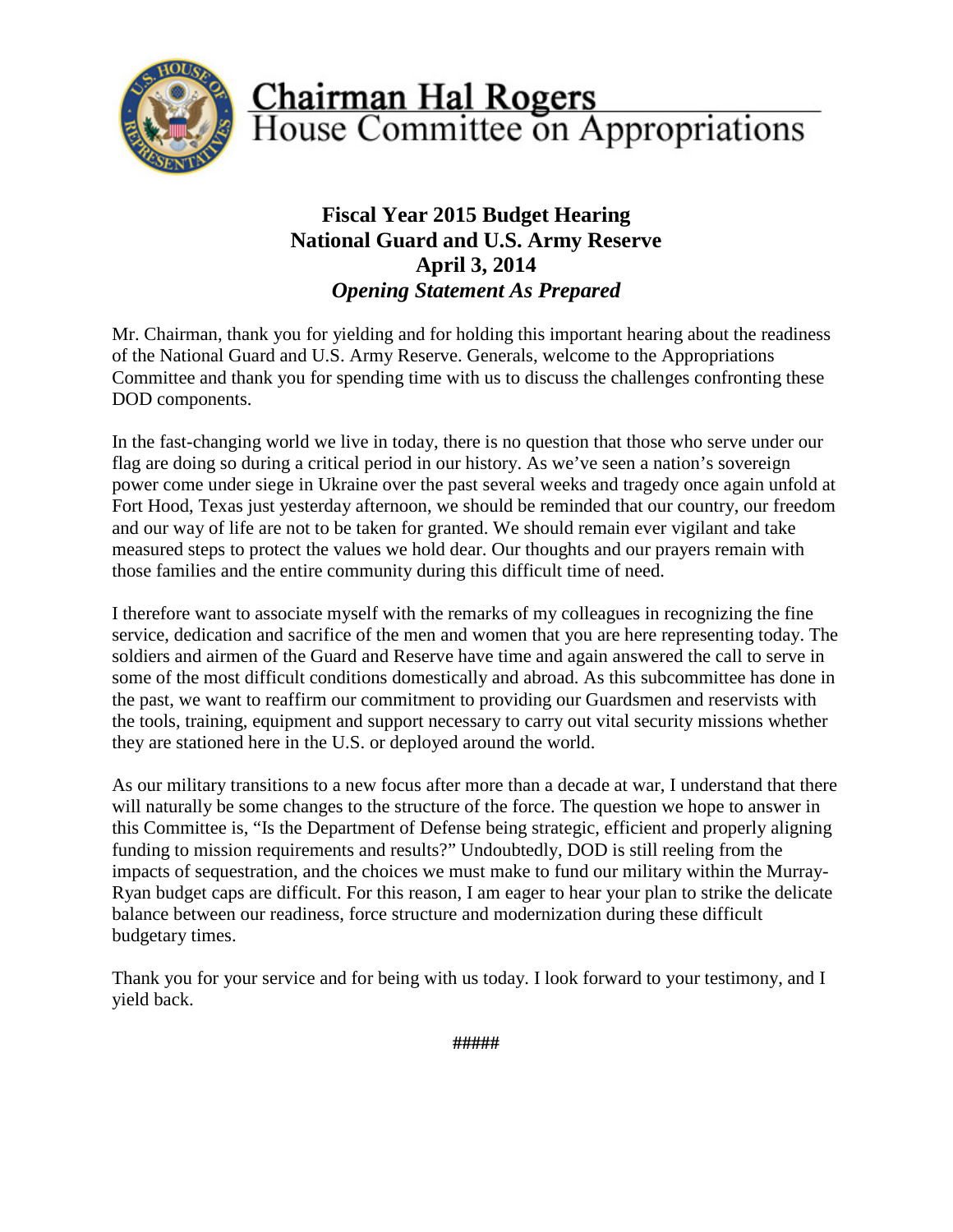#### **STATEMENT BY**

### **GENERAL FRANK J. GRASS**

# <span id="page-2-0"></span>**CHIEF, NATIONAL GUARD BUREAU**

**BEFORE THE**

# **HOUSE APPROPRIATIONS COMMITTEE**

# **SUBCOMMITTEE ON DEFENSE**

# **SECOND SESSION, 113TH CONGRESS**

**ON** 

# **THE POSTURE OF THE NATIONAL GUARD AND RESERVES**

**APRIL 3, 2014**

NOT FOR PUBLIC DISSEMINATION UNTIL RELEASED BY THE HOUSE APPROPRIATIONS COMMITTEE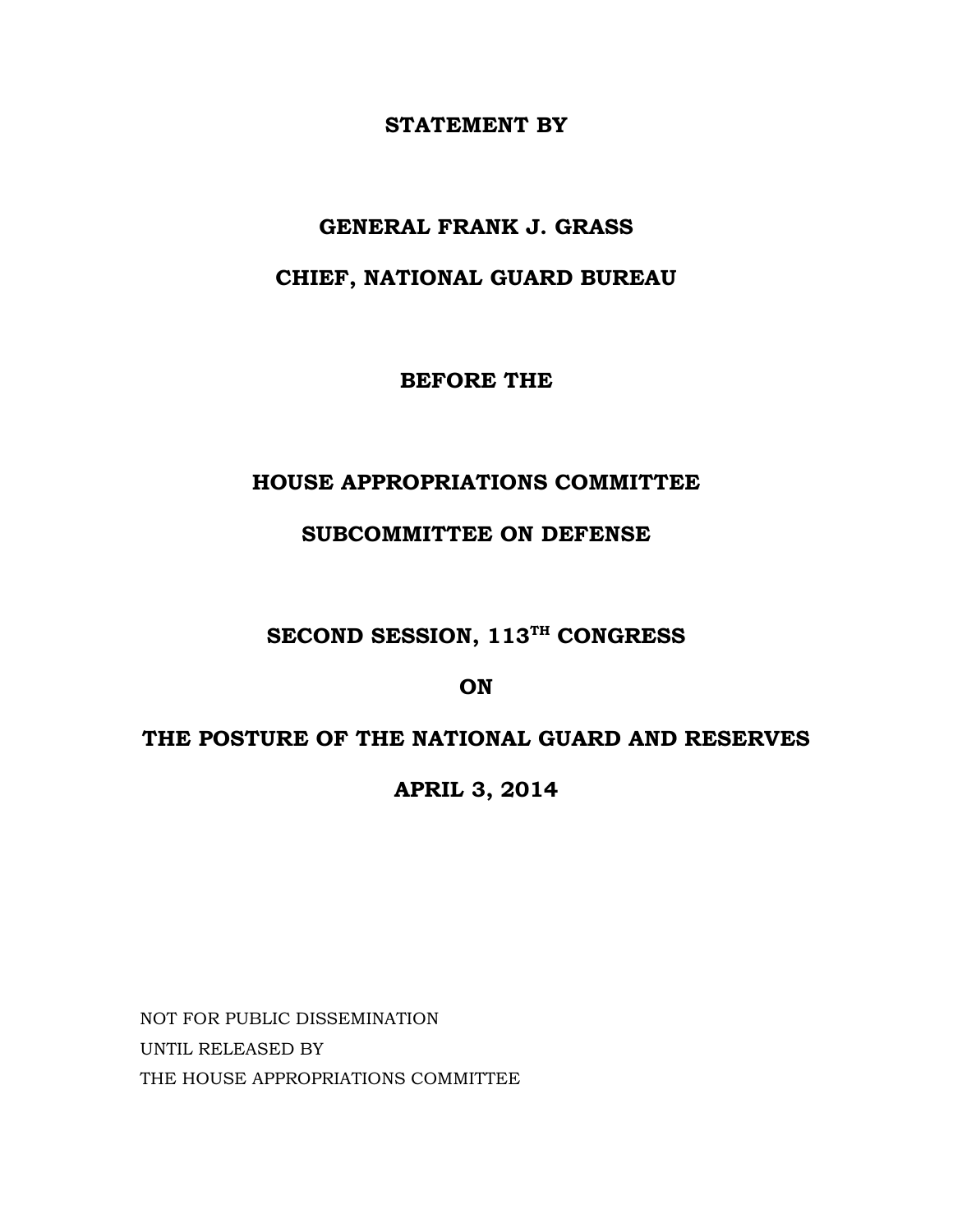#### **Opening Remarks**

Chairman Frelinghuysen, Ranking Member Visclosky, distinguished members of the subcommittee; I am honored to appear before you today representing more than 460,000 Citizen-Soldiers and Airmen of the Army and Air National Guard. The National Guard serves with distinction as the Department of Defense's primary combat reserve to the Army and Air Force and as the Governor's military force of first choice in times of domestic crisis. Each day Citizen-Soldiers and Airmen serving throughout the nation help to achieve our nation's overseas and domestic security objectives by doing three things extraordinarily well: fighting America's wars, protecting the homeland, and building global and domestic partnerships. These three overlapping operational missions align within Chairman Dempsey's strategic direction to deter threats, assure partners, and defeat adversaries while also providing localized, reliable, on-demand security and support to Americans within their own neighborhoods. The National Guard stands poised to build upon its 377-year legacy as an operational force deeply engrained within the foundation of American strength and values.

Today, thanks to the support of Congress and the American people, after 12 years of war the operational National Guard is the best manned, trained, equipped and led force in its history. We are able to do all of this because of our great Citizen Soldiers and Airmen. Today's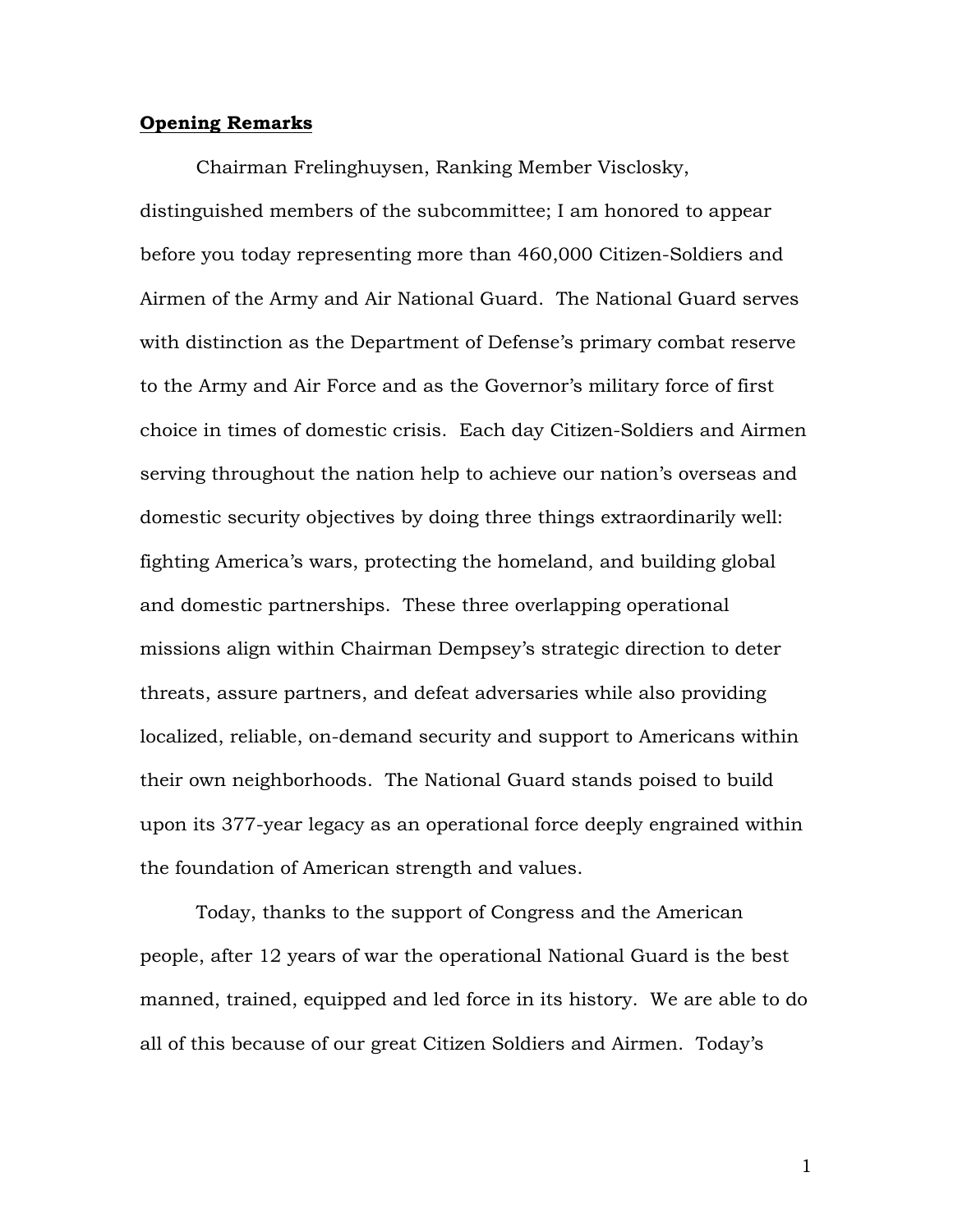Guard is accessible, ready, and capable; and I might add, it provides a significant value to the American taxpayer.

#### **Accessible**

There is no limit to accessibility due to a full suite of authorities available to access and employ the Guard. Since 9/11 our leaders have mobilized our National Guard members more than 760,000 times for overseas operations. We have filled every request for forces while also meeting every request to support domestic response missions at home. At the same time the National Guard is present in approximately 3,000 communities and immediately accessible to their governors in the event of a domestic incident or natural disaster. The National Guard is scalable and able to provide forces for any contingency or emergency.

#### **Ready**

The National Guard is at its highest state of readiness as a result of readiness funding and equipment modernization provided by the Congress. I want to especially thank the Congress for funds provided in the National Guard and Reserve Equipment Account which have been critical to our equipment and modernization upgrades. Your support ensures that the men and women of the National Guard have the resources they need when called upon by the nation.

Air Guard units are trained organized and equipped to be an integral part of the Air Force's day-to-day operations and are able to deploy in 72 hours or less. Citizen-Airmen have the exact same training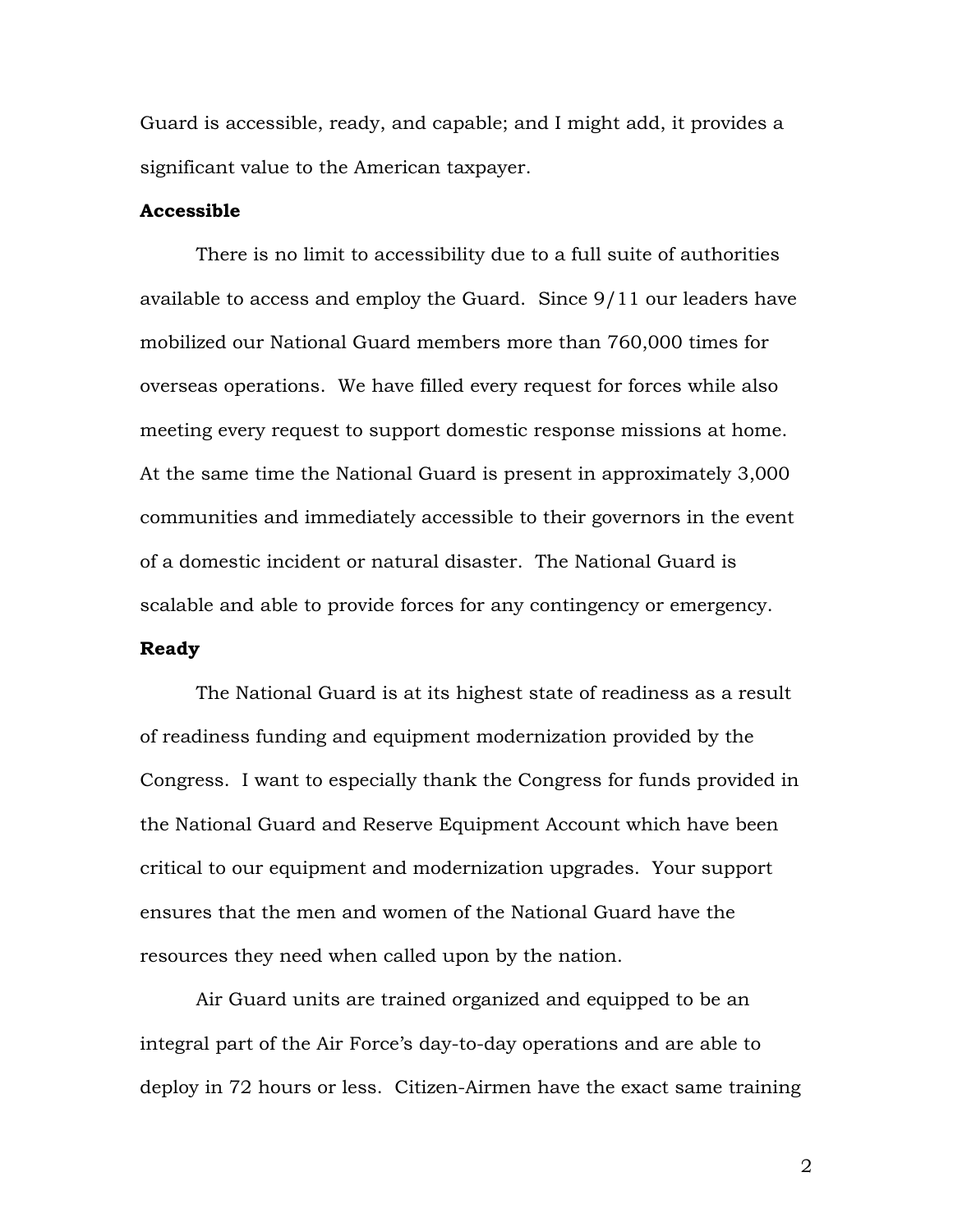requirements as their active counterparts and work and operate the same complex and advanced equipment. For decades the Air National Guard has conducted Strategic and Tactical Airlift, Airdrop, Air-Refueling, Combat Rescue, Close Air Support, Air Intercept, DV Airlift and Special Operation missions. In the past decade the Air Guard has taken on new mission in Cyberspace, Space and the operation of Remotely Piloted Aircraft. We have done all of these missions side-byside with our active and reserve Airmen as a part of the Total Air Force. Indicative of this Total Force success, our integration was further strengthened last year with General Welsh's Total Force Task Force (TF2) which sought ways of greater collaboration between all of the Air Force components. This cooperation will continue with the Total Force Continuum which is a permanent office set up to guide further integration efforts.

The Army National Guard adheres to the same individual readiness requirements as the Active Army. It differs when it comes to collective training. This difference is by design. All Army units, regardless of component, follow the same training strategy. The Army strategy reflects the characteristics of the components and maintains some parts of the active Army at a higher state of readiness for nearly immediate employment. Leveraging the inexpensive cost of dwell, Army Guard units maintain sufficient collective proficiency to support leader development and are ready to quickly surge to a higher level of readiness. Our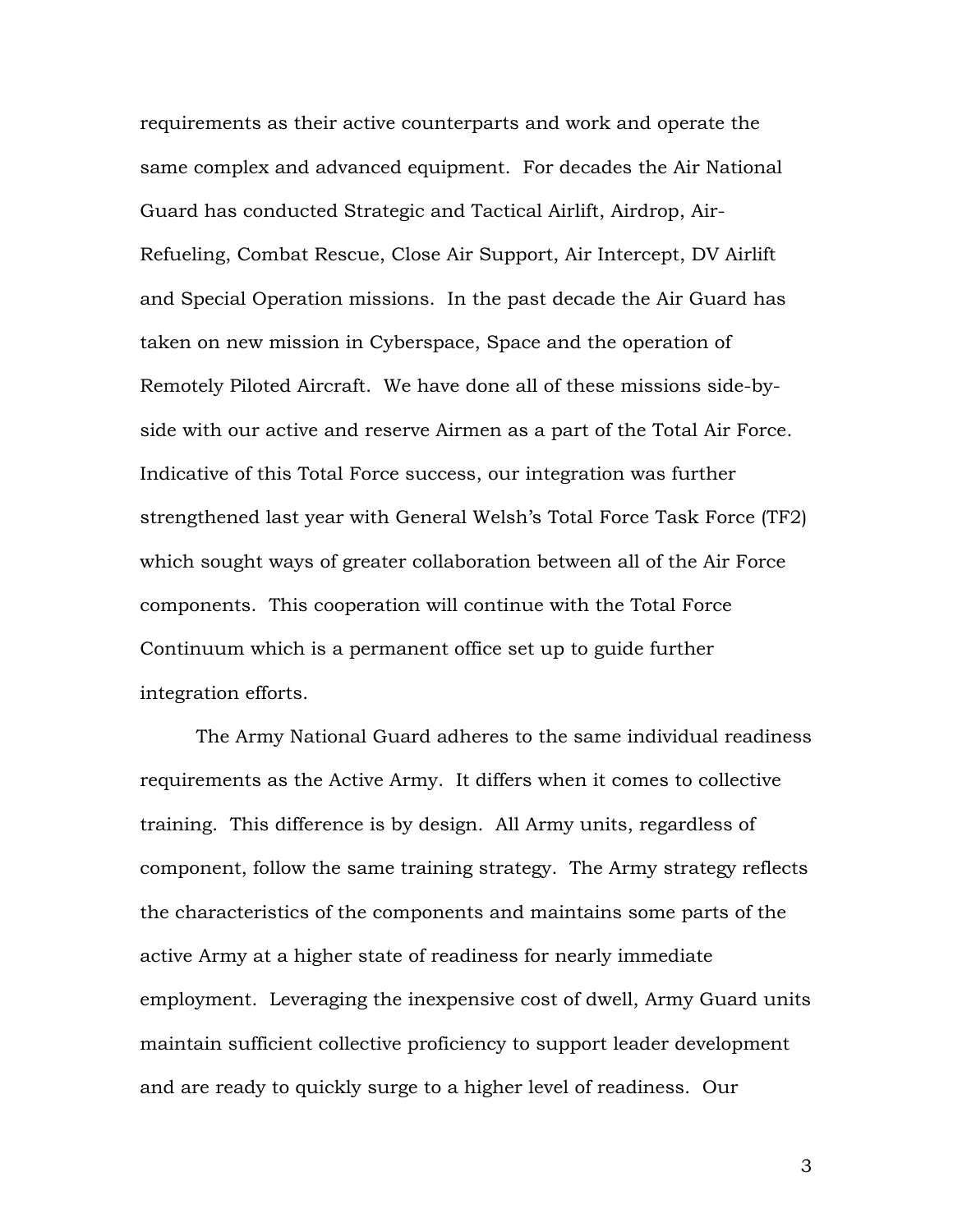Brigade Combat Teams culminate their progressive force generation cycle at Combat Training Center rotations like their active duty counterparts, however, we have accepted additional risk in that these rotations will decrease due to the constrained fiscal environment. If mobilized, these units can achieve Brigade Combat Team level proficiency after 50-80 days of post-mobilization training – something we accomplished when preparing for Iraq and Afghanistan. When deployed for operational missions Guard and Active Army units are indistinguishable. Army Guard Brigade Combat Teams will not replace early deploying Active Army Brigade Combat Teams in their overseas "fight tonight" missions. Army Guard Brigade Combat Teams are well suited for surge and post surge mission sets.

The National Guard is the "fight tonight" force in the homeland; ready to respond rapidly and decisively to the Governor's requirements. Just as the active Army and Air Force are forward-deployed around the world the National Guard is forward-deployed in communities across America. This forward presence saves lives.

#### **Capable**

The capability of the National Guard is exactly as it should be today. Our units, Soldiers and Airmen have accomplished every mission assigned to them, including the broadest range of mission sets possible: from Brigade Combat Teams conducting counterinsurgency operations and Combat Aviation Brigade deployments, to expeditionary Wings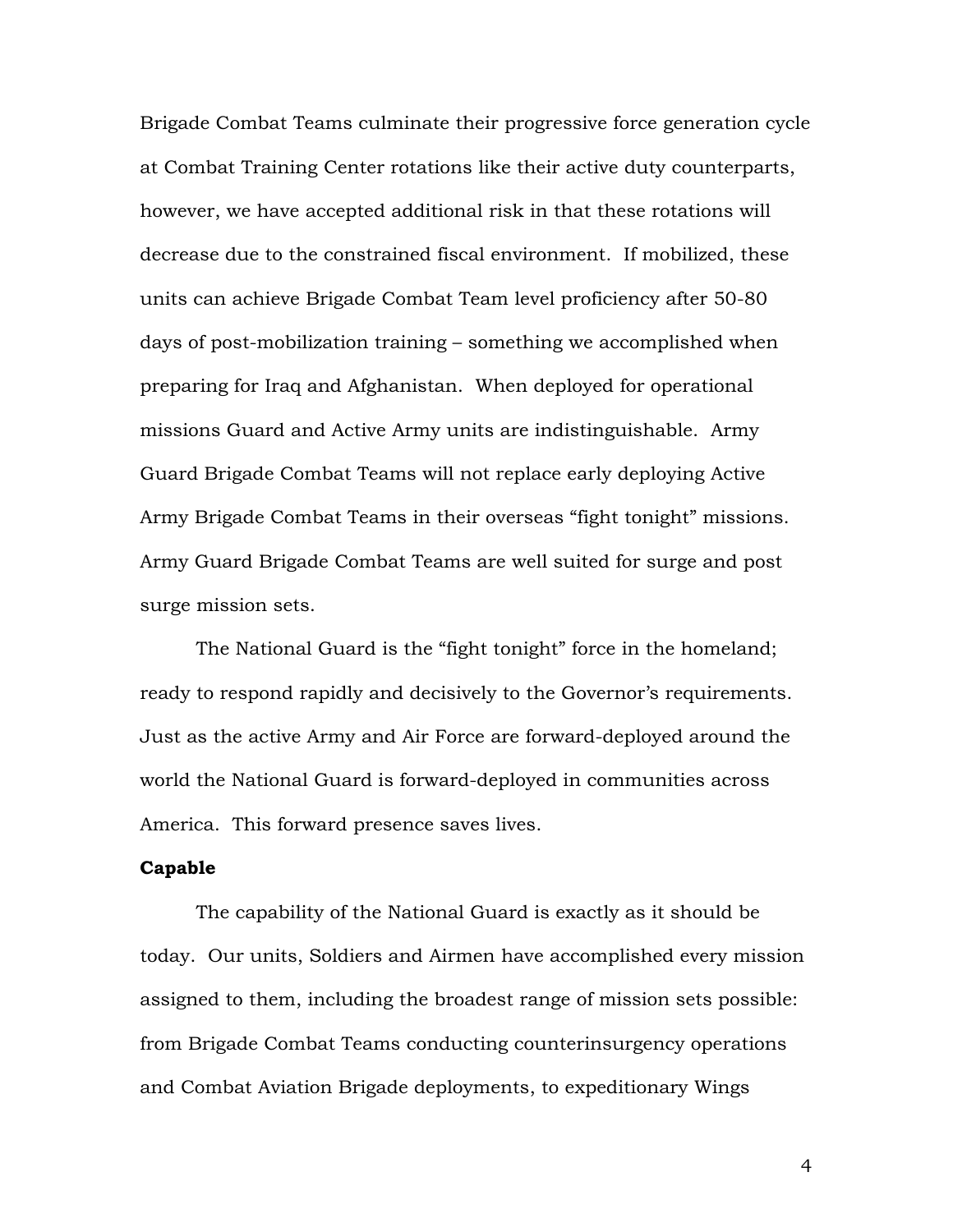operating around the world, as well as non-standard units such as Agribusiness Development Teams. We have done all of these missions side-by-side with Total Army and Air Force partners.

The Air National Guard is especially integrated in the Total Air Force operational capability, and plays a critical role in the Air Force's five core missions of air and space superiority; intelligence, surveillance, and reconnaissance; rapid global mobility; global strike; and command and control. That is why it is so important that the National Guard be recapitalized concurrently with the active component so that our capability matches that of the rest of the Total Force. Absent relief from the Budget Control Act sequester this crucial recapitalization is in jeopardy.

The Army National Guard allows the nation to rapidly expand the Army though mobilization with trained and ready units. The only way you can do this is if the Army Guard has sufficient capacity with the same training, organization and equipment maintained at appropriate readiness levels. Maintaining an Army Guard with similar force structure to the Active Component is important to growing future combat leaders and providing the necessary strategic depth we need in our land forces.

Domestically, we have proven time and again our ability to meet the needs of the governors and our citizens, regardless of the scope of the crisis. Whether responding to a natural disaster such as Hurricane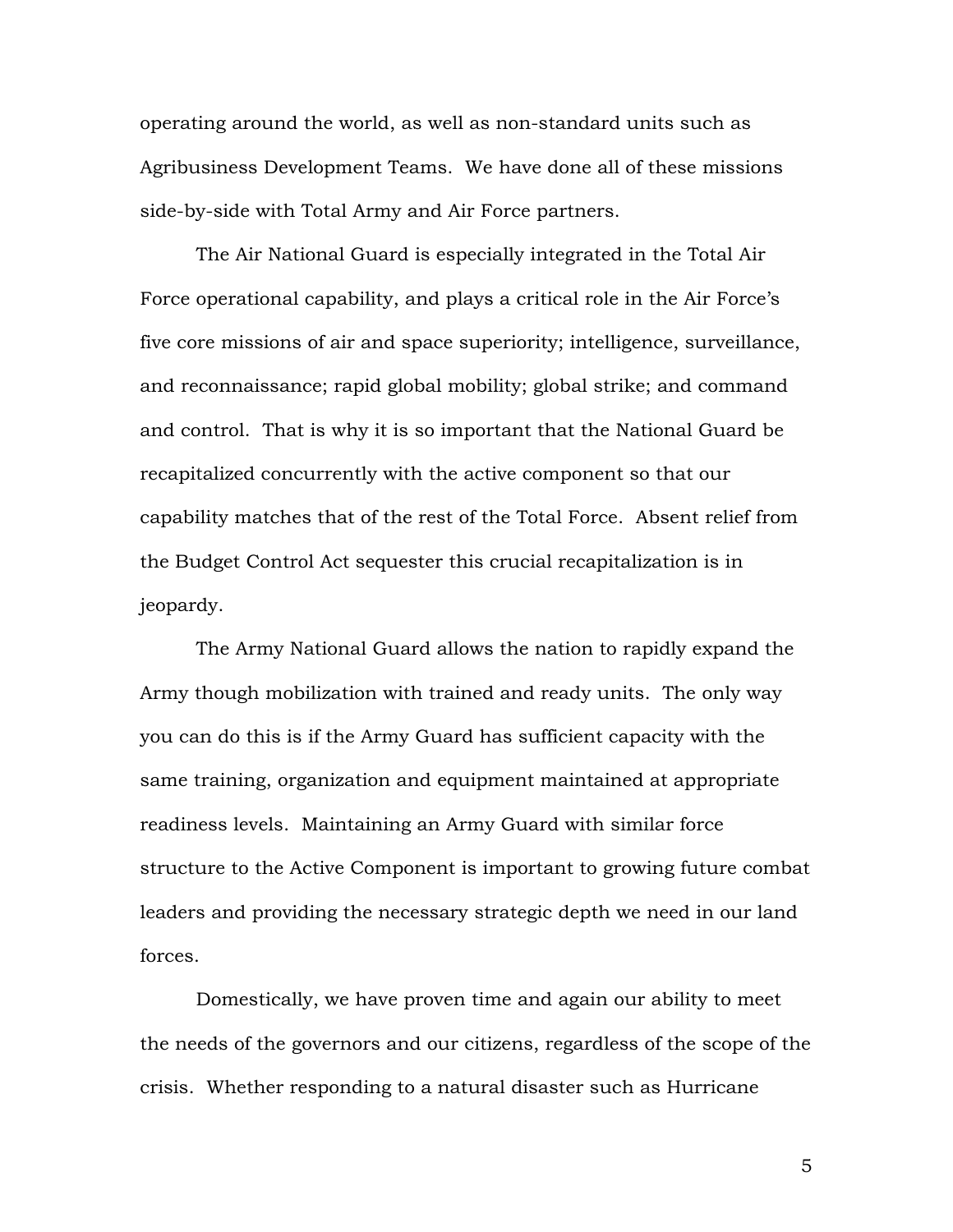Katrina or Sandy, Colorado flooding, California wildfires, or the Boston Marathon Bombing, the National Guard is everywhere when it is needed. **Value**

As an adaptive force capable of rapidly generating as-needed forces, today's National Guard offers significant fiscal value to the nation for tomorrow's turbulent security environment. The National Guard's lower personnel costs and unique capacity-sustaining strengths also provide efficiencies to free up critical resources for Total Force modernization, recapitalization, and readiness. At one third of the cost of an active duty service member in peacetime the Guard provides a hedge against uncertainty while allowing us to address our fiscal situation. Furthermore, every dollar invested in the National Guard allows for a dual use capacity that provides the Governors and the President capabilities to meet the demands both within and beyond U.S. borders.

The Department of Defense faces tough decisions on how to balance readiness while preserving force capacity as a strategic hedge in an uncertain and complex world. In Fiscal Year 2016, if BCA level sequester cuts are imposed, the Department of Defense and the National Guard will have to make even more difficult decisions than those in this budget request. We will face greater reductions in manpower, and our modernization and recapitalization efforts. As a Total Force, this will impact the National Guard's ability to provide forces for overseas and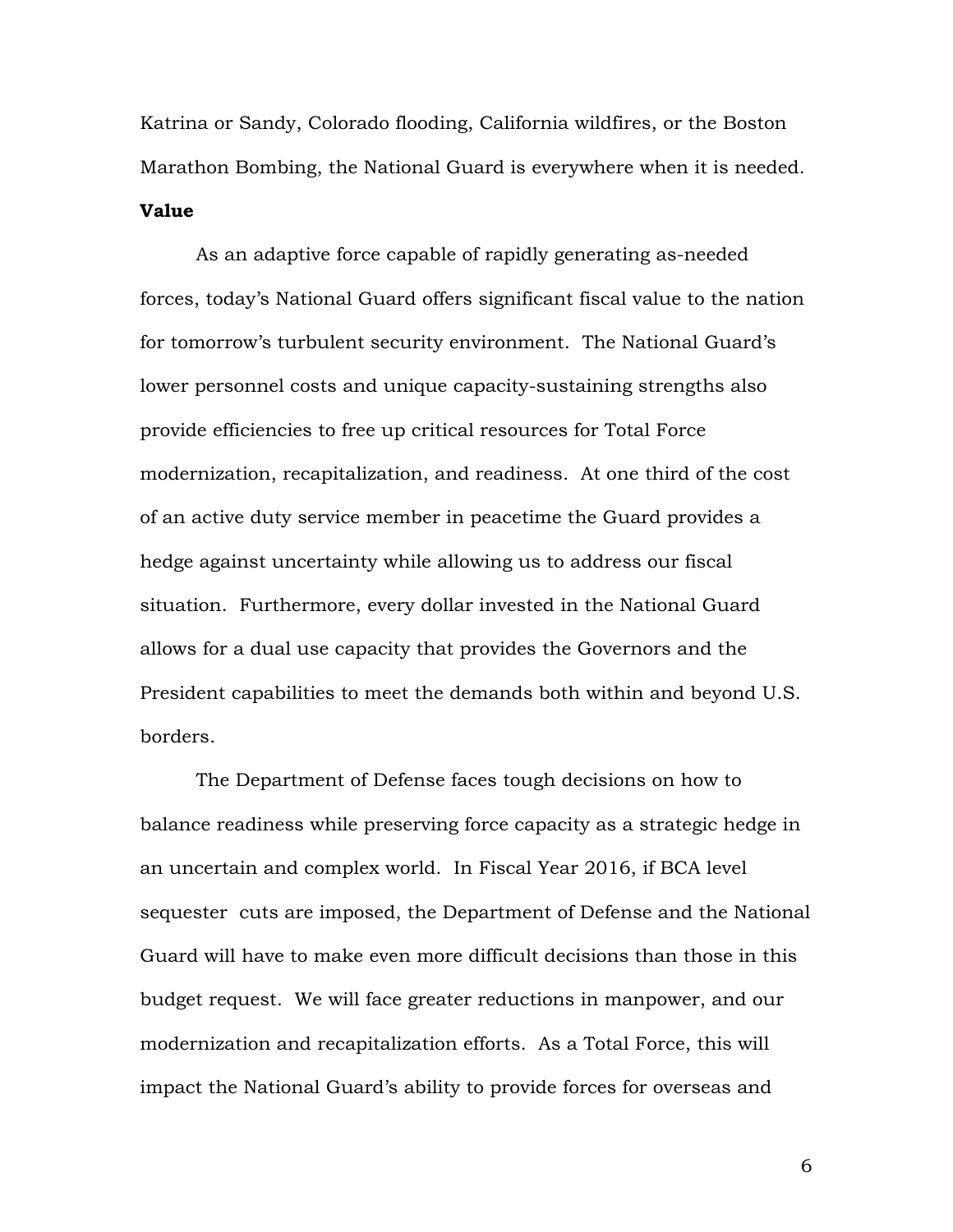domestic contingencies. However, as we move forward in this difficult financial environment, today's unprecedented National Guard readiness posture offers options to preserve both capability and capacity rather than choose between them. This investment should not be squandered.

#### **Accountability**

Ensuring the National Guard is an effective and accountable steward of public resources begins with every Soldier and Airman. Innovations that improve efficiency must continue to be encouraged and implemented. Everyone in the National Guard—from general officers to privates and airmen—must adhere to, and embody, the ethical standards articulated in our core values.

Our responsibility must be to ensure that the American people feel confident that our actions, with regard to the use of resources, are above reproach. We must audit activities, both inside and outside of the National Guard Bureau, to bolster an environment of full accountability if we hope to continue to earn the respect of the American public and to recruit the best and brightest that America has to offer.

We are currently doubling our efforts to ensure that we remain good stewards of the taxpayer's money. Despite having an already lean headquarters we have followed the Secretary of Defense's directive to decrease our headquarters staff by 20%. We are completing a major overhaul of our contracting process through a number of steps, to include a revamped organizational structure to provide greater senior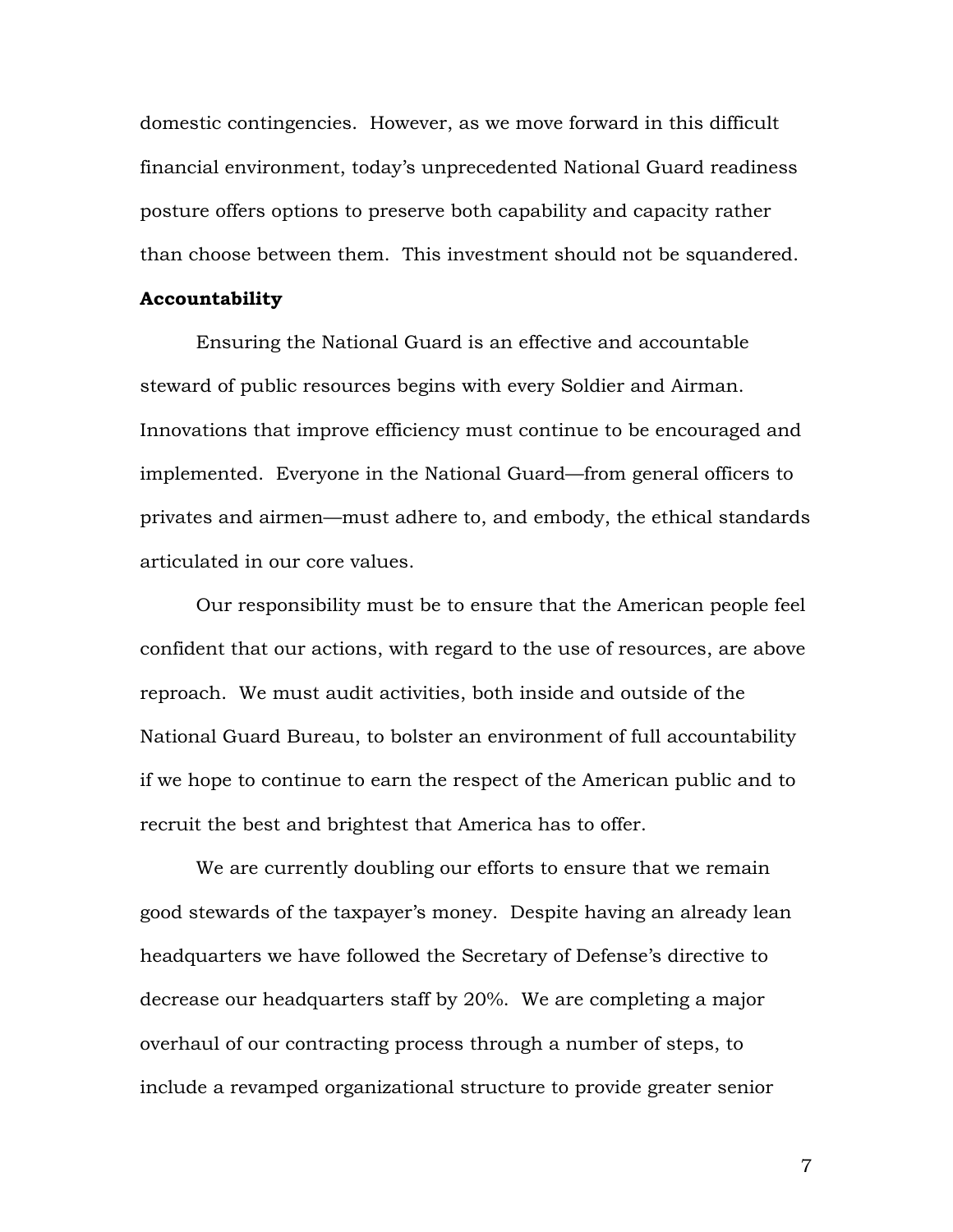leadership oversight, improved formal training, an internal contract inspection program, and a rewritten National Guard Acquisition Manual. We will continue to actively advance our methods of increased accountability as we hold ourselves to the highest standards of fiscal ethics and integrity.

#### **The Future**

Looking to the future, there are three things the National Guard will continue to do for this nation extremely well. First, we will be prepared to execute the warfight as the proven combat reserve for both the Army and Air Force. Second, we will protect the homeland as the "fight tonight" force in our local communities. Finally, we will continue to build enduring partnerships both at home and abroad.

#### **Fighting America's Wars**

The Department of Defense continues to meet the challenges posed by the persistent, evolving, and emerging threats and to engage around the world. The operational capabilities of the National Guard are an integral part of these efforts. Over the last decade, the American people's investment has ensured the National Guard is an operational and integral force. Some 115,000 Guardsmen have two or more deployments. Furthermore, in this fiscal year to date, the National Guard has deployed more than 11,000 personnel to 11 countries. However, we expect these deployments to decrease over time as the conflict in Afghanistan draws down.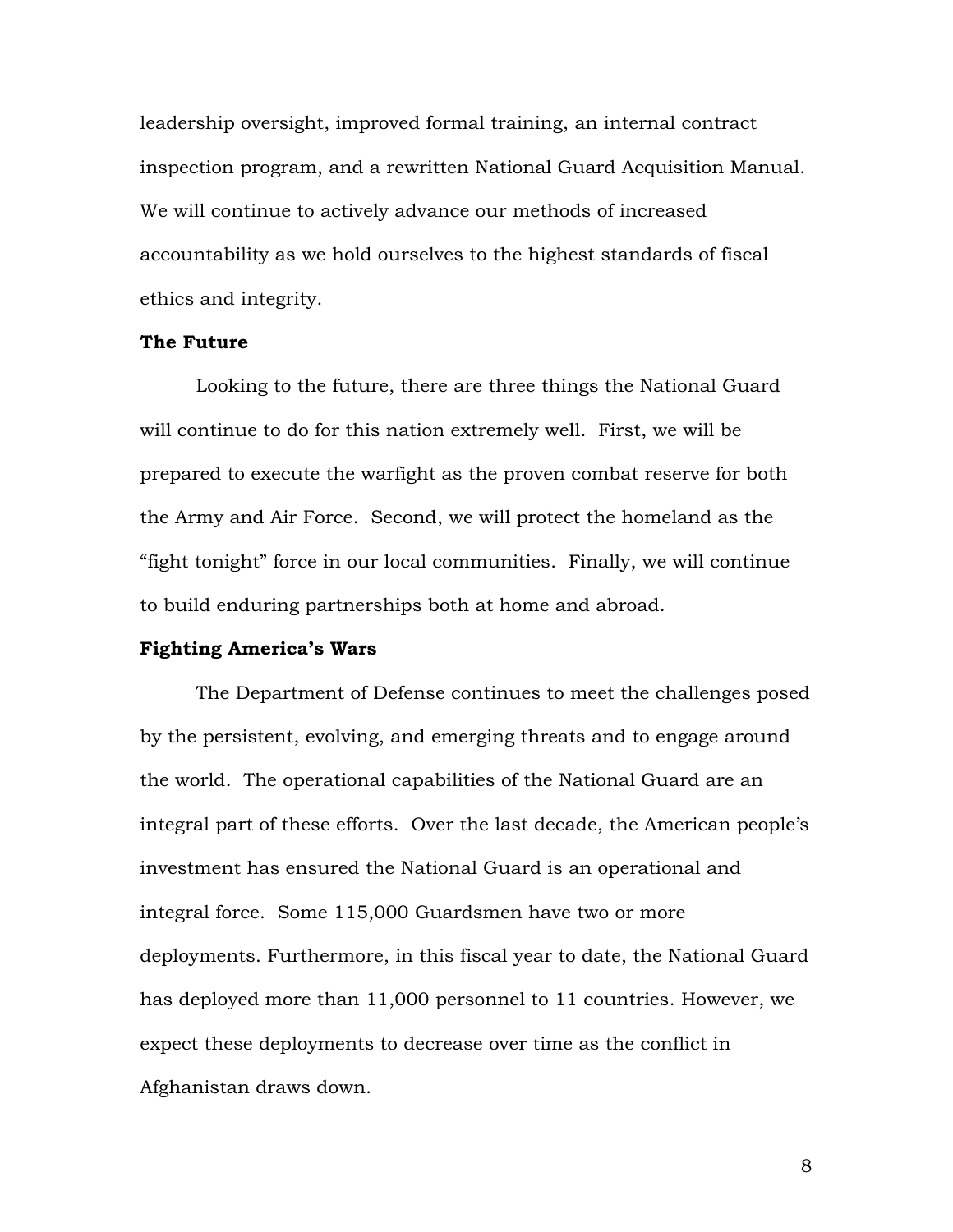There is no question that National Guard Citizen-Soldiers and Airmen training, equipment, and capabilities closely mirror that of their active component counterparts. We are also an adaptive force that is changing as the threats to the United States evolve. Continued Air National Guard missions in Cyberspace, Space and Remotely Piloted Aircraft are essential to ensure that the Guard continues to serve as a flexible deterrent to potential adversaries. Modernization and equipping of Army Guard units gives the nation a rapidly scalable land force to address threats to the United States and its allies. Sustaining the advantages of today's National Guard requires maintaining a high state of readiness through some level of operational use, relevant training, and continued investment in modernization and force structure. Thanks to the Bipartisan Budget Act we remain that strong operational force, but without further action by Congress the National Guard, along with the Army and Air Force, will have to make difficult choices about readiness and modernization.

A force of Citizen-Soldiers and Airmen that has met or exceeded established readiness and proficiency standards, the National Guard is a crucial operational asset for future contingencies. We will remain adaptable as we plan and prepare to operate effectively in the joint operational environment as part of the Army and Air Force and execute emerging missions.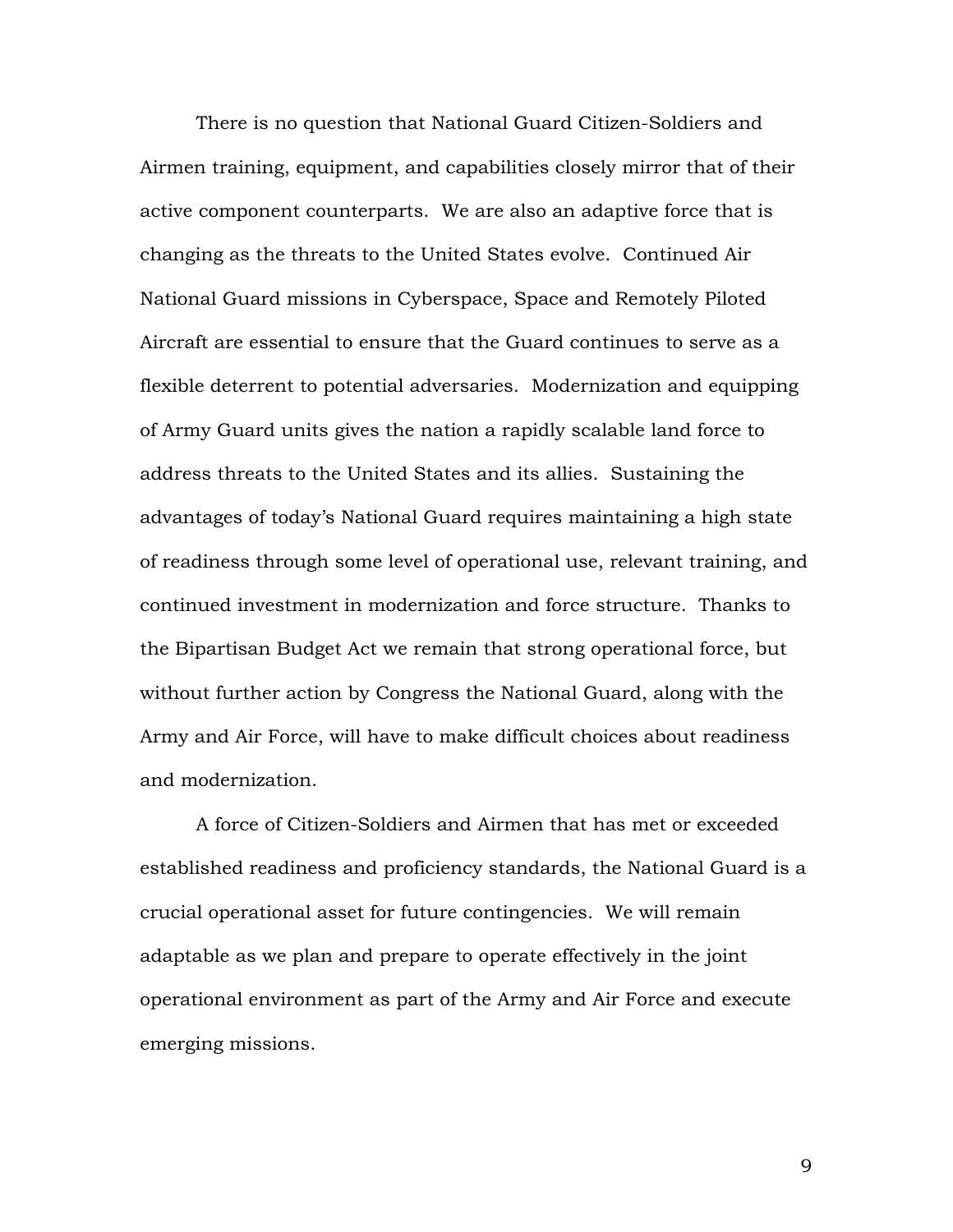#### **Protecting the Homeland**

The National Guard provides the Governors with an organized, trained, and disciplined military capability to rapidly expand the capacity of civil authorities responding under emergency conditions.

Prepositioned for immediate response in nearly every community across the country the National Guard can quickly provide lifesaving capabilities to the states, territories, and the District of Columbia. Whether it is the 3,100 National Guard members supporting recent winter storms across 12 states, seven Civil Support Teams supporting water decontamination in West Virginia, or the Dual Status Command concept in support of the Super Bowl, our Soldiers and Airmen are always ready. Should the "worst day in America" occur, our fellow citizens and state Commandersin-Chief expect us to be there; ready to respond quickly and effectively.

The National Guard also assists U.S. Northern Command and the military services in the daily execution of federal missions such as protecting the skies over America by standing alert with fighter and missile defense units to protect our nation's airspace and by providing immediate response against weapons of mass destruction or industrial accidents. The National Guard supports the Department of Homeland Security to assess the vulnerabilities of our nation's critical infrastructure, assists in interdicting transnational criminals at our borders, conducts wildland firefighting, and augments security during special events. The National Guard community-based tradition spans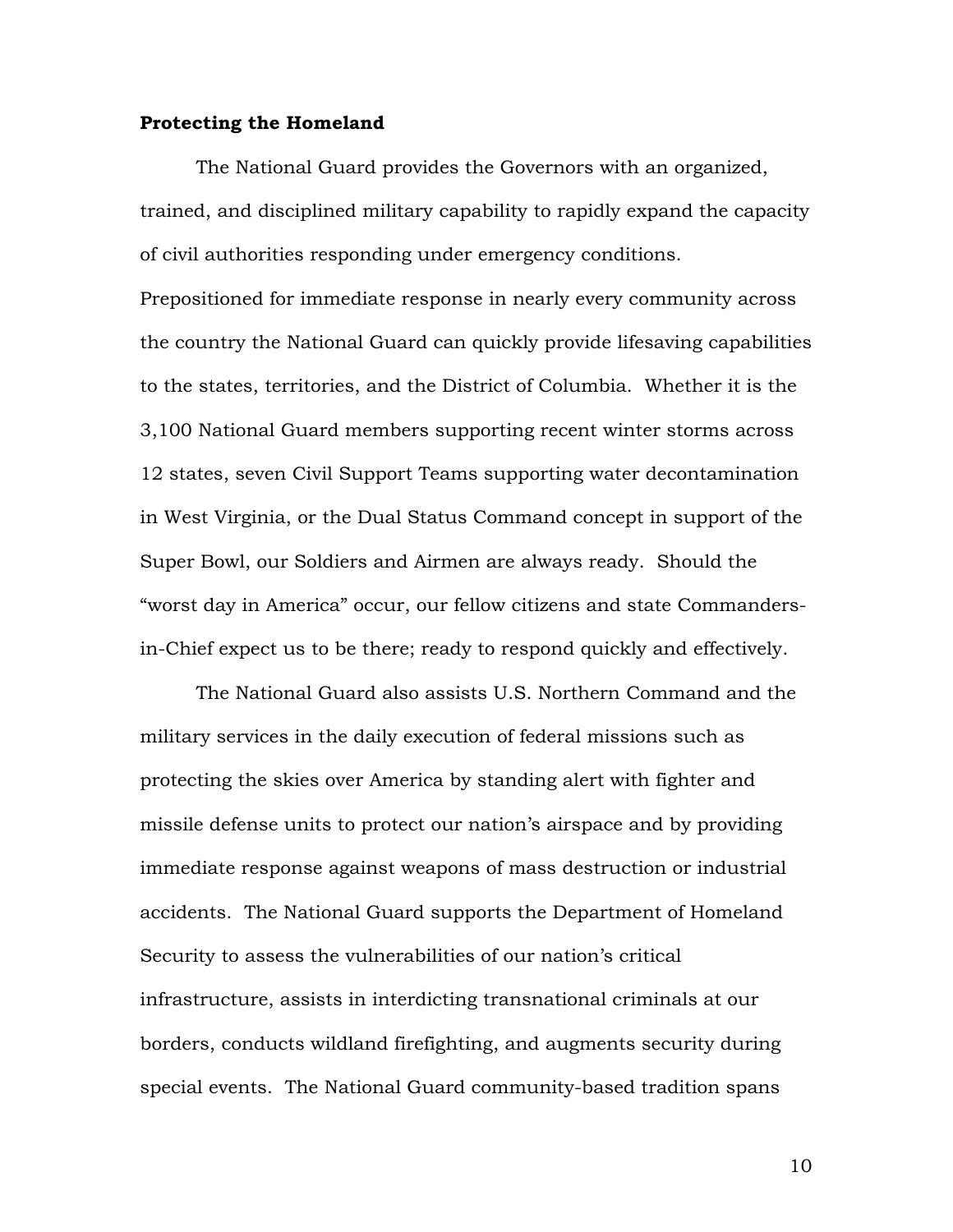377 years of localized experience and national service in times of need and is America's clear first choice for military response in the homeland.

#### **Building Global and Domestic Partnerships**

Each day, the National Guard strengthens and sustains partnerships around the world and within our communities. The National Guard's innovative State Partnership Program pairs individual states with partner nations to establish long-term cooperative security relationships in support of the Geographic Combatant Commands. The State Partnership Program is a joint security cooperation enterprise highly regarded by U.S. ambassadors and Combatant Commanders around the world that has evolved over 20 years and currently consists of 68 partnerships involving 74 countries. As a result of these strong relationships, 16 partner nations have paired up with our states and deployed 87 times together. National Guard Airmen and Soldiers participated in 739 State Partnership Program events across all combatant commands in Fiscal Year 2013 alone.

The fundamental characteristics of the State Partnership Program that help define its success are, first and foremost, the enduring relationships fostered and the ability to share the National Guard's highly relevant domestic operations expertise. Additional benefits of the State Partnership Program include economic co-development, educational exchanges, agricultural growth to build food security, and support to other federal agencies such as the State Department.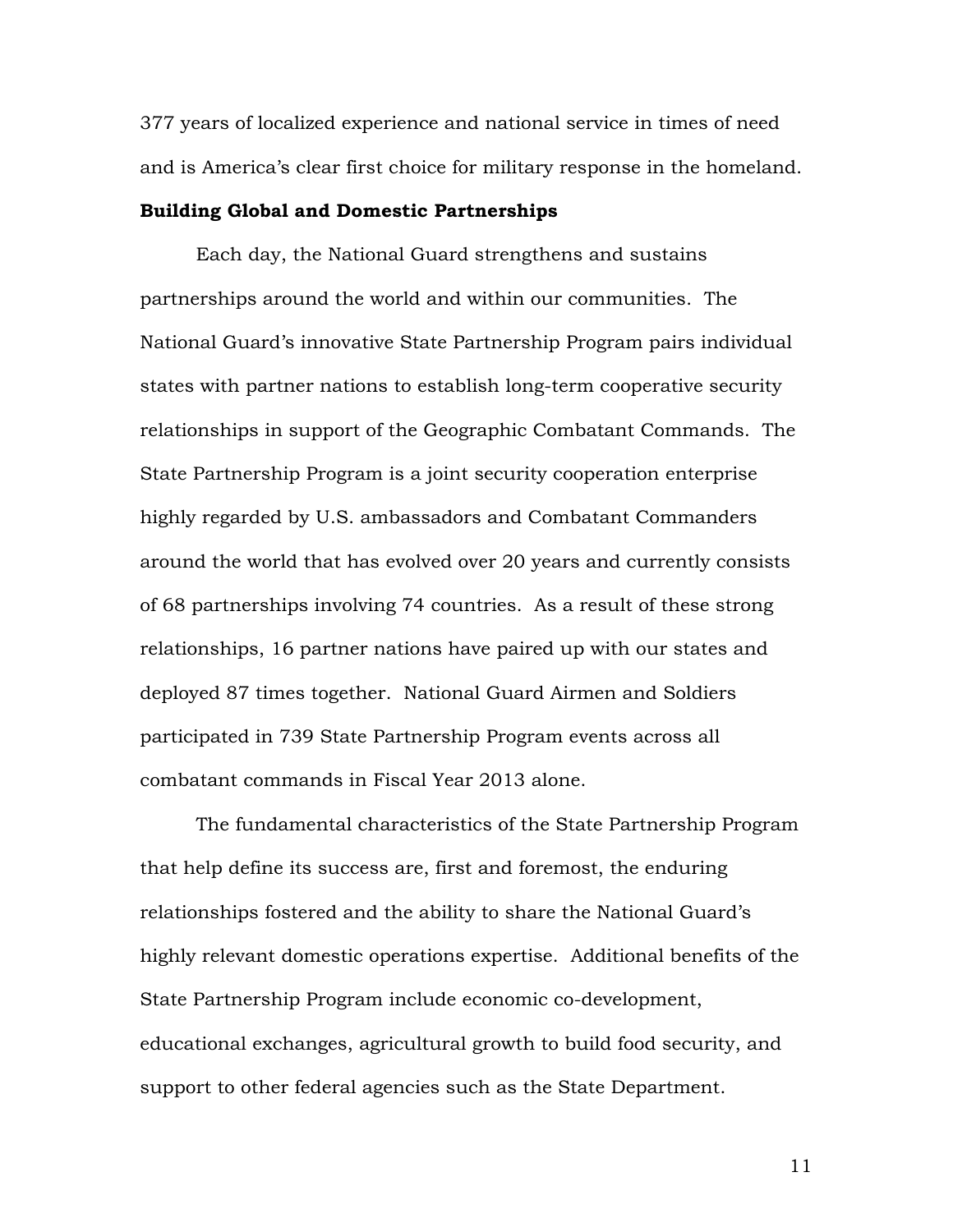National Guard civilian expertise in areas such as engineering, emergency management, infrastructure development and reconstruction are in significant demand within developing nations that are eager to partner with America, but require sustained trust-building engagements before relationships can realize their full potential. Some of today's state partnerships span more than 20 years. During that time, the individual careers of National Guard Soldiers and Airmen have matured alongside those of their counterparts in partner countries thereby creating enduring relationships. Overall, the complementary nature of the National Guard's three core competencies provides a powerful security cooperation enabler for Combatant Commanders to employ.

We also serve our individual states and the nation from within the same communities where we live and work when out of uniform. The local relationships we forge with our public and private partners provide daily benefits that strengthen communities through programs such as Youth ChalleNGe – a successful community-based program that leads, trains, and mentors 16-18 year old high school dropouts. These programs enable seamless public-private synergy.

#### **Our People**

At the very heart of these core competencies is our most important resource – our people. The well being of our Soldiers, Airmen, their families and their employers remains a top priority for every leader throughout the National Guard. We will continue to aggressively work to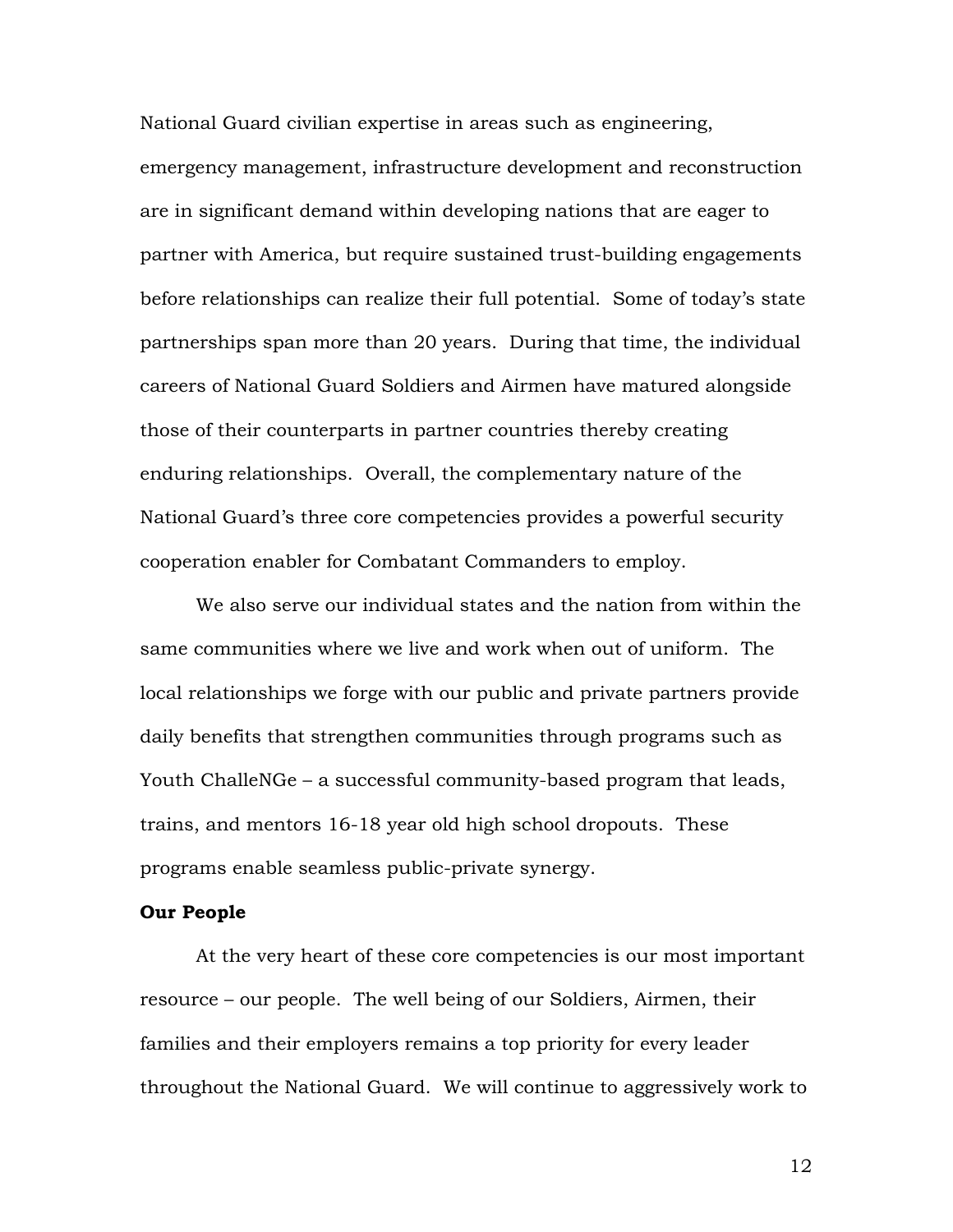eliminate sexual assault, reduce suicides across the force and maintain faith with our people – the very same people who have put their faith in us.

#### **Prevent Sexual Assault and Harassment**

Sexual assault is a crime, a persistent problem that violates everything we stand for. All of us have a moral obligation to protect our members from those who would attack their fellow service members and betray the bonds of trust that are the bedrock of our culture. Eliminating sexual assault in the National Guard remains a moral imperative, with leaders setting and enforcing standards of discipline, creating a culture that instills confidence in the system, and a no tolerance culture for inappropriate relationships or sexist behavior.

To assist us in preventing sexual assault and harassment, in August 2012 the National Guard Bureau established the Office of Complex Investigations within the Bureau's Judge Advocate's Office to assist the Adjutants General in responding to reports of sexual assault arising in a non-federal status. To date the Bureau has certified 92 specially trained investigators that are able to assist the states and to respond to their needs when an incident of sexual assault or harassment arises. The efforts of the Office of Complex Investigations to work in close collaboration with the State military leadership has been a tremendous success and invaluable enabler in assisting the 54 states,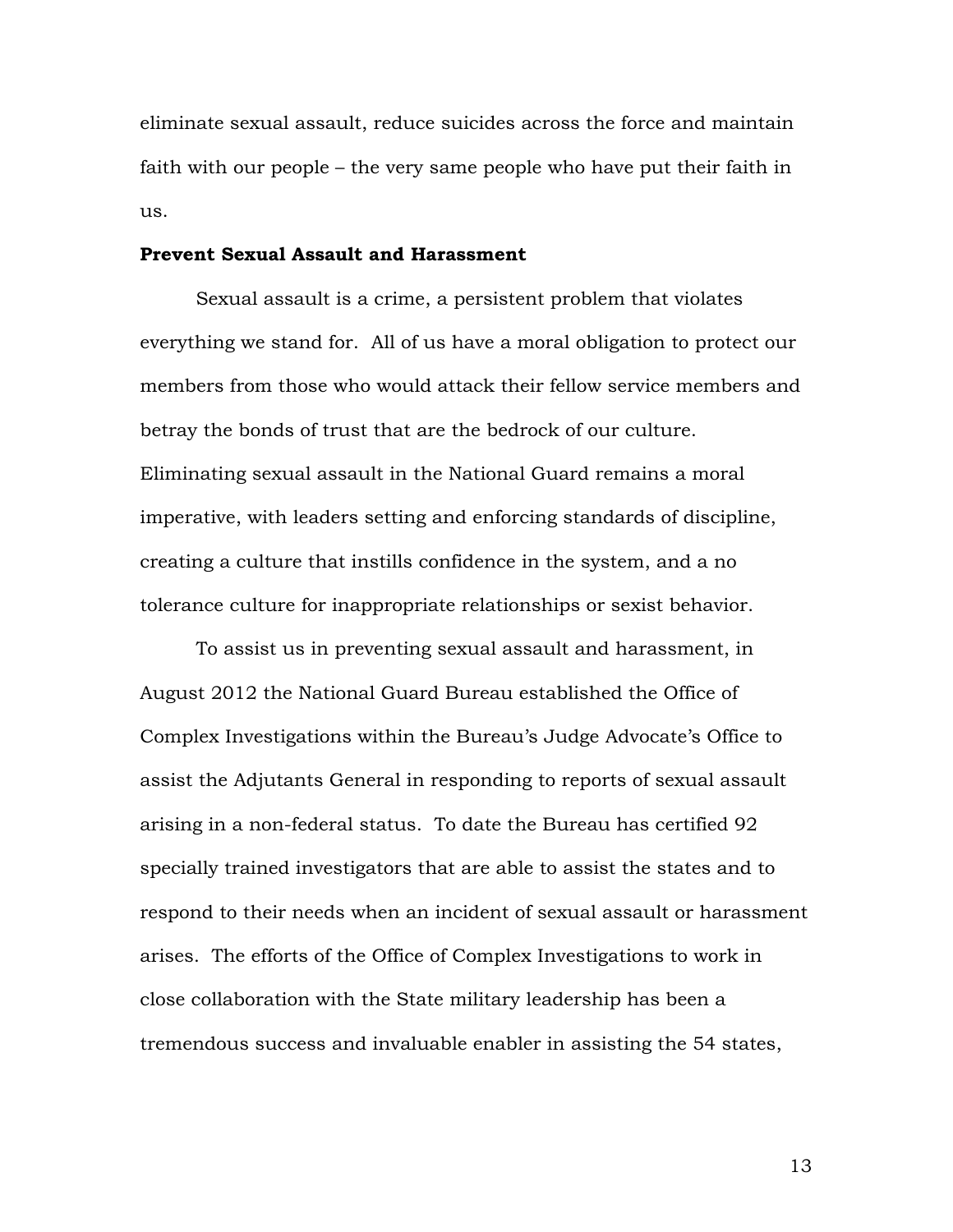territories and the District of Columbia in addressing this most serious problem.

#### **Suicide Prevention**

One of the strengths of the National Guard is that we are representative of our great American society. Unfortunately, this also means that the suicide trends our society struggles with are also present in the National Guard. While suicides in the Air National Guard are decreasing, the Army National Guard rates remain high. Although there have been a below average number of Army National Guard suicides year to date in 2014, there were 119 suicides in 2013, the highest per year number over the past six years.

To better understand and address this serious issue we have taken a number of actions. We have reached out to the State Mental Health Directors and Commissioners for opportunities to partner with and establish relationships, which will allow us to ensure that appropriate state, local and community resources are available to our Citizen-Soldiers and Airmen. Furthermore, each state, territory and Air National Guard wing currently has a licensed behavioral health provider that provides clinical mental health assessments, education, information and referrals for our Soldiers and Airmen. These providers also act as subject matter expert advisors to our senior leaders. We are also working with the Air Force to learn from its superior suicide prevention program. Fortunately, Congress allocated \$10M for additional Army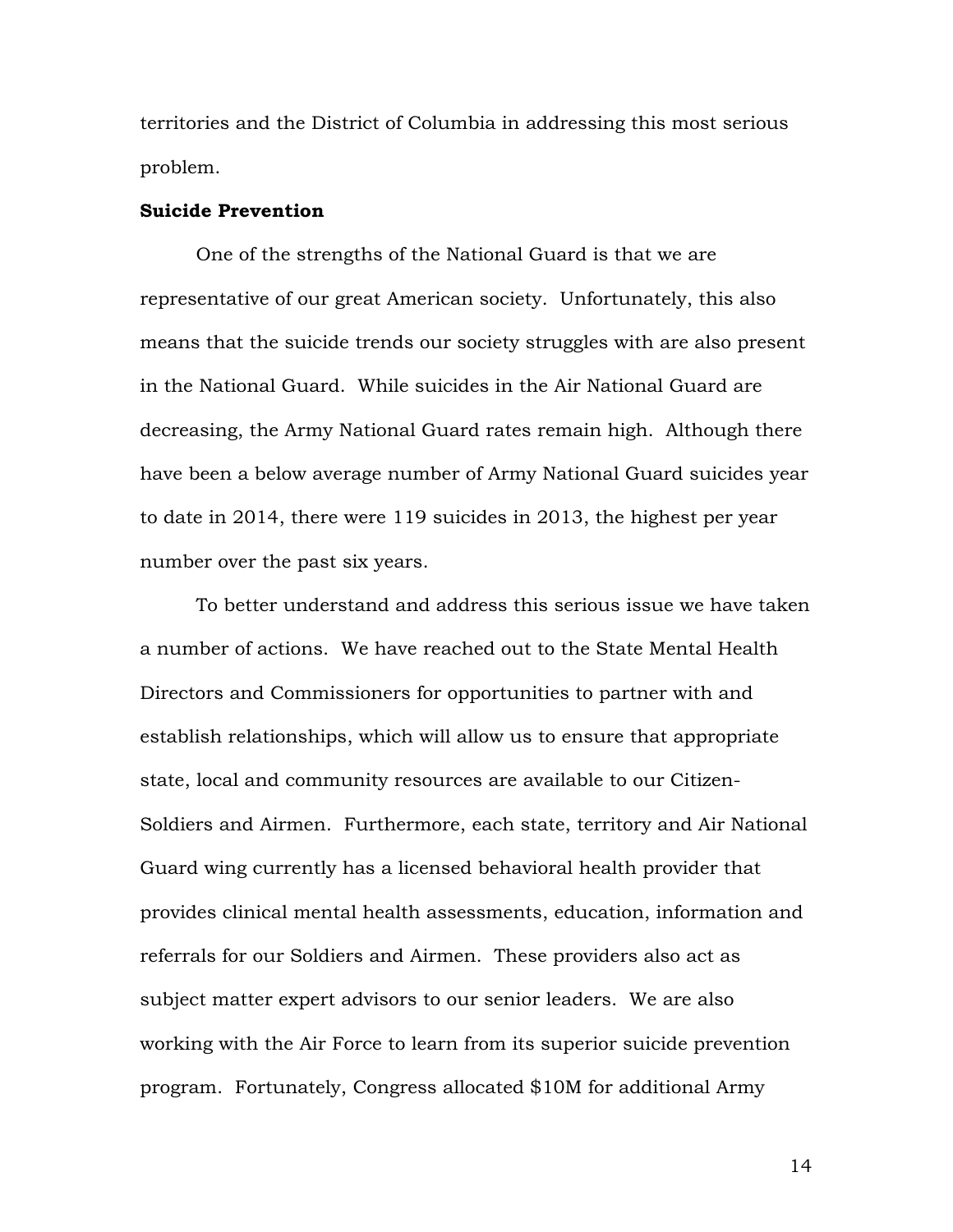National Guard behavioral health counselors in the FY14 budget. The National Guard Bureau also has representation in suicide prevention at the DoD level where we participate on suicide prevention committees and councils, and to ensure we are getting the best information and the latest research. This is a complicated problem; however, I assure you that the National Guard will engage all support programs in order to work collaboratively to address this heartbreaking challenge.

#### **National Guard Psychological Health Program**

Our Psychological Health Program provides ready access to high quality mental health services to our Airmen, Soldiers and their families. We provide support to our member in several ways. First, our state Directors of Psychological Health (DPH) are very effective at directly addressing help-seeking behaviors and reducing stigma by educating all levels of leadership about psychological health as part of force readiness. In calendar year 2013 Air National Guard DPHs worked 3,500 clinical cases, 17,000 information and referrals visits, made 54,000 outreach contacts, mitigated 243 suicides and managed 336 high risk cases. The Army National Guard intervened in 876 reported suicide attempts and ideations in calendar year 2013 and in 172 attempts and ideations for far in 2014. Second, we seek to collaborate with other organizations outside the National Guard. For instance, we work closely with the Department of Health and Human Services (HHS) to leverage services and support for our members by increasing access to behavioral healthcare and offering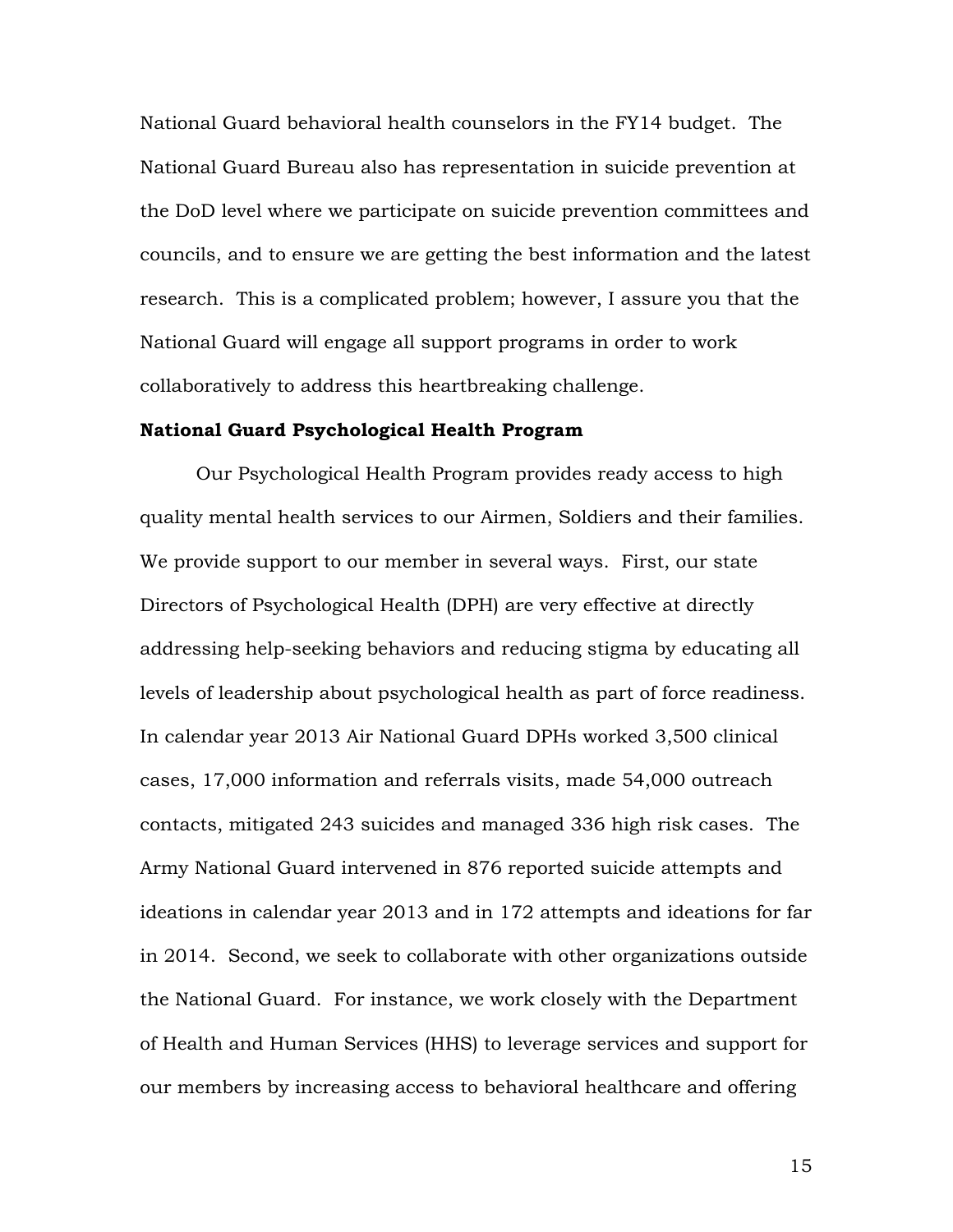mental health vouchers through the Substance Abuse and Mental Health Services Administration Access to Recovery program. Through HHS, the Health Resources and Service Administration identifies specific federally funded health initiatives and programs to better support health care needs for the National Guard population, especially in remote, rural areas. Additionally, the Centers for Medicare and Medicaid, through our close working relationship with HHS, has trained all National Guard contracted counselors on the Affordable Care Act for Guardsmen who may be uninsured or under-insured. Finally, we have a total of 174 Army and Air National Guard mental health counselors throughout the 54 states, territories and the District of Columbia that are available to our Guardsmen who are in need of assistance.

#### **National Guard Family Programs**

As Overseas Contingency Operations wind down in 2014, funding is also expected to decrease for our family readiness programs that are tied to the challenges our Guardsmen face when dealing with a deployment. Our lessons learned during the last 12 years have shown that we cannot go back to pre-9/11 assumptions with little to no support infrastructure for geographically-dispersed service members and their families. Our family programs leverage a network of strategic partnerships that enhance well-being through increased access to outreach services. For instance, 454 Army National Guard Assistance Center specialists and 91 Air National Guard Airman and Family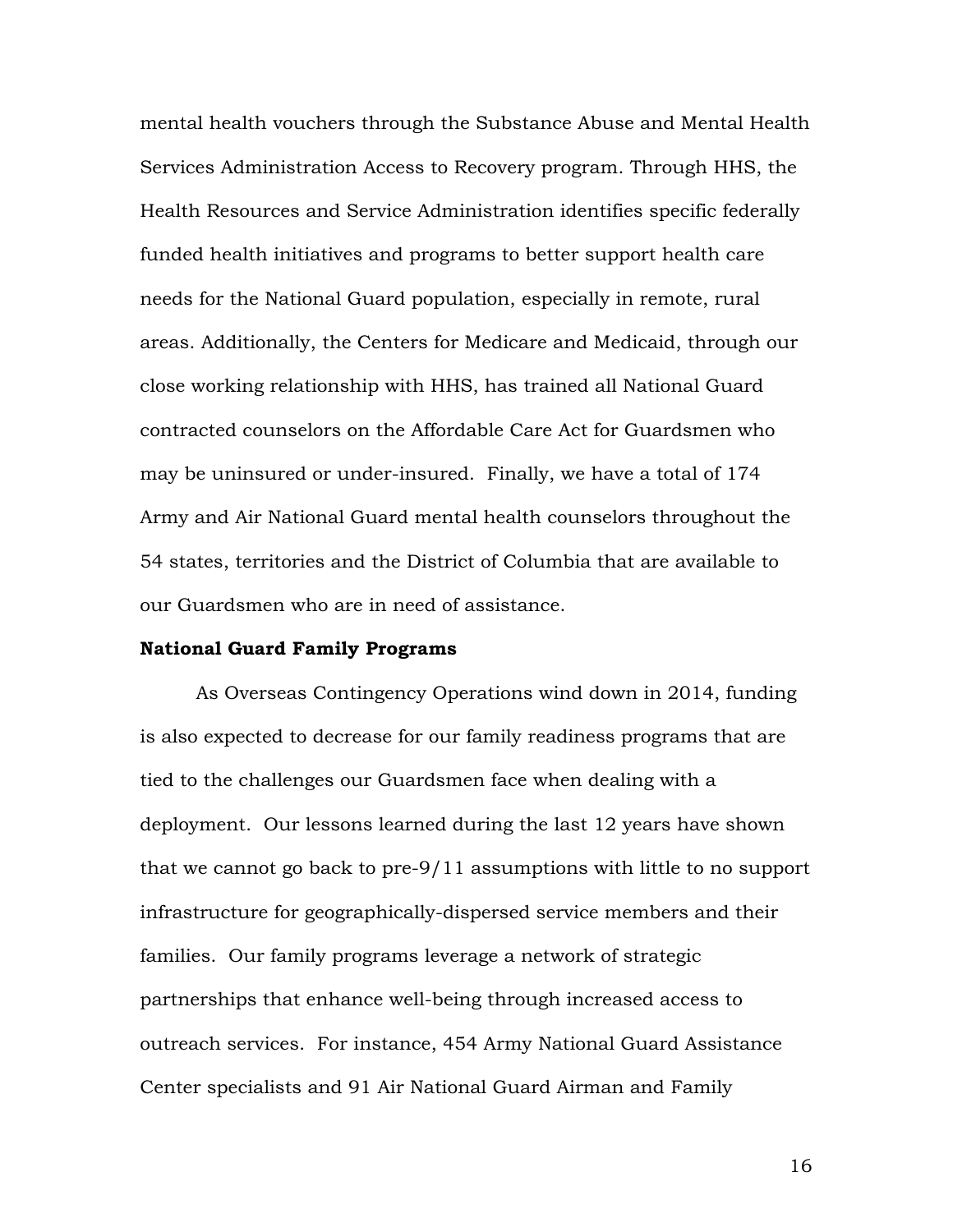Readiness Program Managers are spread throughout the nation and offer immediate outreach and referral for service members and families. Moreover, each of the 101 National Guard State Child and Youth Program Coordinators provide support to our service members' children that in 2013 saw more than 50,000 National Guard children participate in events such as youth camps and councils. Maintaining access to current services and resources, particularly those that build strong family and spouse relationships, and strengthen financial wellness and employment will pay dividends in future years as it will directly contribute to the readiness of our force.

#### **Closing Remarks: Always Ready, Always There**

The National Guard is always there when the nation calls. Whether serving in uniform or in their capacity as civilians, National Guardsmen are vested in a culture of readiness and volunteer service. Time and time again, I see examples of where innovative civilian skills complement military training in operations both overseas and at home. Likewise, the military expertise garnered from the past 12 years of consistent operational use has improved our ability to support the homeland. Whether responding to a manmade or natural disaster or planning for future emergencies with first responders, the unique combination of civilian and military experience pays tremendous dividends to the American taxpayer. At a fraction of the cost to maintain during peacetime, the National Guard is a great value as a hedge against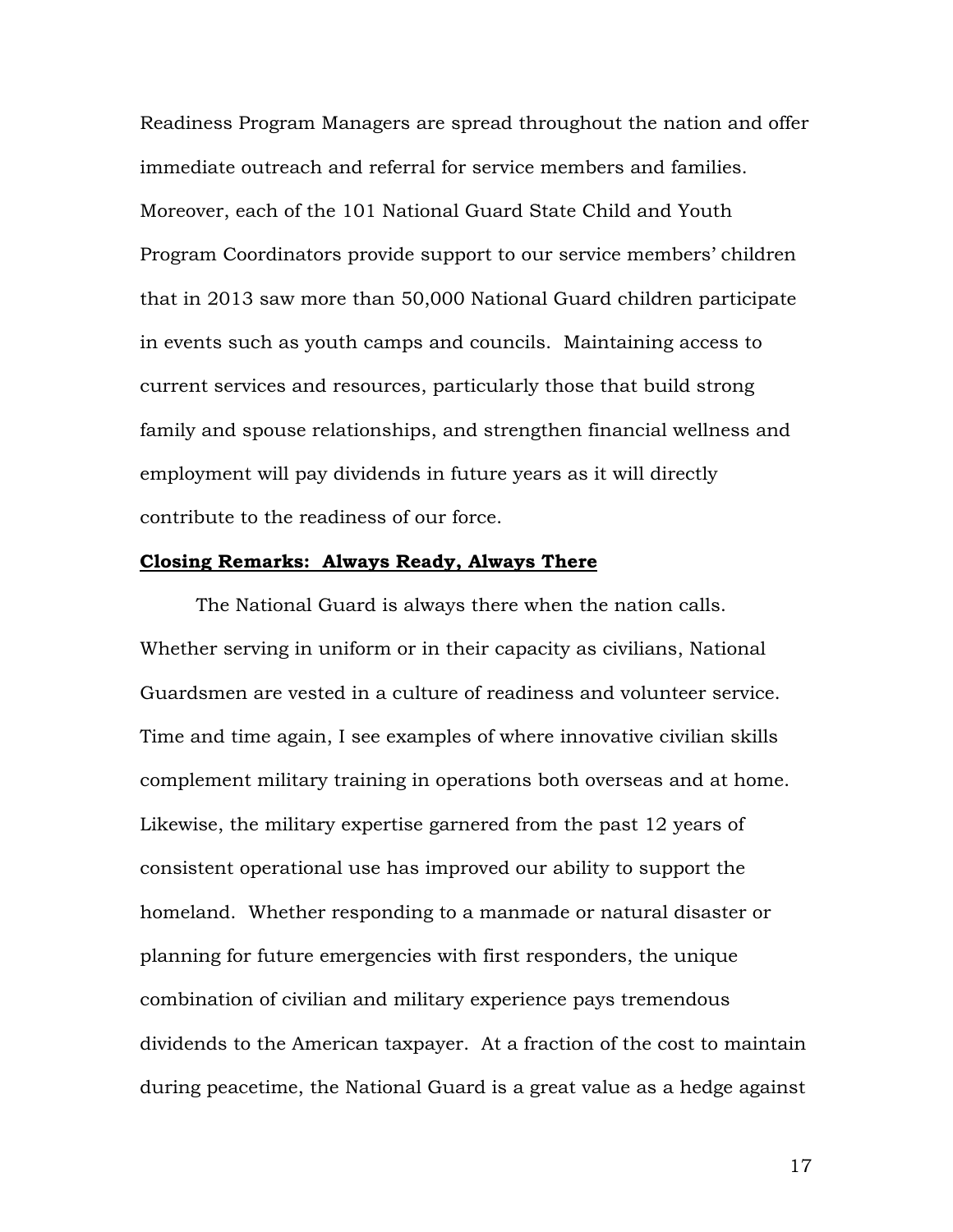unforeseen threats in a complex and ambiguous world. Today's National Guard is flexible and scalable to America's changing needs on any given day. The National Guard has been and will remain "Always Ready, Always There" for our nation.

I want to thank you for your continued support of our Citizen-Soldiers and Airmen. I look forward to your questions.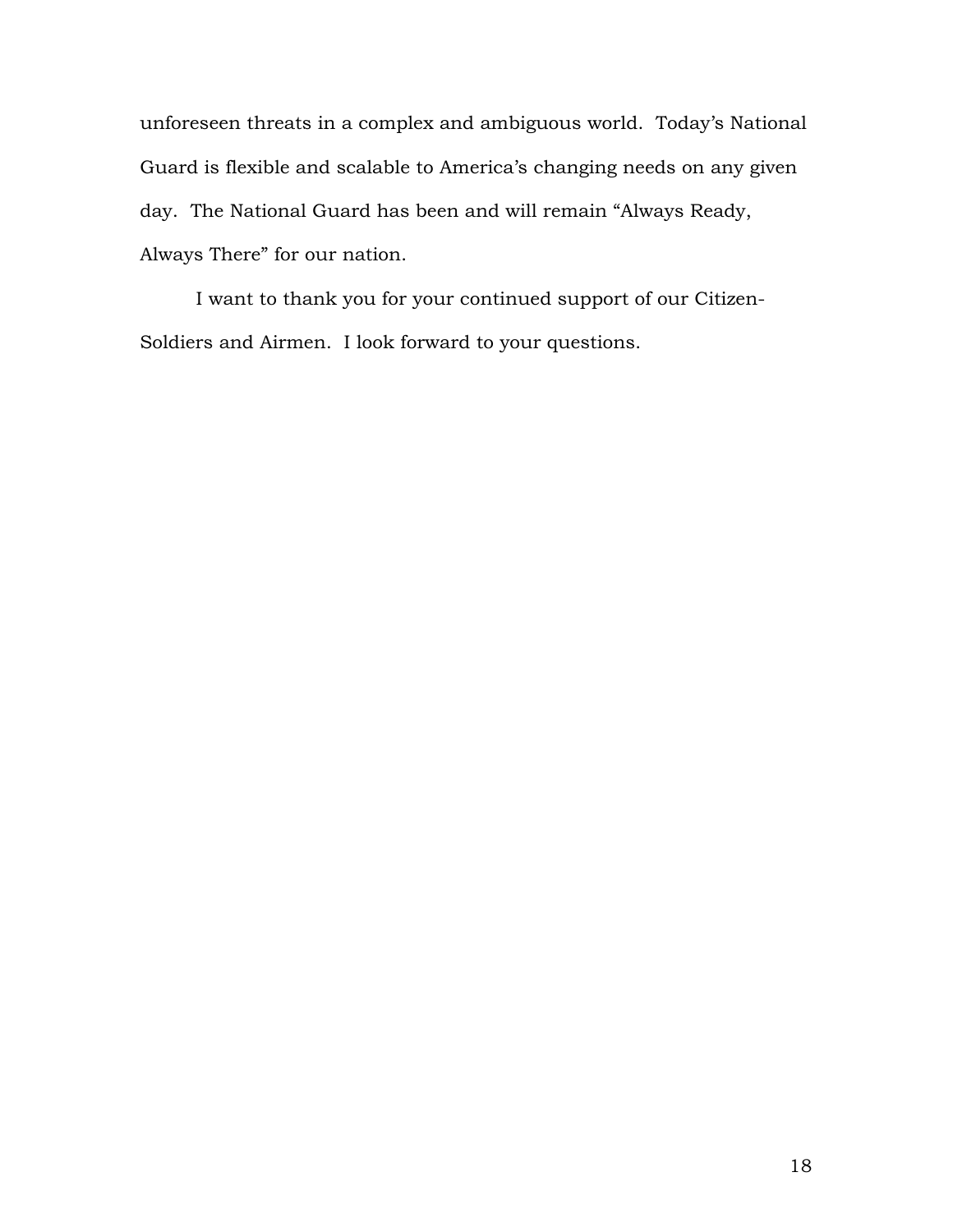#### **STATEMENT BY**

# <span id="page-21-0"></span>**LIEUTEANT GENERAL STANLEY E. CLARKE III**

# **DIRECTOR AIR NATIONAL GUARD**

**BEFORE THE**

# **HOUSE APPROPRIATIONS COMMITTEE**

# **SUBCOMMITTEE ON DEFENSE**

# **SECOND SESSION, 113TH CONGRESS**

#### **ON**

# **NATIONAL GUARD AND RESERVE POSTURE**

**APRIL 3, 2014**

NOT FOR PUBLIC DISSEMINATION UNTIL RELEASED BY THE HOUSE APPROPRIATIONS COMMITTEE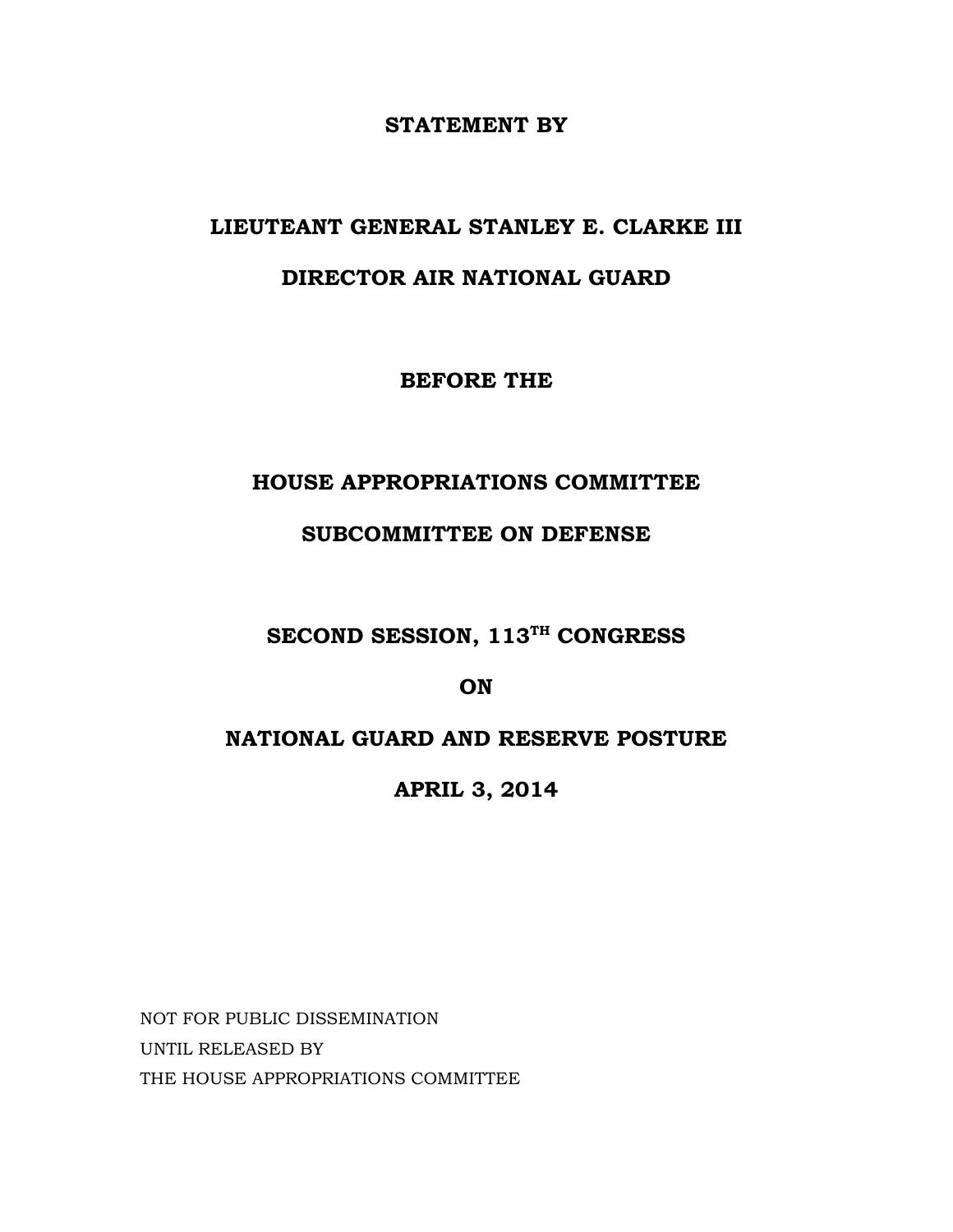#### **Opening Remarks**

Chairman Frelinghuysen, Ranking Member Visclosky, distinguished members of the subcommittee; I am honored to appear before you today representing the men and women of the Air National Guard.

The Air National Guard, as both a reserve component of the U.S. Air Force and the air component of the National Guard, has seen both successes and challenges this past year. Our successes can be attributed to the hard work of the men and women of the Air Guard, who continue to exhibit the professionalism and dedication upon which the Air National Guard is built. The challenges of sexual assault and suicide prevention are being addressed and will eventually lead to a stronger Air National Guard; however, rapidly declining and shifting funding levels are having primary and secondary affects upon the future of the Air Force and the Air National Guard.

This presentation provides an overview of the past year, focusing primarily on the Air National Guard's contribution to the national defense strategy, followed by a look into the future, including areas where we solicit your continued support.

The National Guard, including the Air National Guard, is unique in its contribution to the three pillars of the defense strategy – *Protect the Homeland*, *Project Power and Win Decisively,* and *Build Security Globally.*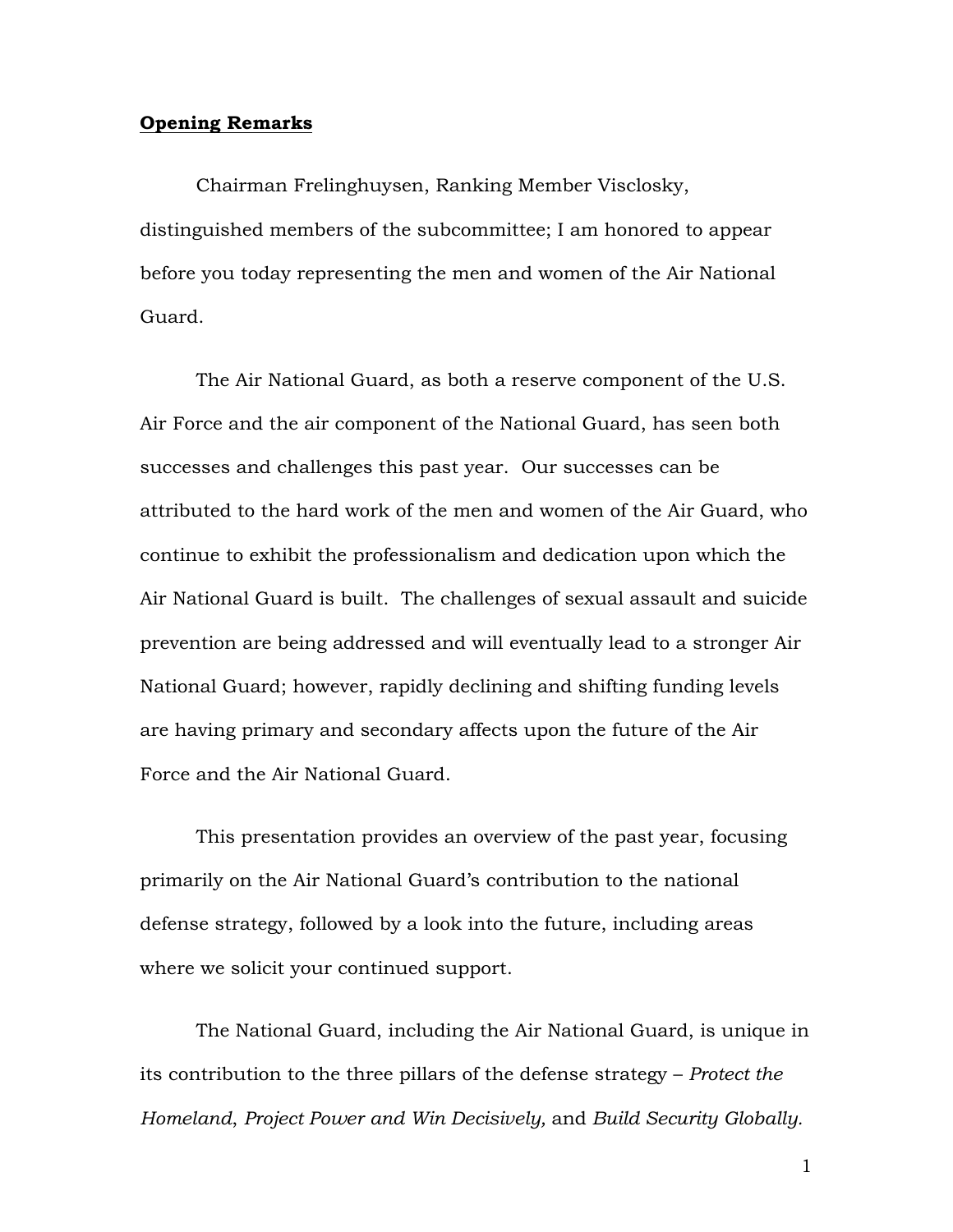The inherent characteristics of the National Guard are foundational for its responsibilities to local, state, territorial, and federal authorities. Its cost-effective citizen Airmen and Soldier construct, underpin the unique qualities the National Guard brings to the table with its Balanced Strategy – *The First Choice for Homeland Operations*, *A Proven Choice for the Warfight,* and *An Enduring Choice for Security Cooperation.*

#### **The First Choice for Homeland Operations**

The National Guard has always been the state and territorial governors' first choice in disaster response. This is equally true of both the Army National Guard and the Air National Guard. The Air National Guard's contribution is founded in its dual-use of airpower capabilities, for while Guard Airmen are quite capable of helping with such laborintense tasks as filling sandbags, they are more likely to leverage the unique contributions of airpower and our Guard Airmen's extensive training for tasks such as airlifting essential supplies to the disaster area; setting up and operating emergency communications centers; transporting, erecting, and manning emergency medical facilities; or providing aircraft and/or satellite imagery and analysis essential for effective consequence management. The following are examples from last year:

• Boston Marathon Bombing (April 2013) – The Massachusetts Air National Guard transported, set up, and manned an emergency communications center, while Air Guard Security Forces cordoned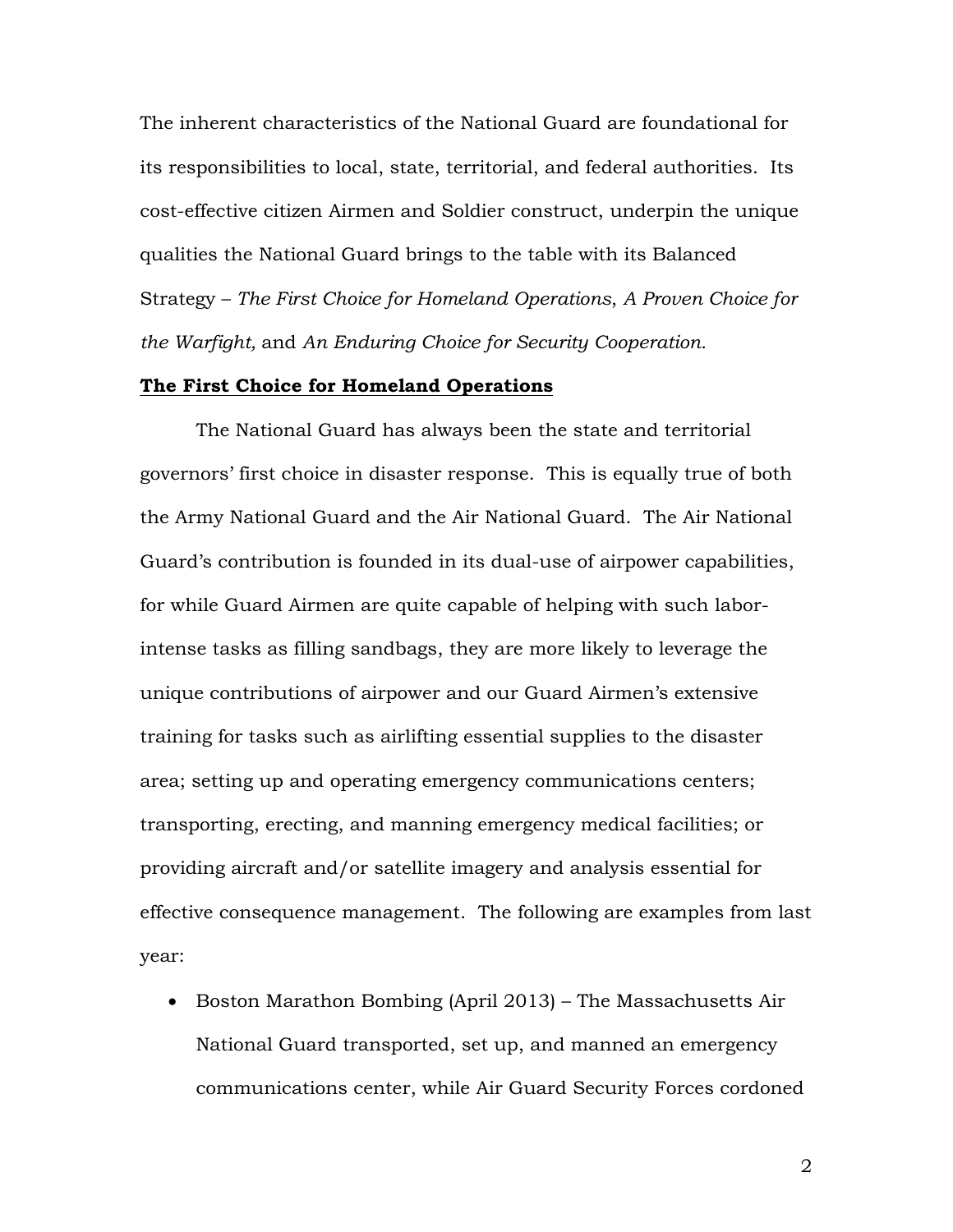the crime scene and assisted the Massachusetts Transit Police in securing subway stations with armed and professionally trained Guard Airmen from the local community. These Guard Airmen provided order and security to a chaotic event, freeing local authorities to concentrate on securing the area and finding the bombing suspects. Additionally, Air Guard Religious Support Teams provided counseling and comfort to both private citizens and first responders.

- California Wildfires (August 2013) Air Guard C-130s specially modified with Modular Aerial Fire Fighting Systems dropped over 211,000 gallons of fire suppressant, and the California Air National Guard's 234th Intelligence Squadron flew MQ-1 Predator remotely piloted aircraft over the fire area providing real-time, full-motion video and data analysis that was used to help direct and plan firefighting efforts.
- Southwest Border Operations The Arkansas Air National Guard's 123rd Intelligence Squadron provided analysis of full-motion video from Air Guard RC-26 aircraft supporting U.S. Customs & Border Protection, Texas Rangers, and other civil authorities protecting our Southwest borders. This joint effort led to the seizure of over 53,000 lbs. of marijuana, 200+ lbs. of cocaine, and over 30,000 illegal individual border crossings.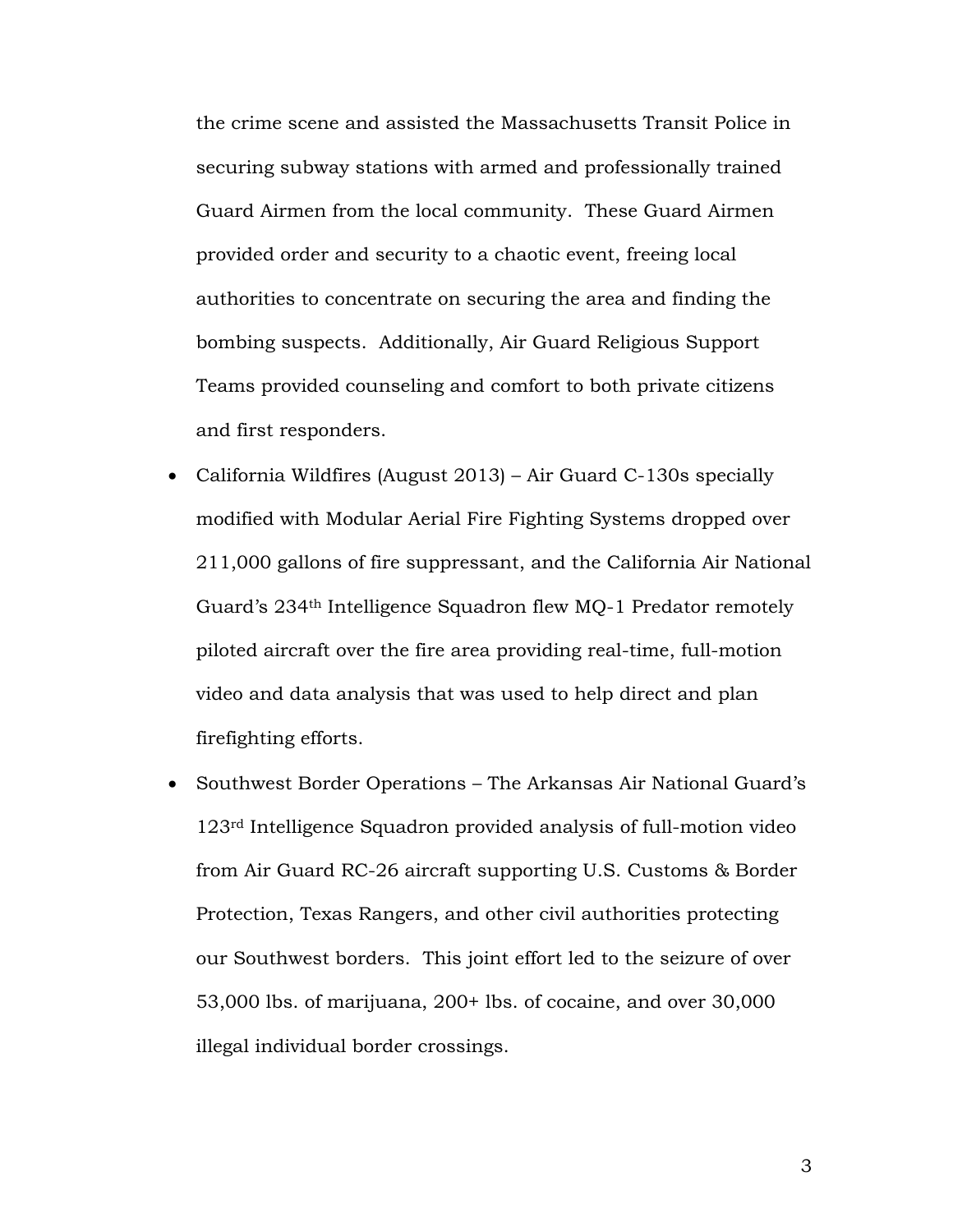• Eagle Vision – Alabama, California, Hawaii, and South Carolina Air National Guard units collected and analyzed unclassified commercial satellite images providing near real-time assistance to emergency management agencies coordinating firefighting, flood, hurricane, tornado, and other relief efforts in throughout the western U.S. and overseas including Typhoon Haiyan.

#### **A Proven Choice for the Warfight**

National Guard Airmen have participated in every American conflict since the Mexican border emergency of 1916, but when the Guard members of the Alabama Air National Guard's 117th Tactical Reconnaissance Wing volunteered in August 1990 to deploy to Bahrain in support of support Operation DESERT SHIELD, little did they know they were on the vanguard of redefining the Air National Guard. Since then, the Air National Guard has evolved from a strategic reserve, called upon primarily during national emergencies, to an essential partner in the daily operations of the Total Air Force in all five core missions: air & space superiority; intelligence, surveillance, & reconnaissance; rapid global mobility; global strike, and command & control.

Last year, over 39,895 Air National Guard men and women deployed to 48 countries as part of the Total Air Force defense of U.S. national security interests. Additionally, Guard Airmen defended the skies over our homeland and supported their deployed brethren through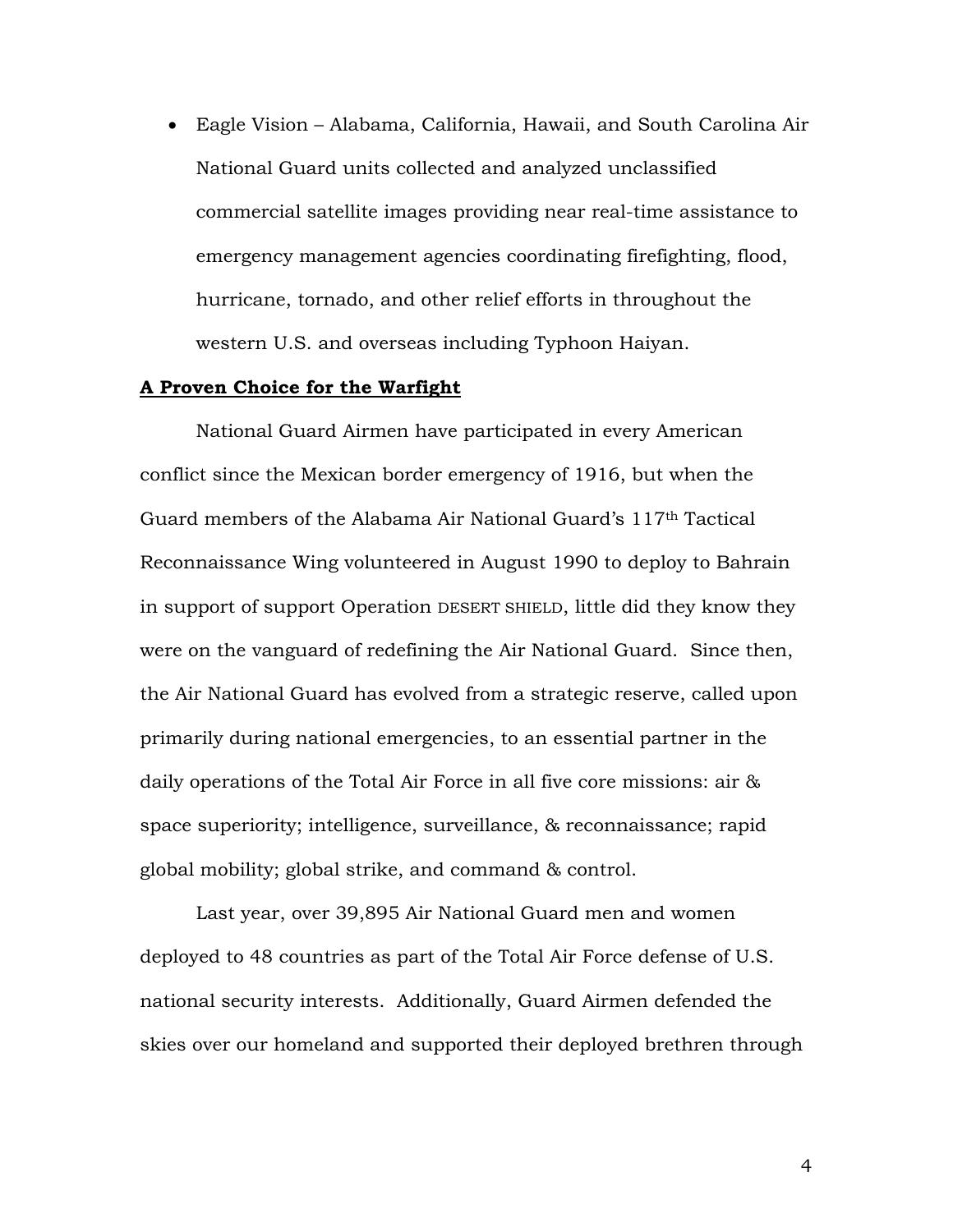U.S.-based "reach-back" capabilities including remotely piloted aircraft operations and intelligence analysis.

#### **An Enduring Choice for Security Cooperation**

The men and women of our Air National Guard also contribute to the third pillar of the national defense strategy – Building Security Globally. Over the past twenty years, the National Guard has evolved into an in-demand, low cost, high impact security cooperation partner of choice for the Department of Defense with participation in such activities as the State Partnership Program, Foreign Military Sales training, and training exercises that assist in shaping our international environment and build partner capacity.

*State Partnership Program*. The National Guard State Partnership Program is Department of Defense program executed at the state level using both Army and Air National Guard expertise. The program is based upon each Combatant Commanders' security cooperation objectives for the individual countries within their areas of responsibility. Today, 49 states, 2 territories, and the District of Columbia are partnered with 74 countries around the world. The specific objectives of each country program are a joint decision between the Combatant Commander, the partner nation, and the state National Guard; however, in general, the National Guard provides a consistent and enduring relationship with the partner nation, reinforcing deterrence, building capacity of U.S. and partner countries for internal and external defense,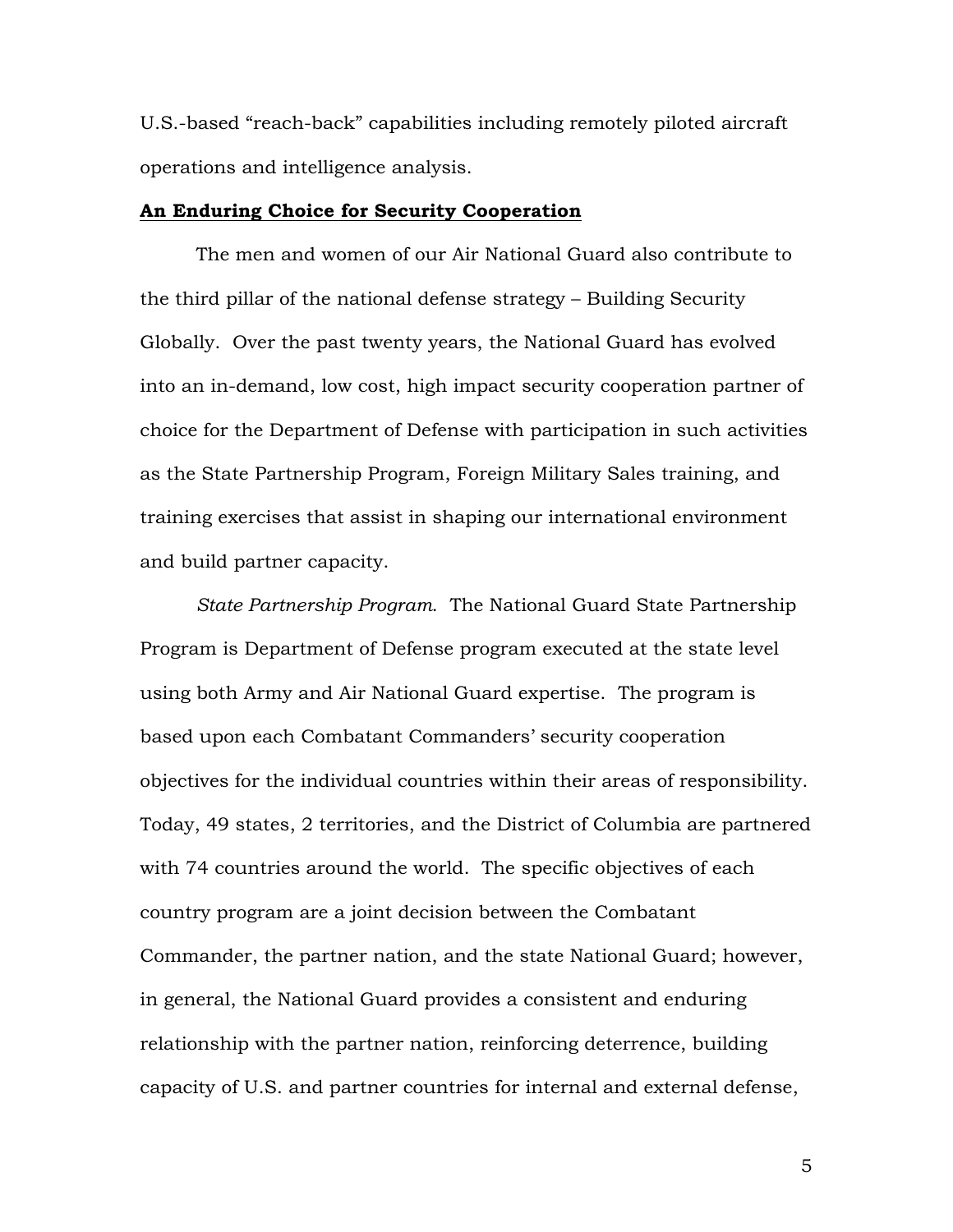and strengthening cooperation between countries. The program partners engage in training, assessments, and exercises in a broad range of security cooperation activities to include host nation homeland defense, disaster response, crisis management, interagency cooperation, and border/port/airport security.

The Soldiers and Airmen of the National Guard are uniquely qualified for this program for a number of reasons. First, because Guard members often spend their entire military careers in the same unit or state, they are able to build long-term personal relationships with their partner country counterparts and provide program continuity. Second, the civilian and military skills of our citizen Soldiers and Airmen afford training opportunities outside the usual military defense training. For example, Air Guard members are also experienced in air security, constabulary operations, crisis management, disaster response, and a myriad of other civil support missions. Finally, Guard members exemplify civil-military relations and the role of the military in a democracy. Our citizen Soldiers and Airmen offer strong examples of a co-dependent, supportive relationship between the nation's political structures, civil society, and the military.

• Last year Guard Airmen worked 7,054 man-days, on 42 partnership engagements, in 13 countries including Uganda, Morocco, Jordon, Poland, India, South Korea, Thailand, Indonesia, Trinidad, Uruguay, Mexico, Honduras, and Colombia. Men and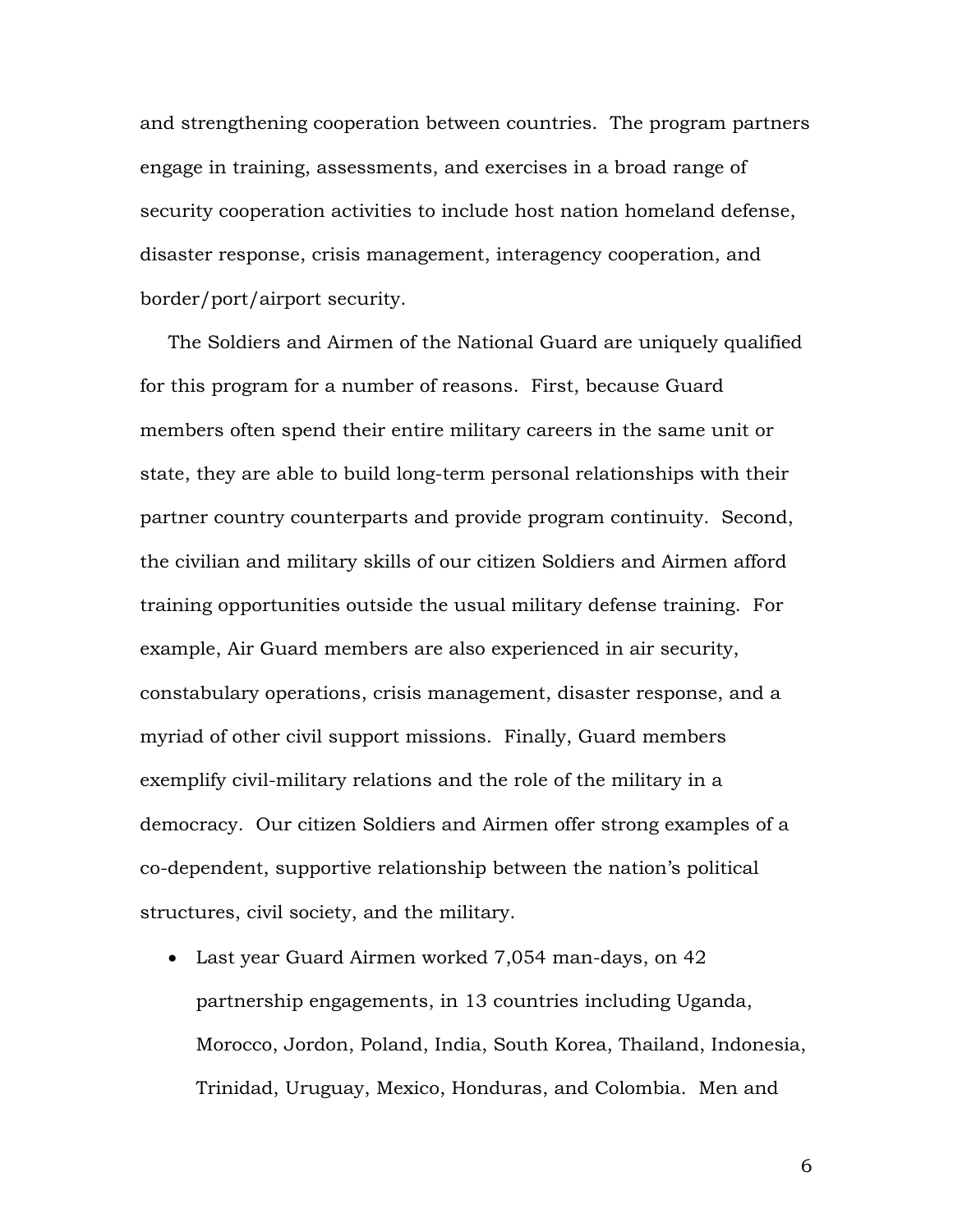women of the Air National Guard helped our Allies and partners improve their flying skills, equipment maintenance, aerial port operations, imagery analysis, and search & rescue techniques.

• The partnership between the state of South Dakota and Suriname, which began in 2006, is a great example of what our Air Guard men and women bring to the table in security cooperation. In 2013, led by one of our outstanding Air Guard chief master sergeants, the South Dakota Army and Air National Guard women participated in a "Women in the Military" workshop with members of the Surinamese armed force. The goal was to promote awareness, equality, and future opportunities for women in the military. As the partnership moves forward, they are broadening and deepening leadership and development while bolstering new opportunities for training and learning.

*Foreign Military Training*. In addition to the State Partnership Program, Air Guard members conduct flight training for foreign military aircrews through both formal schools at U.S. bases and Air Guard visits/exercises overseas. Guard Airmen trained 124 aircrew members last year from Lithuania, Norway, The Netherlands, Sweden, Iraq, Singapore, Denmark, Australia, Romania, India, Japan, Belgium, and Germany in C-130, F-16, and C-17 flight operations and maintenance.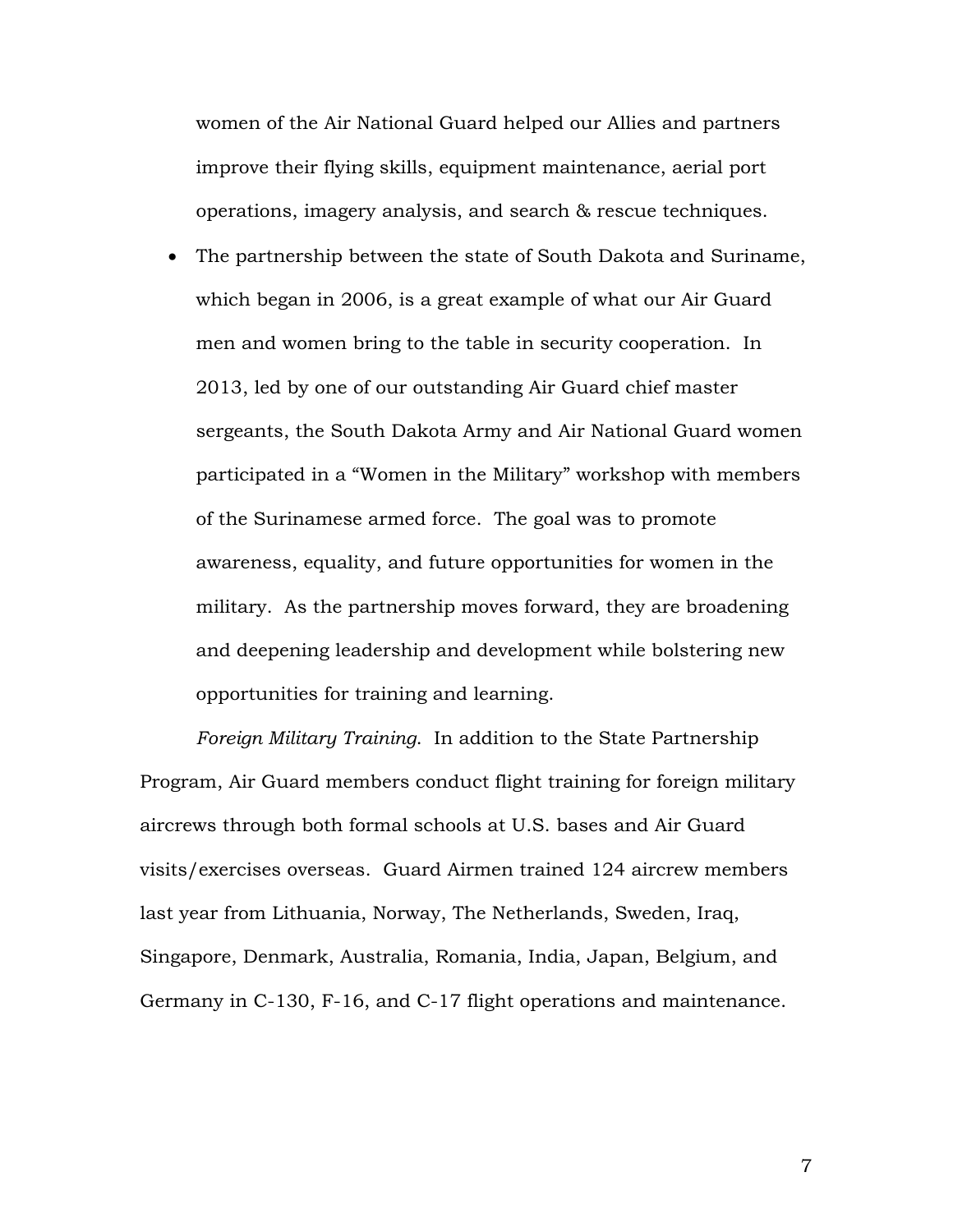#### **Sustaining the Air National Guard**

The men and women of our Air National Guard have accomplished great things since 1990 and Operation DESERT SHIELD. Their transformation from a Cold War era surge force to a  $21<sup>st</sup>$  century force capable of maintaining a long-term rotational combat operations tempo has been unprecedented and would not have been possible without the support of the Air Force and Congress. We must ensure this capability is not lost; that we do not condemn the next generation of Airmen to relearn the lessons of past post-war drawdowns. We must sustain the Air National Guard capabilities within the National Guard's Balanced Strategy through the dedicated efforts of each Guard Airmen in concert with the U.S. Air Force, the Department of Defense, and Congress.

#### **Personnel**

Our Airmen are our most valuable and treasured assets upon which our success depends. Our Airmen, together with their families and employers, remain our first priority, especially in times of turmoil.

*Recruiting & Retention*. Some predicted that the move from a strategic reserve to an operational reserve would adversely affect our ability to recruit and retain quality people; however, the Air National Guard exceeded its authorized FY2013 end-strength of 105,700 by eight Airmen (105,708) through judicious personnel management. Last year, however, retention was disappointing as losses exceeded expectations by 15% (planned 9,072, actual 10,437). According to exit interviews, the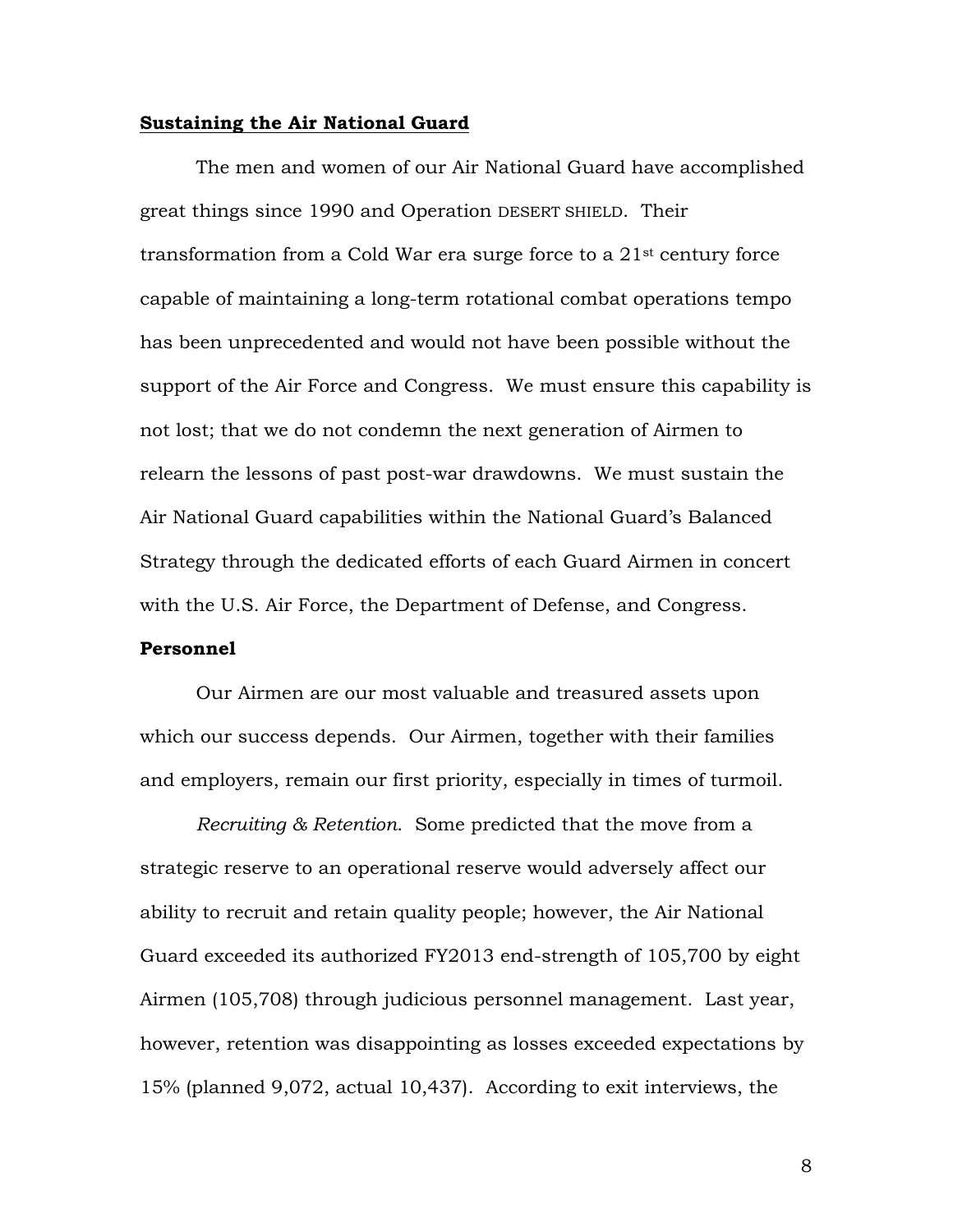greatest challenge to retention was not repeated mobilizations but mission turmoil, i.e., the uncertainty caused when a unit loses its mission without a clear plan for the future. We have found the most effective counter to this challenge is the personal touch – making a concerted effort to ensure every member of the Guard family knows that we appreciate and value their contributions, and that the Air National Guard and U.S. Air Force leadership are working together to backfill their unit with a new mission.

To compensate for the unplanned increase in retirements and other departures, Air Guard Recruiters exceeded their recruiting goals by 4.5%, including an increase of 8% of prior-service personnel. But, as we move forward, the Air National Guard faces both significant opportunities and some challenges with its recruiting program. The opportunities come from the drawdown of Regular Air Force and other Services' manpower. In FY2015, the Regular Air Force end-strength will decline by approximately 16,700 Airmen. The Air Force will rely on a bevy of force management programs that include incentivizing early departure from active duty and releasing AFROTC cadets from their commitments. The Air National Guard is working with the Air Force to capitalize on these programs for possible Air Guard accessions. The challenge for the Air National Guard is that it too will be reducing its end-strength to meet budget targets. If the Air Guard is to help the nation sustain combat capability and retain access to the highly-trained personnel in which our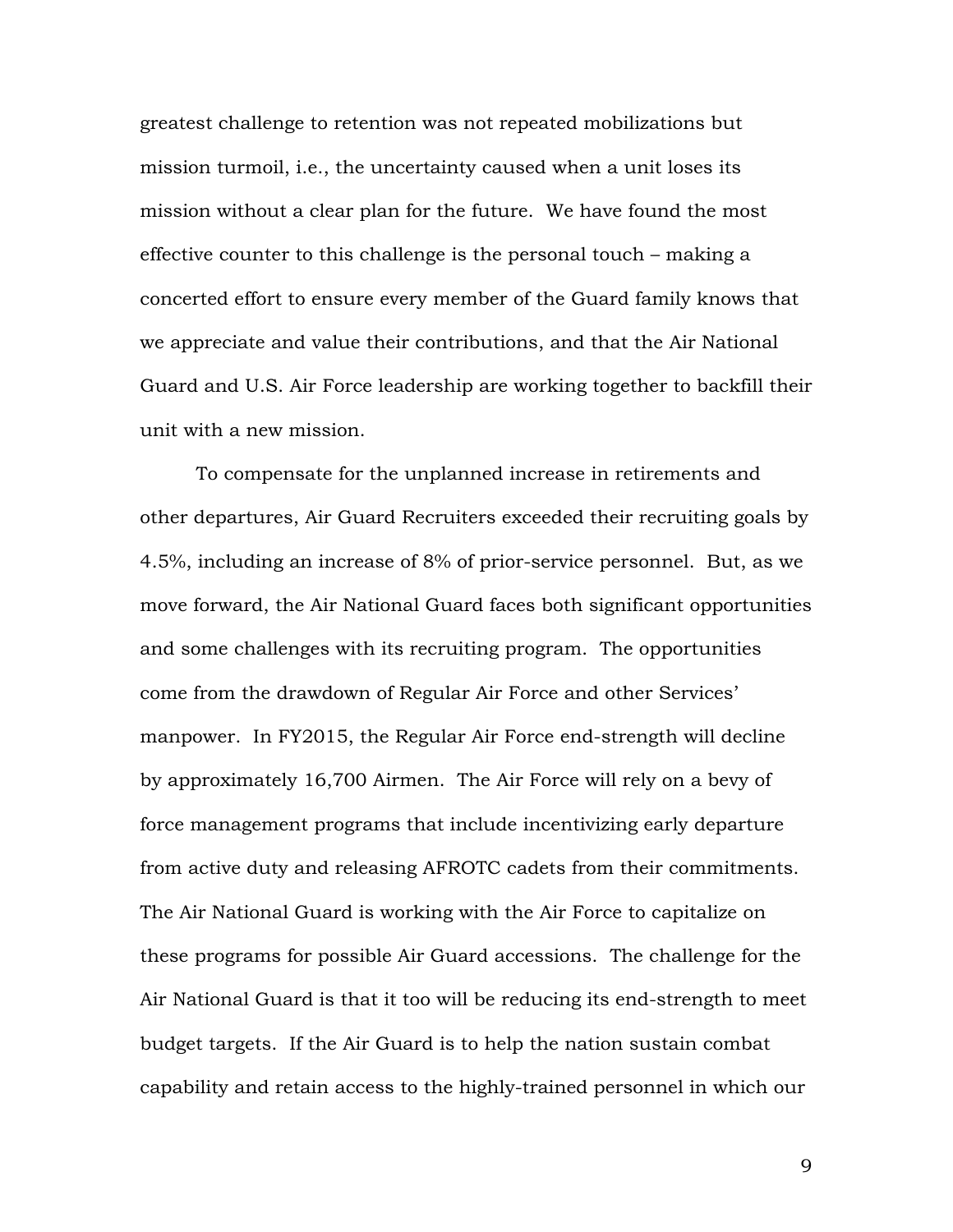nation has made significant financial investment, the Air National Guard will need some flexibility in end-strength, at least temporarily.

*Sexual Assault Prevention and Response Program (SAPR).* Every sexual assault incident taints our Core Values and destroys unit morale – it must be eliminated. The Air National Guard's SAPR Program is composed of five parts: prevention, advocacy, investigation, accountability, and assessment.

- Prevention. Acknowledging the problem and educating everyone in the organization of the problem is the first step. In January 2010, the Air Force launched an extensive education program to ensure every Airman understands the problem and knows what is expected of him or her as Air National Guard professionals.
- Advocacy. In January 2013, the Air National Guard implemented a Special Victim's Counsel Program. This Program provides advice to victims on the investigative and military justice processes, victims' rights protections, and empowers victims by removing barriers to their full participation in the military justice process.
- Investigation. The Air Force Office of Special Investigation (AFOSI) is charged with investigating all sexual assaults that occur in a federal or Title 10 status regardless of the severity of the allegations. For incidents that occur in non-federalized duty status, Air Guard commanders must report the assault to the local law enforcement agency. In addition, the National Guard has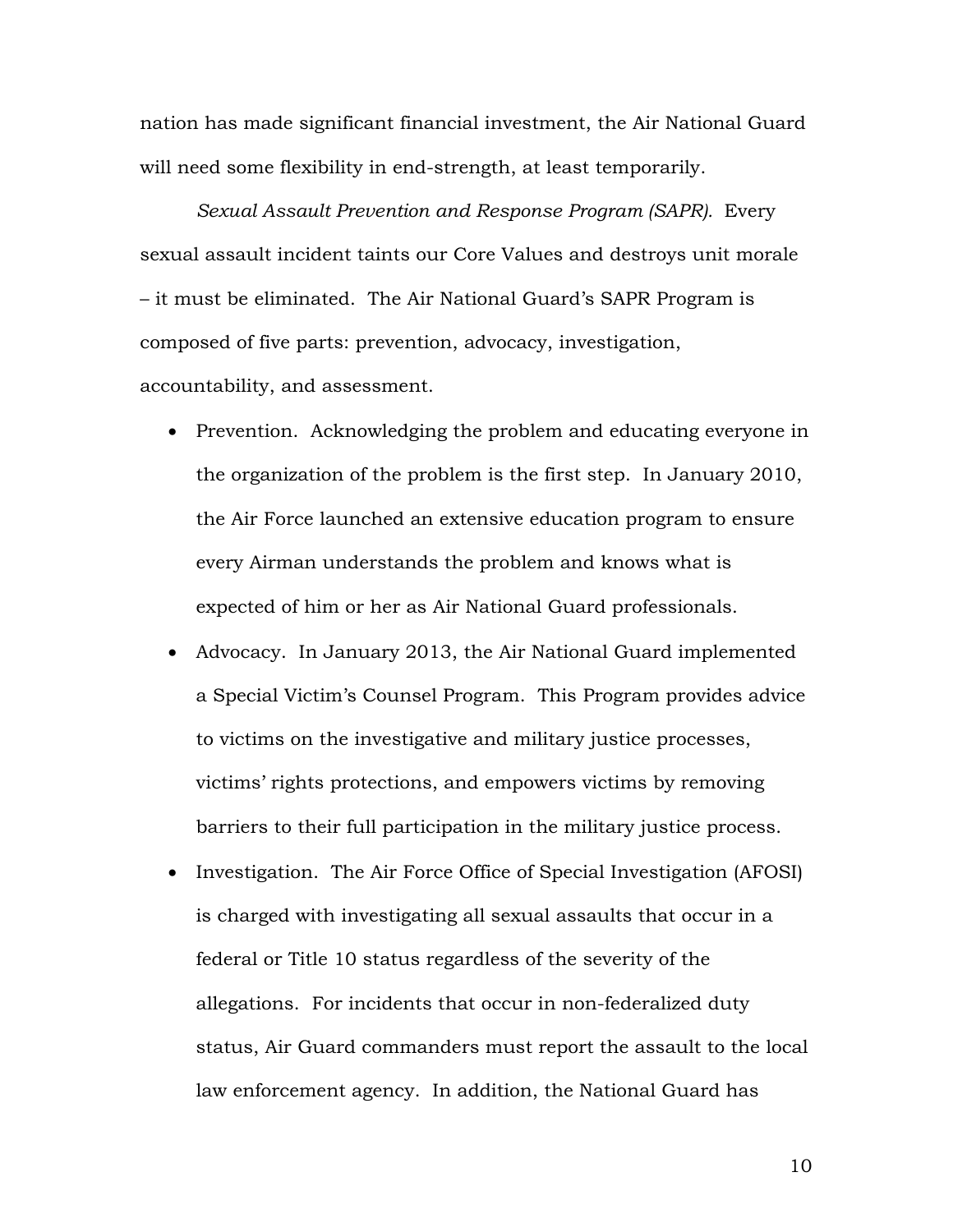opened an Office of Complex Investigations composed of Guard members with previous criminal investigation training and special sexual assault investigation training, to step-in when local law enforcement agencies decline to investigate.

- Accountability. In July, the Air Force established minimum administrative discharge procedures for any Airman (officer or enlisted) who commits or attempts to commit a sexual assault or engages in an unprofessional relationship while serving in positions of special trust, e.g., recruiters, commanders, or training officers and non-commissioned officers..
- Assessment. The Department of Defense has established common metrics and reporting procedures to collect and track statistics on sexual assault. These tools will provide the feedback necessary for early identification of adverse trends and areas for additional action.

*Suicide Prevention*. The Air National Guard continues to struggle with the tragedy of suicide within its ranks. In 2013, the Air Guard experienced 13 suicides, down from 22 in 2012, but still well above our ultimate goal of zero. There is tangible evidence that the addition of Wing Directors of Psychological Health in 2010 and implementation of the Air Force Suicide Prevention Program have had positive impacts; however, our team of medical personnel, chaplains, Airmen & Family Readiness Program Managers, safety personnel, Transition Assistance Advisors, and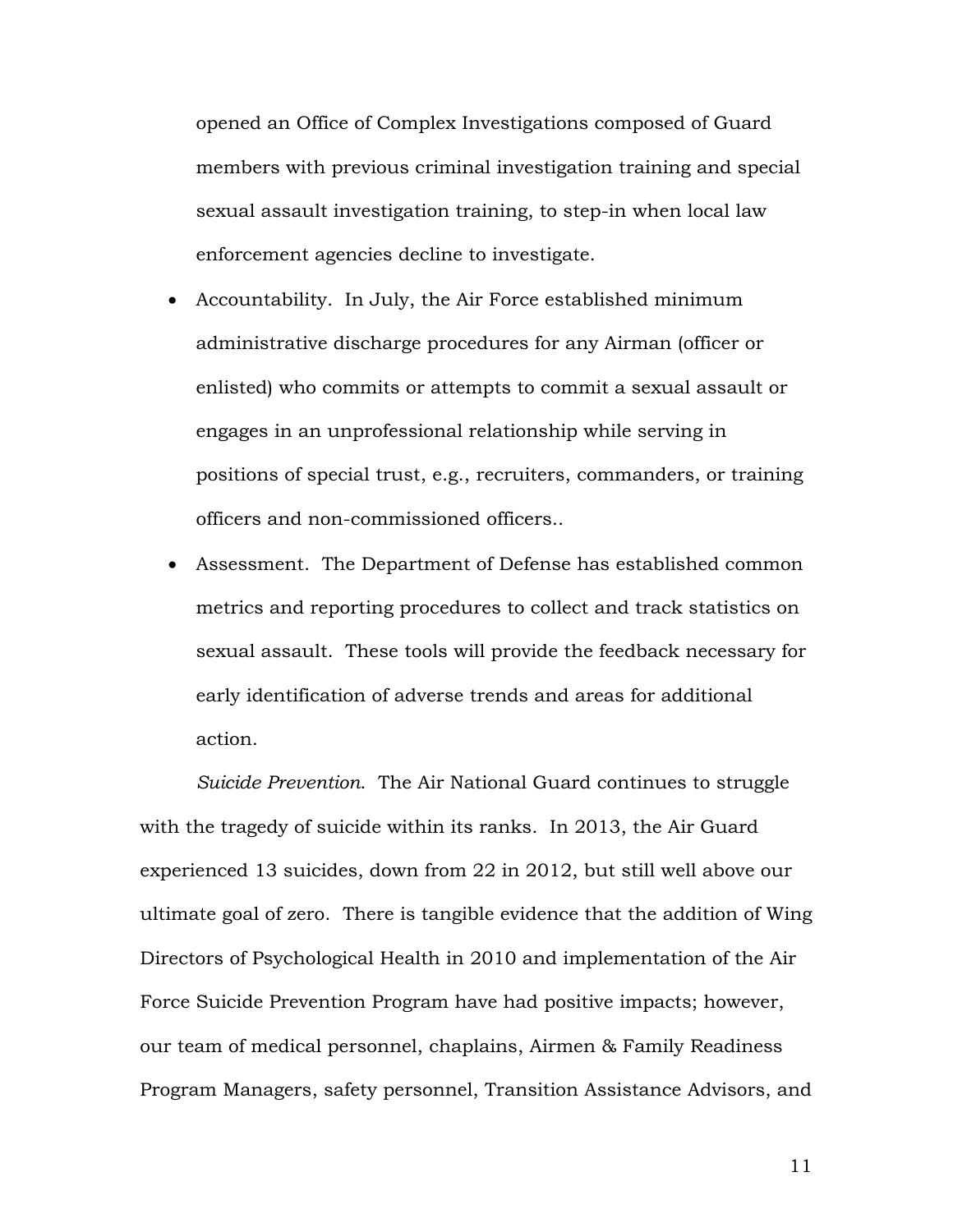Military OneSource counselors, together with Air Guard supervisors and leaders at all levels, continue to address this important issue.

#### **FY2015 President's Budget**

Fiscal uncertainty is nothing new to the Air Guard, but this year, with the Budget Control Act, Continuing Resolution, Sequestration, and the Bipartisan Budget Act, it felt like we were stuck in "stop-n-go" traffic. The resulting cash flow challenges, government shutdown, and furloughs damaged morale and delayed Weapon System Sustainment programs, but the Air Guard was able to maintain its flying training schedule, meet operational commitments, and mitigate the impact upon its readiness.

The President's FY2015 Budget increases the number of Air National Guard F-16 fighter wings, adds eight KC-135 aerial refueling tanker aircraft, and eight C-130J tactical airlift aircraft to the Air Guard inventory. The Budget proposal, however, reduces Air National Guard end strength by 400 personnel in 2015 and retires 27 F-15C Eagles, the entire fleet of A-10 Warthog fighter aircraft, and six E-8 Joint Surveillance and Target Attack Radar System (J-STARS) aircraft. While the Bipartisan Budget Act provided welcomed relief, the steep glideslope of the defense budget combined with increasing personnel and equipment acquisition costs is forcing the U.S. Air Force to make very difficult tradeoffs between capability, capacity, and readiness.

No one wants to give up aircraft or people, but in order to ensure we have the best Air Force ready to defend this nation at home and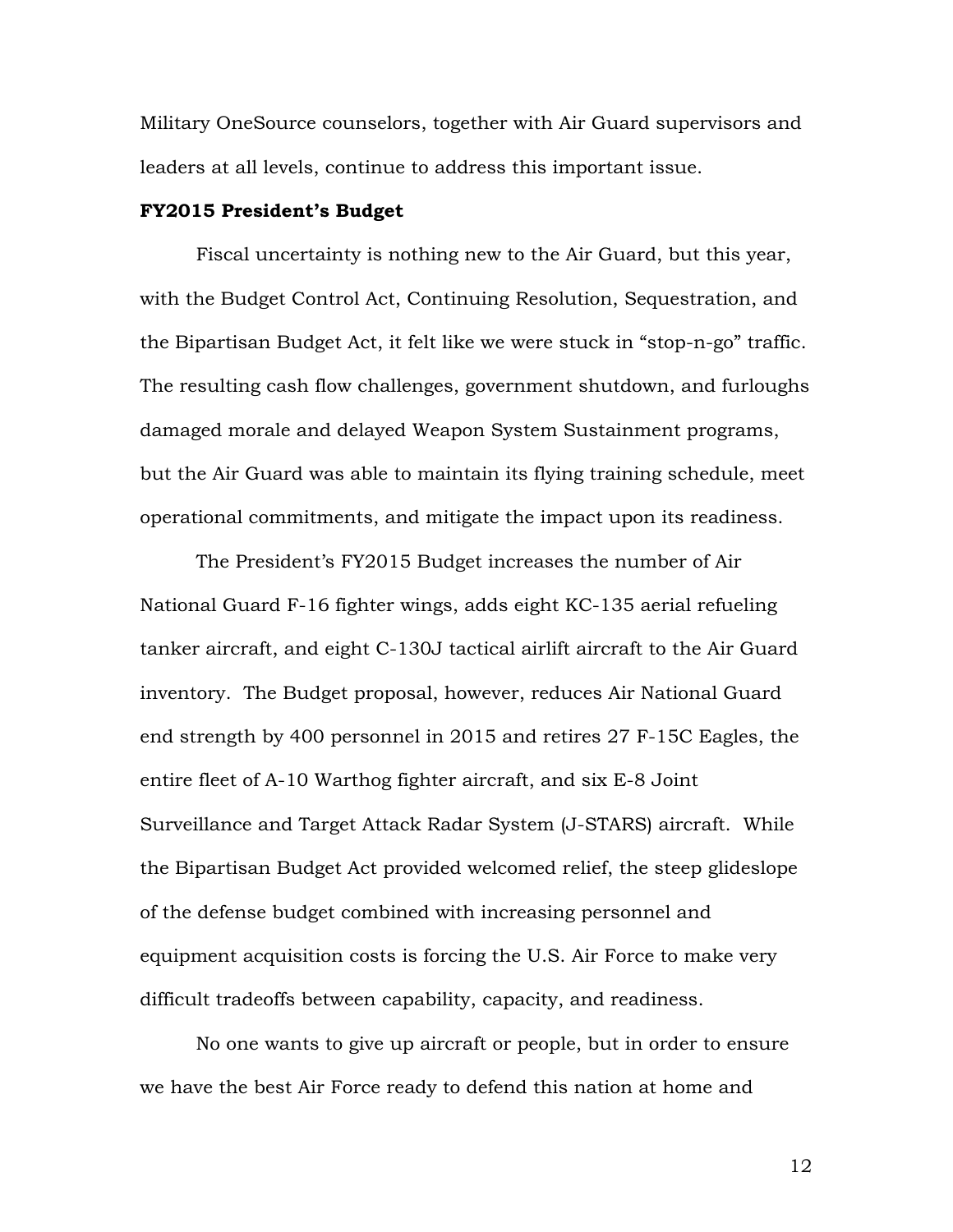abroad within fiscal constraints, tough choices must be made. The Air Nation Guard worked closely with the Air Force leadership to mitigate the impact upon our Guard Airmen and develop a budget that complies with the Bipartisan Budget Act, lays the ground work to restoring Air Force readiness while preparing to meet future national security challenges, and ensures the Air National Guard remains a combat ready operational force.

*Equipment. Secretary* of the Air Force Deborah Lee James explained the Air Force strategy in building the FY2015 budget, "we attempted to strike the delicate balance of a ready force today and a modern force tomorrow, while working to ensure the world's best Air Force is the most capable at the lowest possible cost to the taxpayer." The Air Force is sacrificing modernization of equipment (upgrading current equipment) and divesting older equipment to acquire the capabilities needed to defend against future challenges to U.S national security interests. The ANG, as the operator of much of that older or legacy equipment, has a slightly different challenge: we must make sure the older equipment lasts long enough to be traded in; not only lasts, but is capable of successfully accomplishing the mission if called upon in the intervening years. The Air Guard is not looking to make a Cadillac out of our old Fords, but we simply want to make sure our old Fords are up to the tasks of responding to international and domestic emergencies. For example, there are currently 139 H-model C-130s in the ANG inventory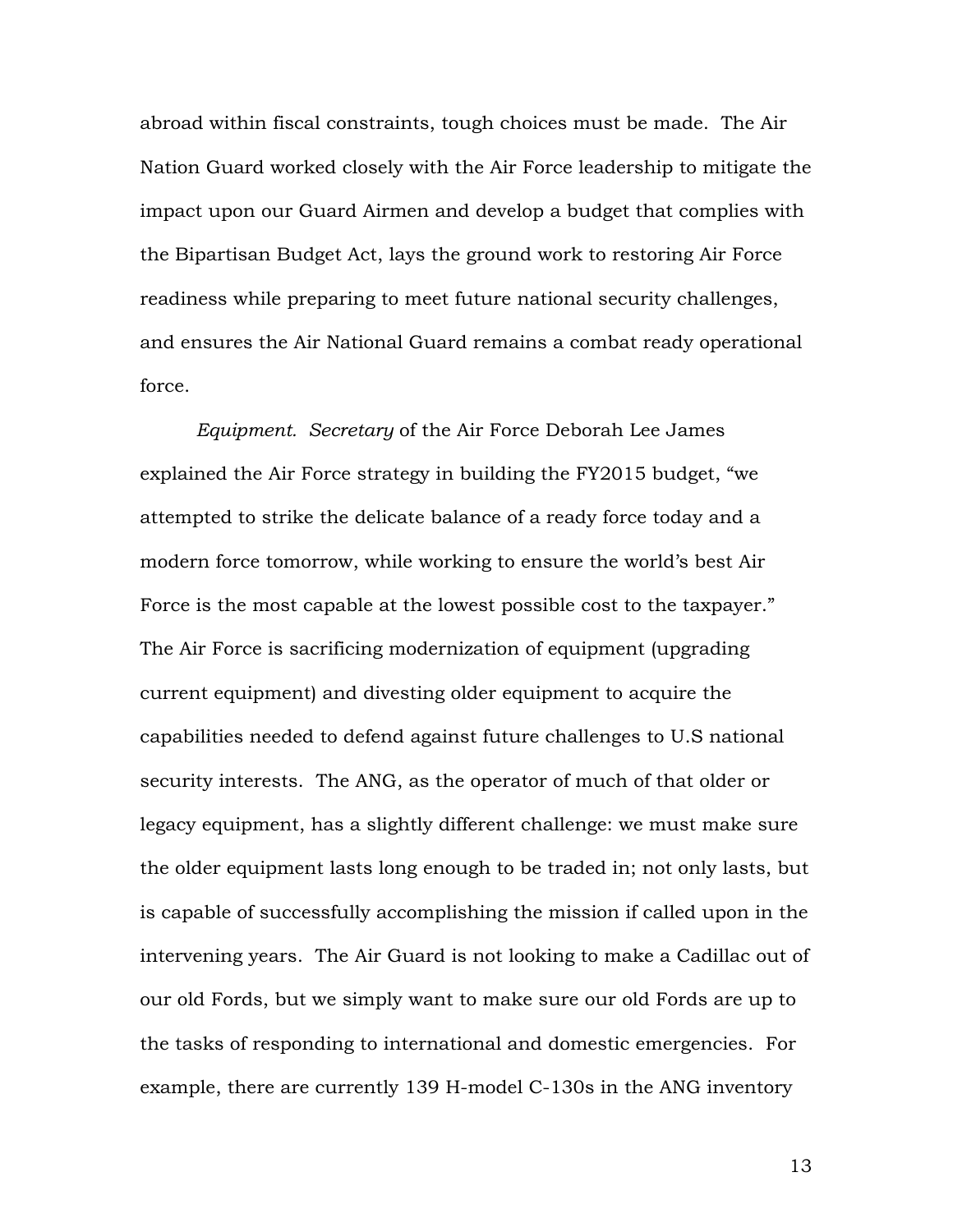that do not have the air traffic control systems required to operate in much of U.S. and European airspace by 2020. If we do nothing, these aircraft will sit on the ramp, essentially useless, when there is an emergency requiring rapid airlift.

*Military Construction (MILCON) Projects*. The Air National Guard budget proposal for FY2015 includes \$94,600,000 for military construction projects and planning and design. The Air Guard gave priority to MILCON projects supporting new missions and Air Force directed mission re-alignments; in fact, all the major MILCON projects in the FY2015 budget, \$78.6M, support new missions. While this policy has caused current missions to suffer, the Air Guard is working to address functional space deficiencies by consolidating functions and recapitalizing aging infrastructure, especially those with safety deficiencies.

*National Guard & Reserve Equipment Account (NGREA)*. NGREA funding is extremely important to Air National Guard force structure management and domestic capability response. The program begins at the unit level as operators from each weapon system meet to identify weapon system requirements to improve the Air National Guard's capability to respond to Combatant Commanders' needs. The Air National Guard FY2014 NGREA funding strategy directed 70% towards critical modernization projects on legacy major weapon systems and 30% towards improving domestic response capabilities. In FY2015, the Air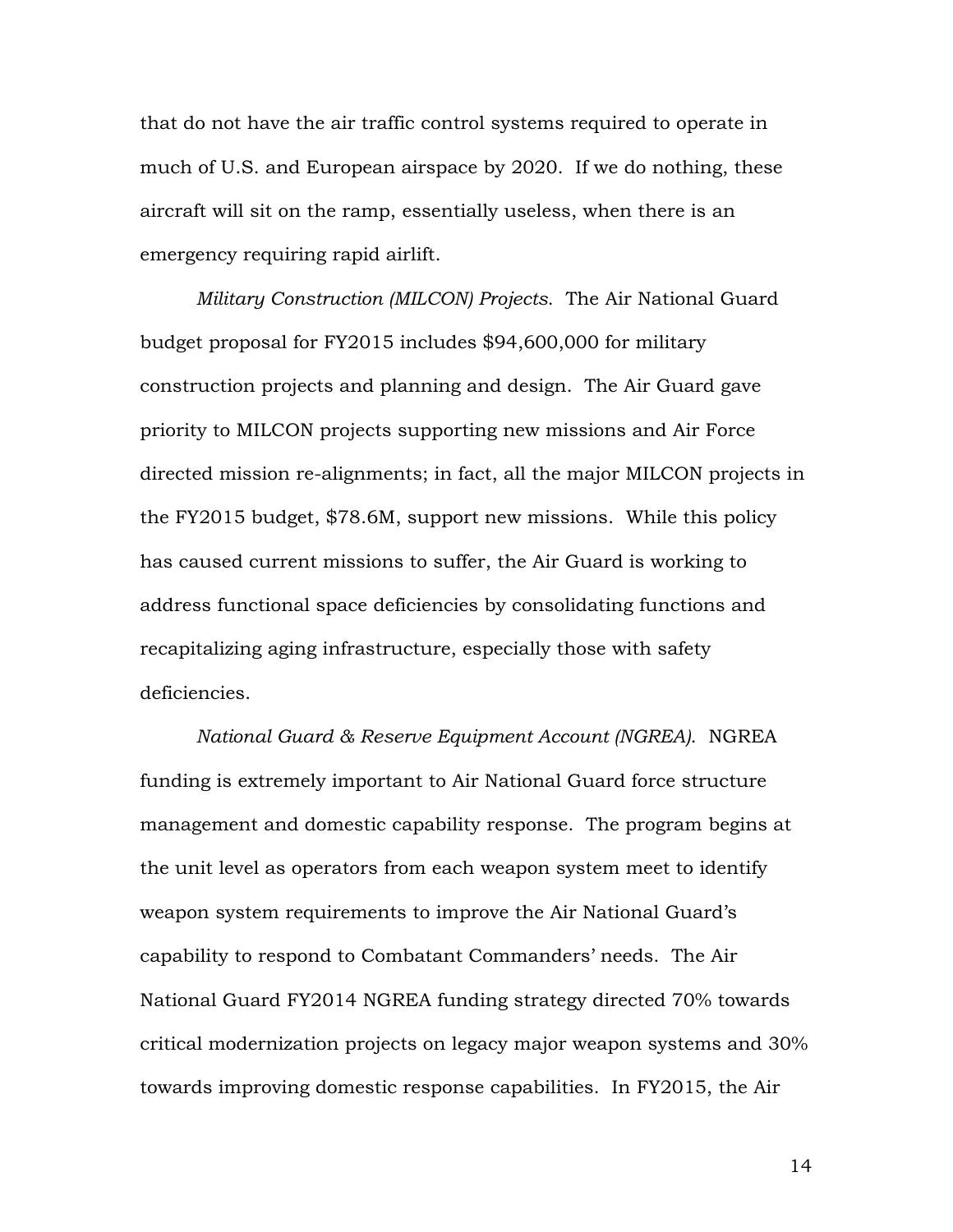National Guard seeks to modernize the F-15C Eagle's self-protection suite to improve its survivability in combat, to upgrade the propulsion system on our LC-130 "ski birds" to improve their ability to support the National Science Foundation mission in Antarctica and eliminate the requirement for Jet Assisted Take-Off (JATO) rockets, and modernize the electronic systems on the HH-60G rescue helicopters to improve search and rescue capability for both combat and domestic operations.

# **Building Tomorrow's Air National Guard – Four Pillars of the Total Force**

The U.S. is unique in its ability monitor world events and to shape those events through global power projection. This ability is dependent upon airpower and its inherent domains of air, space, and cyber. Whether showing resolve by flying through self-proclaimed controlled airspace, or supporting friends with reconnaissance and surveillance of potential enemy movements, or delivering critical relief supplies to disaster areas, our nation requires an Air Force that is ready *now* to go anywhere and succeed at whatever is asked of it. We must ensure our Air Force does not fall victim to post-war apathy even as it struggles with the near-term challenges of sustaining readiness against declining budgets, weighed against the need to continually improve the capabilities to provide Global Vigilance, Global Reach, and Global Power. To face these challenges, I believe the Total Air Force must continue to invest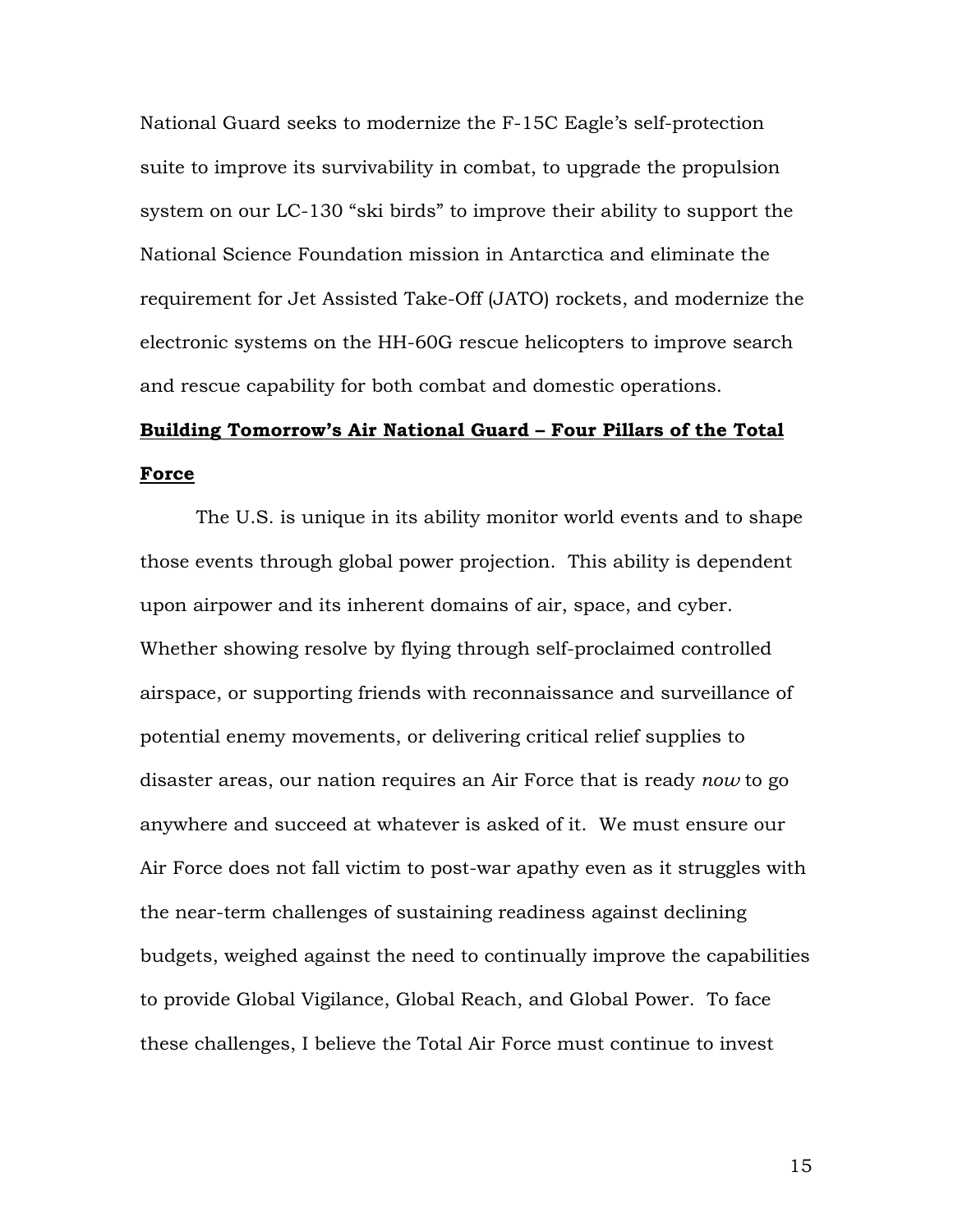and focus its efforts on what I refer to as the *Four Pillars of the Total Force – Standards; Inspections; Operational Engagements; and Resources*.

The men and women of the Total Air Force must continue to maintain the highest personal and professional standards centered on our Core Values: Integrity First, Service Before Self; and Excellence In All We Do. Standards are not simply the rules by which we do our jobs, but how we act everyday – the pride with which we wear our uniforms, the way we treat others. The men and women in the U.S. armed services must be held to a higher standard than our fellow citizens because the trust our nation places upon us is considerably greater. It is our duty to sustain that trust by maintaining higher personal and professional standards, on and off duty. Put simply: We must do the right thing all the time.

Inspections, the second of Four Pillars of the Total Force, are critical to Total Air Force readiness. Inspections are designed to measure how well we perform our missions. They improve teamwork and unit cohesion. They allow us to measure ourselves and provide the feedback necessary for constant improvement. Inspections are also an opportunity to evaluate the rules, processes, and procedures we use to accomplish our missions. Finally, by ensuring all components of the Total Air Force use common language and procedures, inspections are the link between Standards and the third element of the four pillars: Operational Engagements.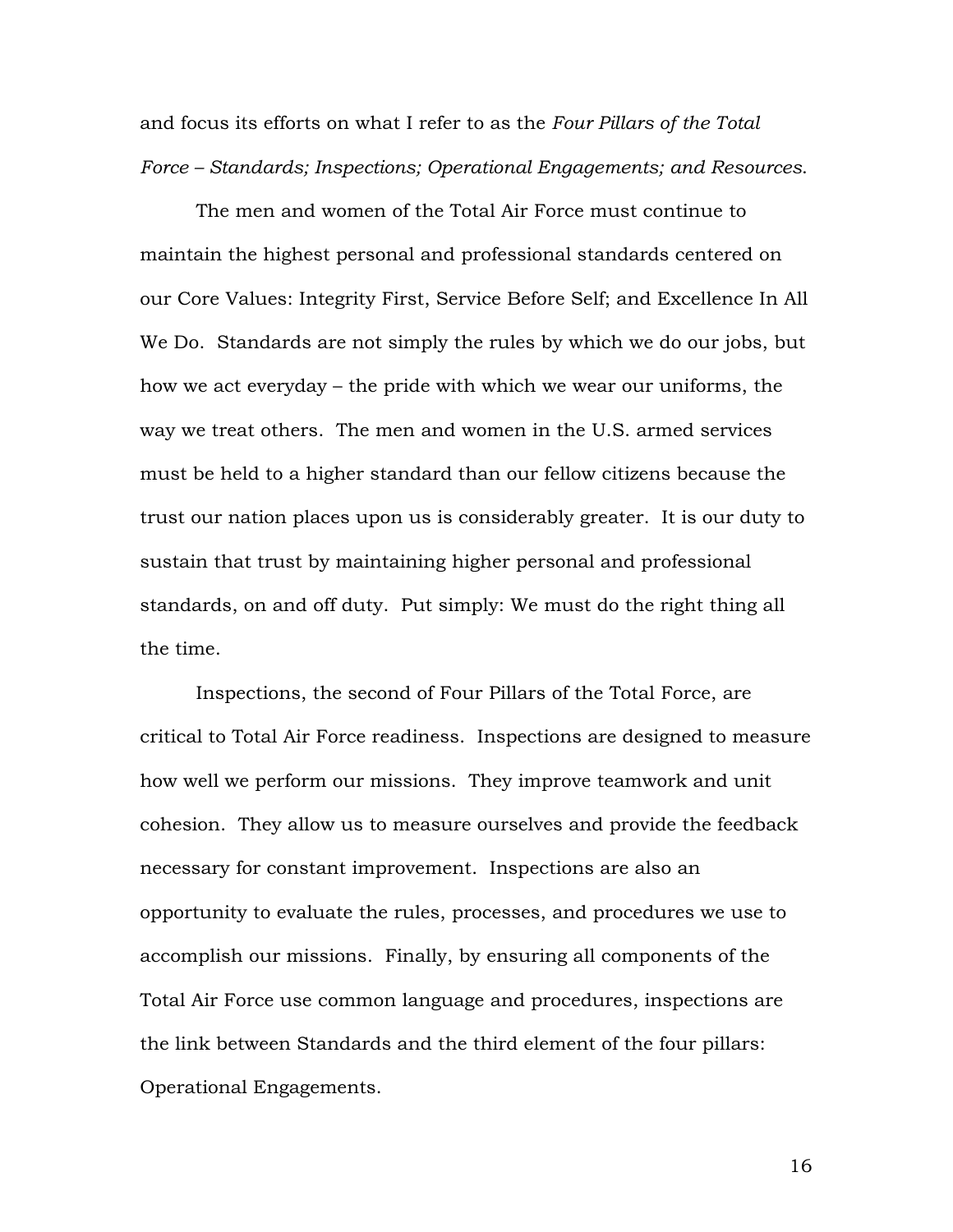All three components of the Total Air Force must continue to participate in Operational Engagements, be they exercises, routine deployments, or crisis responses. Operational Engagements help us to ensure the three air components continue to operate as One Air Force - ensuring we all speak the same language, maintain the same standards, and operate with the same procedures. Total Air Force Operational Engagements alone are not enough; however, we must continue to hone our capabilities to operate with our sister services, allies, and friendly forces. Finally, "Operational Engagements" are a mindset. It is continuing to think as the warriors we have become. It is the realization that every time we go to work, we are preparing ourselves and our units to successfully answer our nation's call.

Resources, the fourth Pillar, are fundamental in everything we do. We must have the necessary Resources to succeed, be it funding, manpower, equipment, or spare parts. While others may be responsible for appropriating and allocating the necessary Resources for us to maintain Standards, conduct Inspections, and participate in Operational Engagements, it is every Airman's responsibility to ensure the Resources are used effectively and efficiently. Additionally, the Air National Guard performs missions in every core function of the Air Force. Therefore, it is only proper that the Air Guard recapitalize on par with the Active Air Force.

### **Conclusion**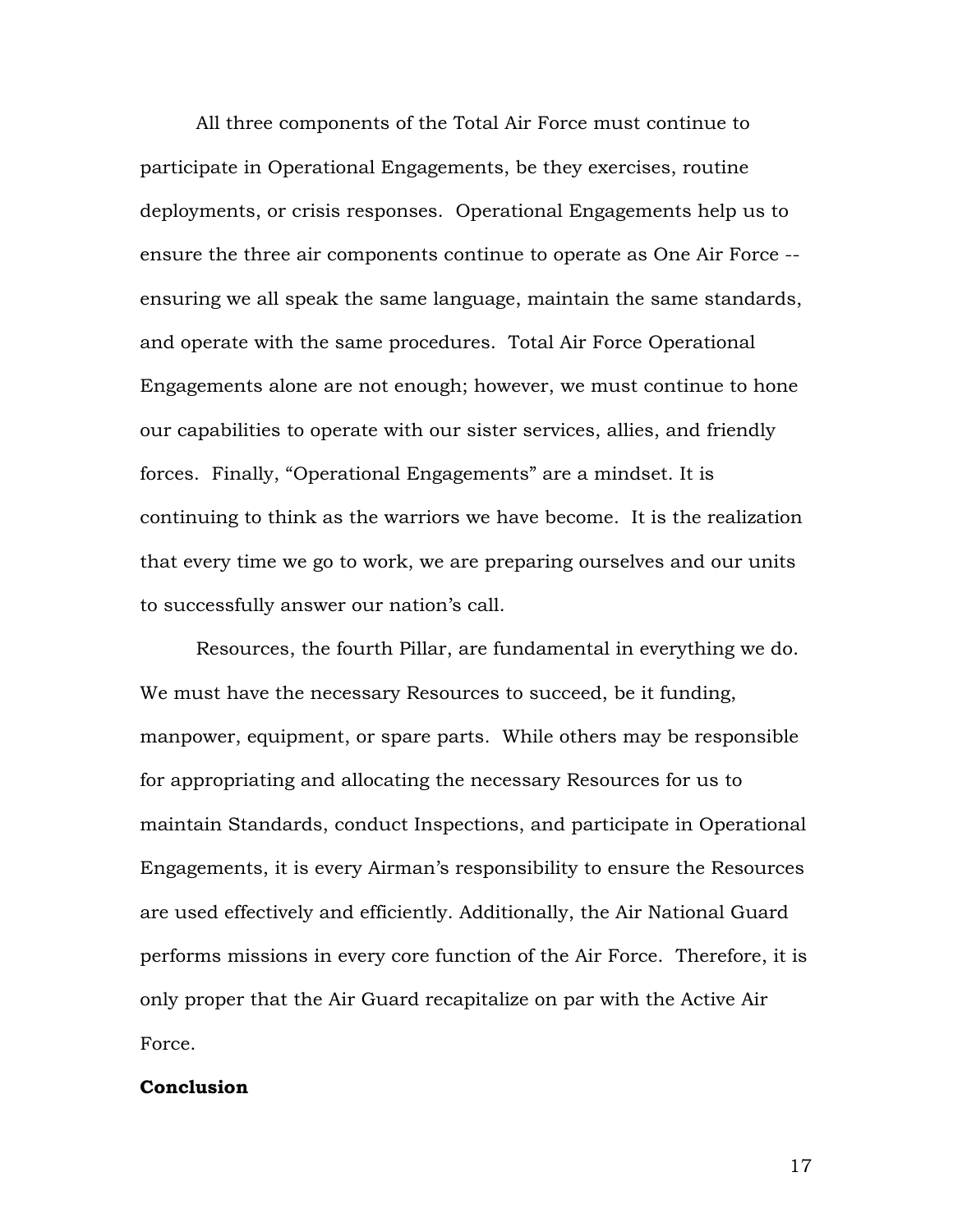Managing a declining budget is one of the most challenging things the Department of Defense ever does. For the U.S. Air Force, it comes down to making difficult decisions between capability, capacity, readiness, and modernization. The Total Air Force decided to take increased risk in the near-term to ensure its future warfighting capability. It also decided to increase reliance on the Air Reserve Components by cutting their end-strength and force structure proportionally less than the reductions in the Active Component. These decisions, while agreed to, create challenges for the Air National Guard primarily in the area of near-term risk management. Because much of the older or legacy systems are operated by the Air Guard, we have the responsibility to ensure that the Total Air Force can meet today's defense commitments while waiting for tomorrow's capabilities.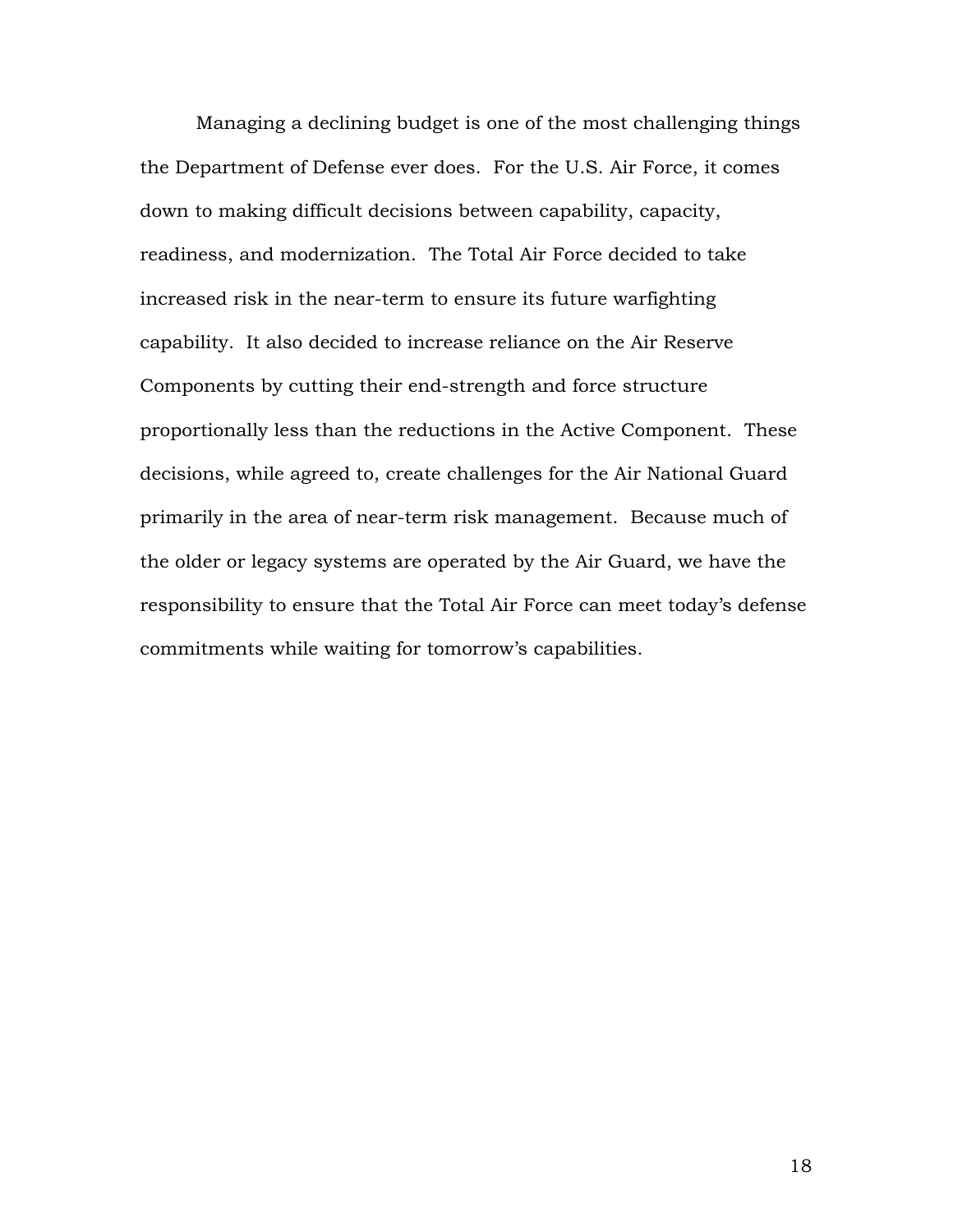### **STATEMENT BY**

# **MAJOR GENERAL JUDD H. LYONS ACTING DIRECTOR, ARMY NATIONAL GUARD**

**BEFORE THE**

### **HOUSE APPROPRIATIONS COMMITTEE**

# **SUBCOMMITTEE ON DEFENSE**

# **SECOND SESSION, 113TH CONGRESS**

### **ON**

# **NATIONAL GUARD AND RESERVE POSTURE**

**APRIL 3, 2014**

NOT FOR PUBLIC DISSEMINATION UNTIL RELEASED BY THE HOUSE APPROPRIATIONS COMMITTEE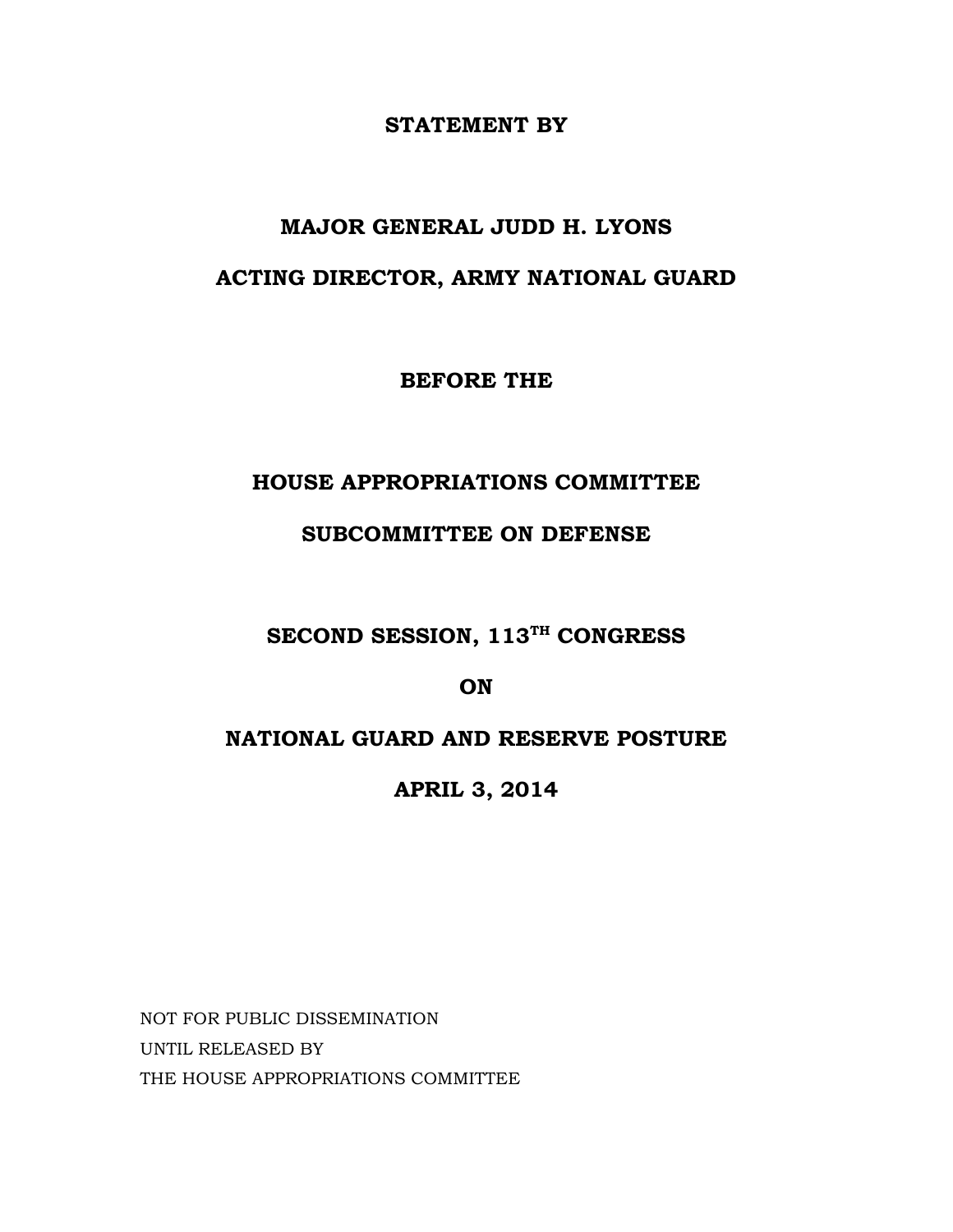#### **Opening Remarks**

Chairman Frelinghuysen, Ranking Member Visclosky, members of the subcommittee; I am honored to appear before you today, representing more than 354,000 Soldiers in the Army National Guard. For 377 years our Citizen Soldiers have been central to how the nation defends itself at home and abroad. Through resolve and readiness, Army National Guard Soldiers deliver essential value to our nation and our communities.

The men and women of the Army National Guard continue that history and contribute immeasurably to America's security. They have been an integral part of the Army, supporting the National Military Strategy and Army commitments worldwide. In more than a decade of fighting two wars, the Army National Guard has successfully expanded the capacity and capabilities of our Army, conducting every mission assigned.

Since September 11, 2001, Guard Soldiers have completed more than 525,000 mobilizations in support of federal missions. The Army National Guard mobilized more than 17,300 Soldiers for service around the world during fiscal year 2013, a number substantially lower than our peak years of 2003 and 2004, when we mobilized more than 80,000 per year. Currently, we have nearly 15,000 mobilized, of which 6,500 are deployed to multiple locations in the U.S. and around the world defending our national interests.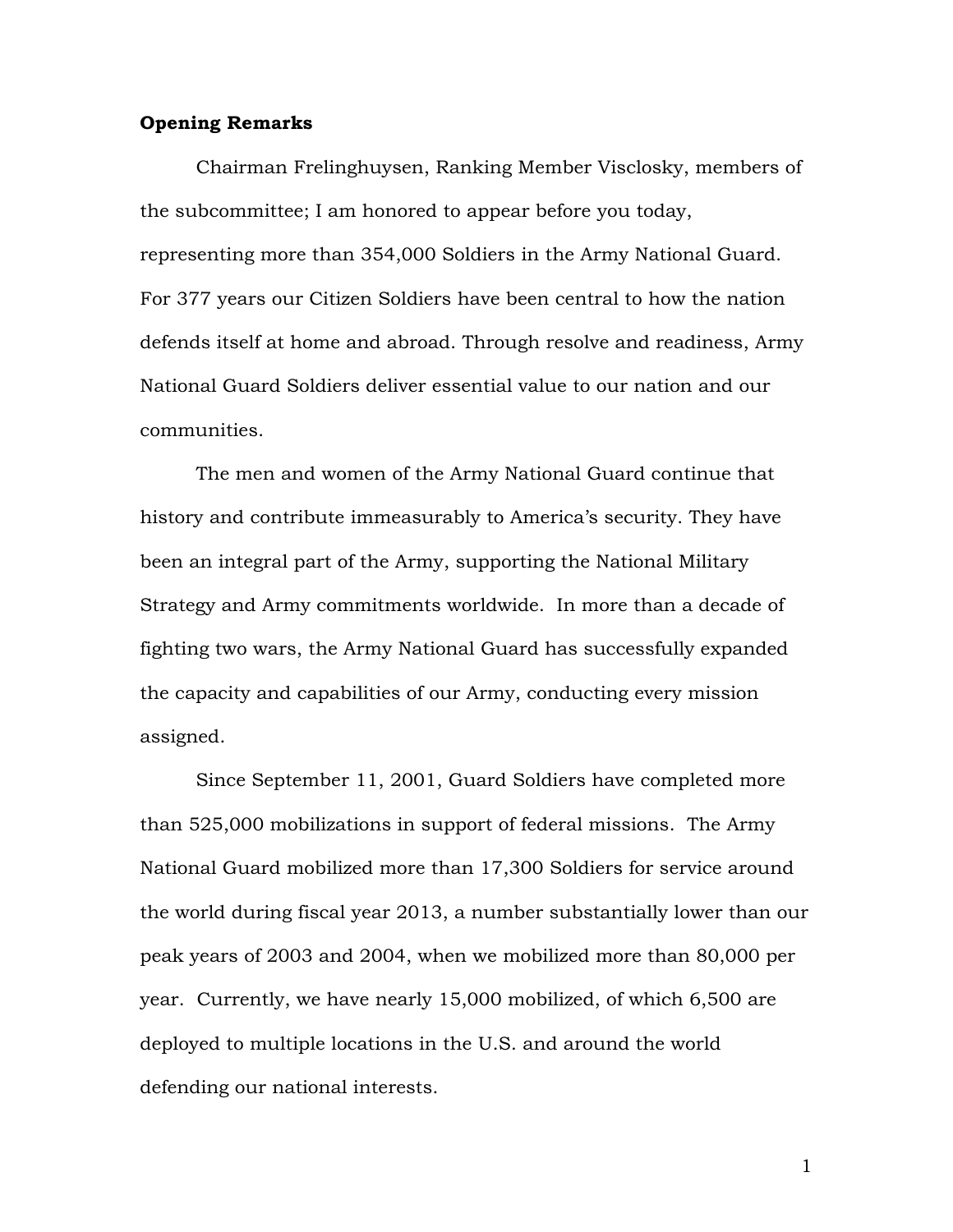There is a direct and powerful connection that begins with the Army National Guard's organization, equipment and training for overseas missions and leads to our unequaled capacity to complete domestic missions. On the home front, the Army National Guard continues to fulfill its centuries-old obligations to the communities in which we live and work. Guard Soldiers live in each congressional district, playing a vital role as the military's first domestic responders and linking national efforts to local communities. In fiscal year 2013 Army Guard Soldiers served nearly 388,000 duty days under the command of the nation's governors assisting our fellow citizens during domestic emergencies. Yet, despite a large call up for Hurricane Sandy, FY 2013 was historically a slow year. The current fiscal year has already seen state activations for ice storms in the south, unusually high levels of snow throughout the country, floods in several states, and a major water contamination disaster in West Virginia. Whether at home or abroad, the National Guard lives up to its motto – Always Ready, Always There.

The Army National Guard of 2014 remains at peak efficiency in manpower, training, equipping, leadership and experience. We haven't arrived at this level by accident. This is a direct result of the resourcing and legal authorities that Congress has dedicated to this purpose over the past decade-plus of conflict, and a tremendous effort by the Total Army to reach this level of operational capability. I can assure you that this effort has not only been worthwhile, but that the results have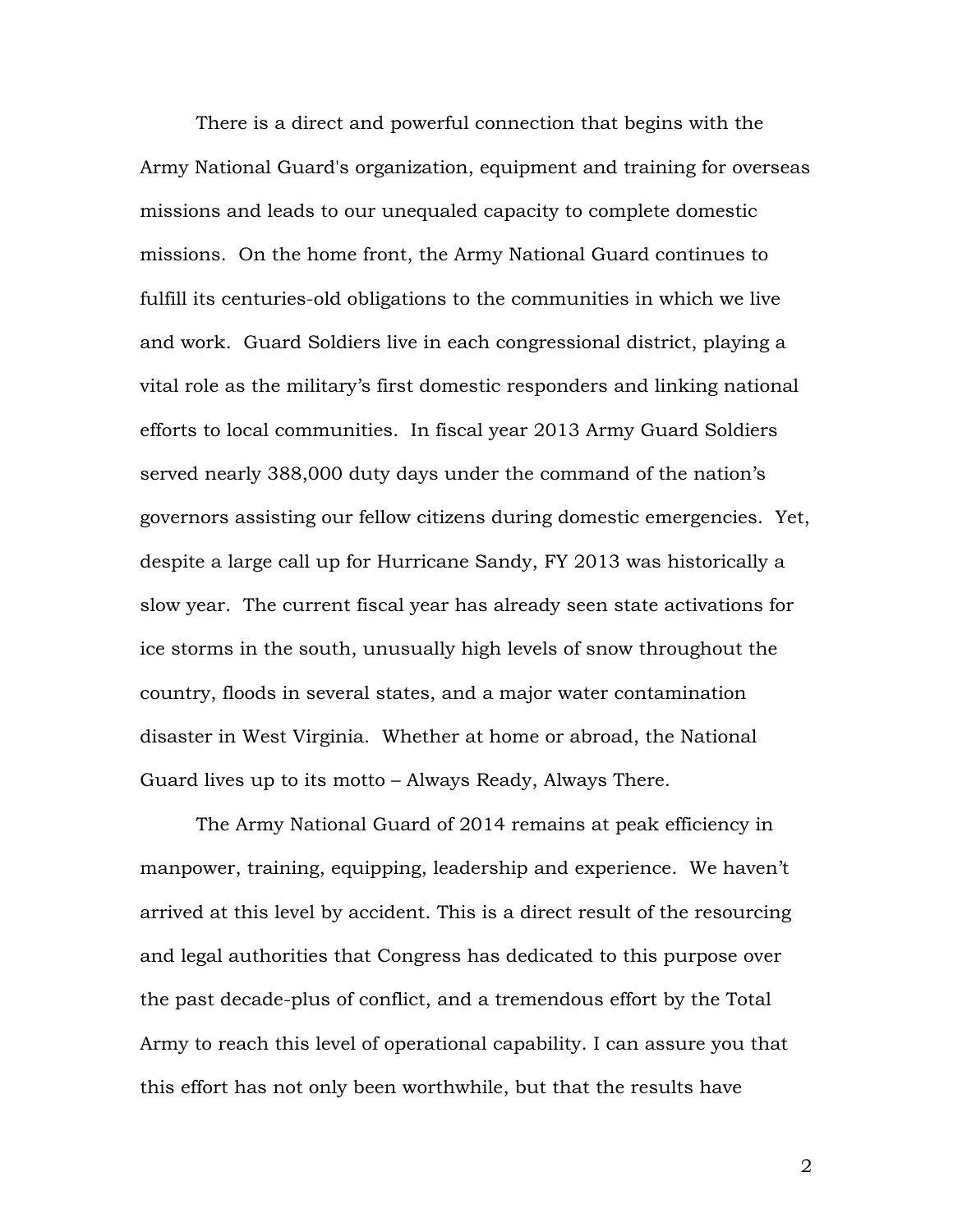brought an excellent return on the taxpayers' investment. The National Guard delivers proven, affordable security and we do it on an as-needed basis.

The Army National Guard, the active Army and the Army Reserve, ensure the Total Force remains capable of providing trained and ready forces for prompt and sustained combat, in support of the nation's security strategy.

The transition from a strategic reserve to an operational force means the Army Guard is resourced, trained, ready, and used on a continual basis. When properly resourced we can conduct the full spectrum of military operations in all environments as a part of the Total Force.

The fiscal constraints imposed by sequester level reductions under the Budget Control Act, though temporarily eased by the Bipartisan Budget Agreement, will lead to inevitable reductions in funding in years ahead. The Army Guard will share in these cuts; however, it is in these challenging times that the inherent value of the ARNG to the American taxpayer comes most clearly into focus. As numerous studies both internal and external to the Department of Defense have demonstrated, a reserve component service member costs a third of his or her active component counterpart when considering the fully burdened cost over the lifetime of the individual. Because Congress has already invested in the training and equipping of the Army National Guard over the past 13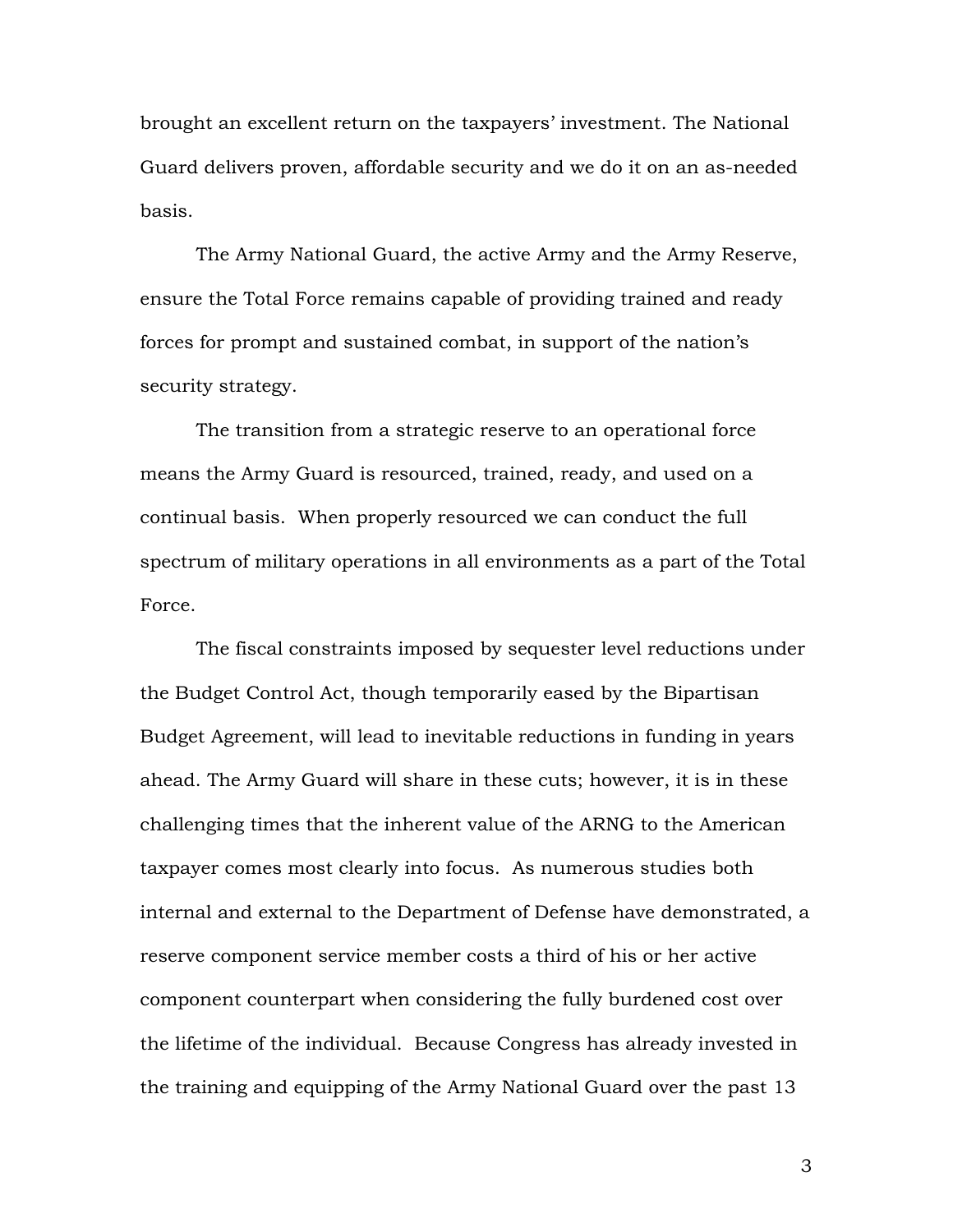years of war, it now takes only a continued modest investment to maintain an operational force when compared to the strategic reserve the nation had prior to 9/11. But that investment is more than made up for in the responsiveness, flexibility and readiness resident in a reserve component where 84 percent of the personnel serve in a part-time status.

#### **Accountability**

We must protect the nation's investment by insuring that the ARNG is an effective and accountable steward of public resources. We continue to encourage and implement innovations to improve efficiency to sustain hard-won readiness gained over the last decade. Despite having a lean headquarters we have followed the Secretary of Army directive to decrease our headquarters staff by 20% by FY 2019. We will continue to actively advance our methods of increased accountability as we hold ourselves to the highest standards of ethics and integrity. We must ensure that the American people feel confident that our actions are above reproach.

#### **Status of the Force**

Guard Soldiers continue to demonstrate a strong willingness to serve this great nation and their communities. This appetite for service continues to draw America's youth to the Guard's ranks. To meet our obligation to the great men and women who step forward to serve, everyone – general officer to private – must adhere to and embody the ethical standards articulated in our core values. By remaining focused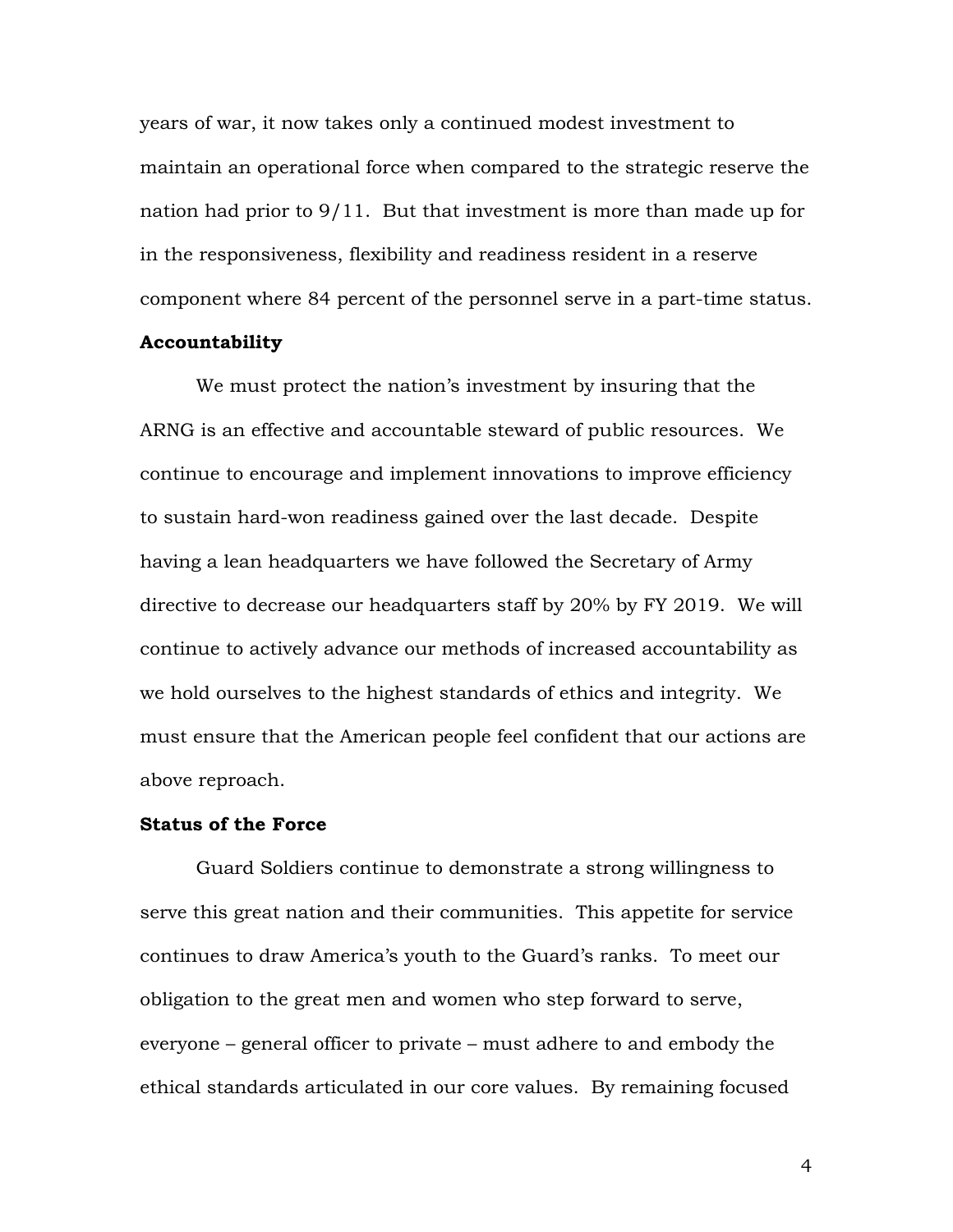on ethical standards and our core values we will continue to attract and retain Citizen Soldiers.

The Army Guard achieved 98.5 percent of its recruitment goal of 45,400 new Soldiers. Overall, our retention rate during FY 2013 was 86.3 percent, as 51,145 Guard Soldiers extended their enlistments; of note, this was a 3.8% increase over the previous five years.

For active component Soldiers who choose to leave active duty, the National Guard continues to offer an excellent opportunity to remain in service to our country and for the country to retain the investment in developing the skills of these veterans. More than 4,600 Soldiers joined the Guard last year directly from the active Army, which surpassed the Guard's goal (105.9 percent). As future end strength cuts loom, the Guard stands ready to retain combat-proven Soldiers in the Army. But this talent cannot be retained if there is no place to put it. By maintaining sufficient force structure in the Guard, the Army can provide service opportunities for combat-proven Soldiers, as well as saving some of the costs incurred in training new recruits.

Those Soldiers who join the Guard from the active component are signing up with a well-trained, seasoned cohort. Nearly 50 percent of our Soldiers today are veterans of a deployment with the Army National Guard, many having served multiple tours. Retaining a corps of experienced troops not only sustains the Guard's readiness, but becomes an overwhelming benefit to the Total Army. A total of 303,282 Soldiers,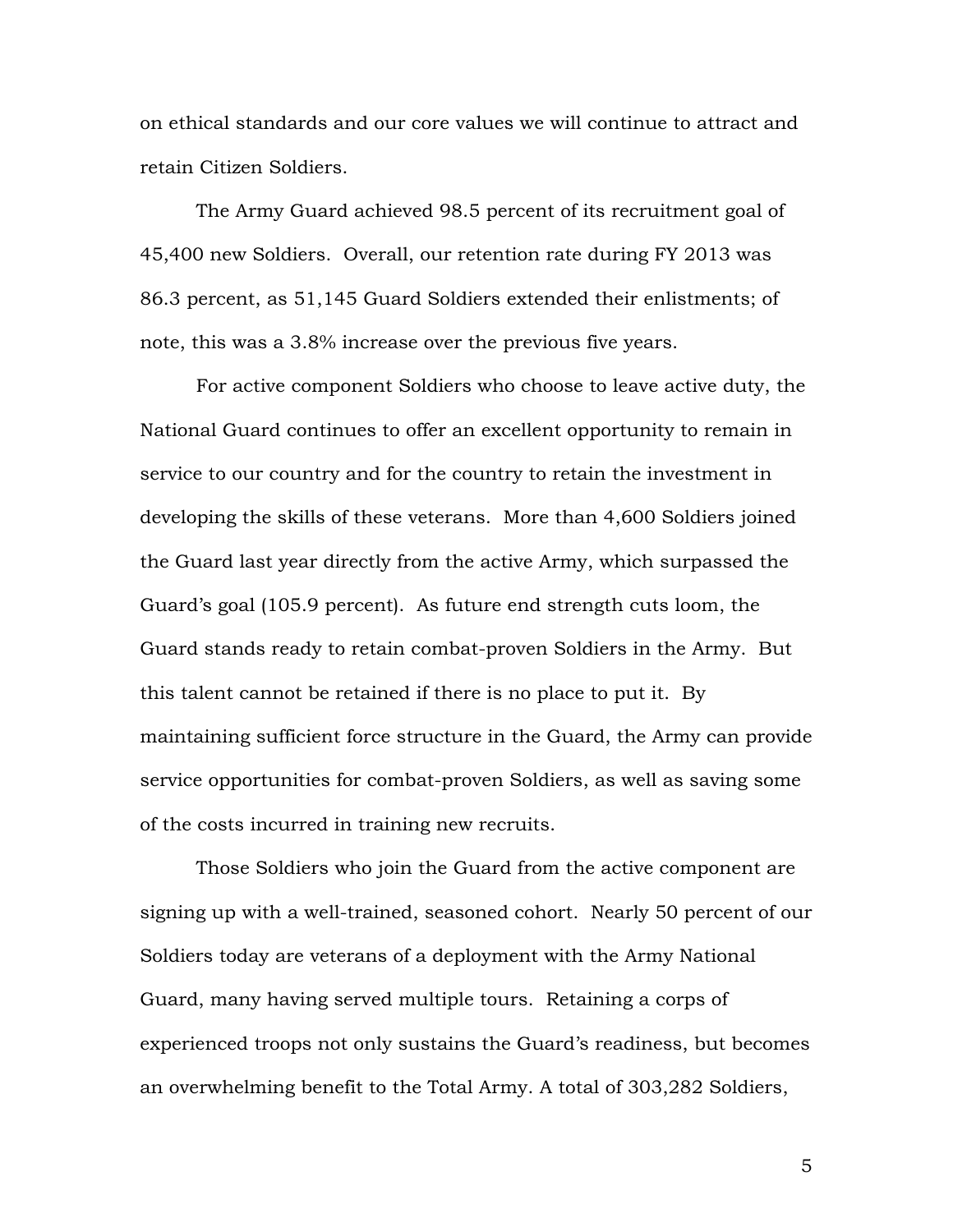or 85 percent of our force, have joined the Army National Guard since 9/11, knowing they were likely to deploy overseas. This is a special class of people that we want to hold on to, and improving on the retention rate last year was important for us. The likelihood of deploying on operational missions overseas is not nearly as great as it was six years ago, and money for training and equipment will not be as readily available. So keeping these Soldiers interested and engaged – and thus willing to stay in our ranks – is becoming a significant challenge not just for our retention personnel, but for leaders at every level.

Certainly, bonuses and incentives play an important role in keeping Soldiers in uniform, but we know that the desire for relevant training and utilization at home and abroad play a significant role in their decisions to stay. A key component of the operational reserve is that it is a force that sees regular use, through a progressive readiness model – such as Army Force Generation – that prepares Soldiers and units for deployment. Regular employment ensures unit readiness remains high. It provides Soldiers, their families and civilian employers the predictability they need to plan their civilian lives and careers. Also, it develops critical leadership skills, while exercising our systems to ensure we can rapidly deploy when needed.

#### **Accessibility**

In the 2012 National Defense Authorization Act, Congress addressed concerns about accessing the reserve components for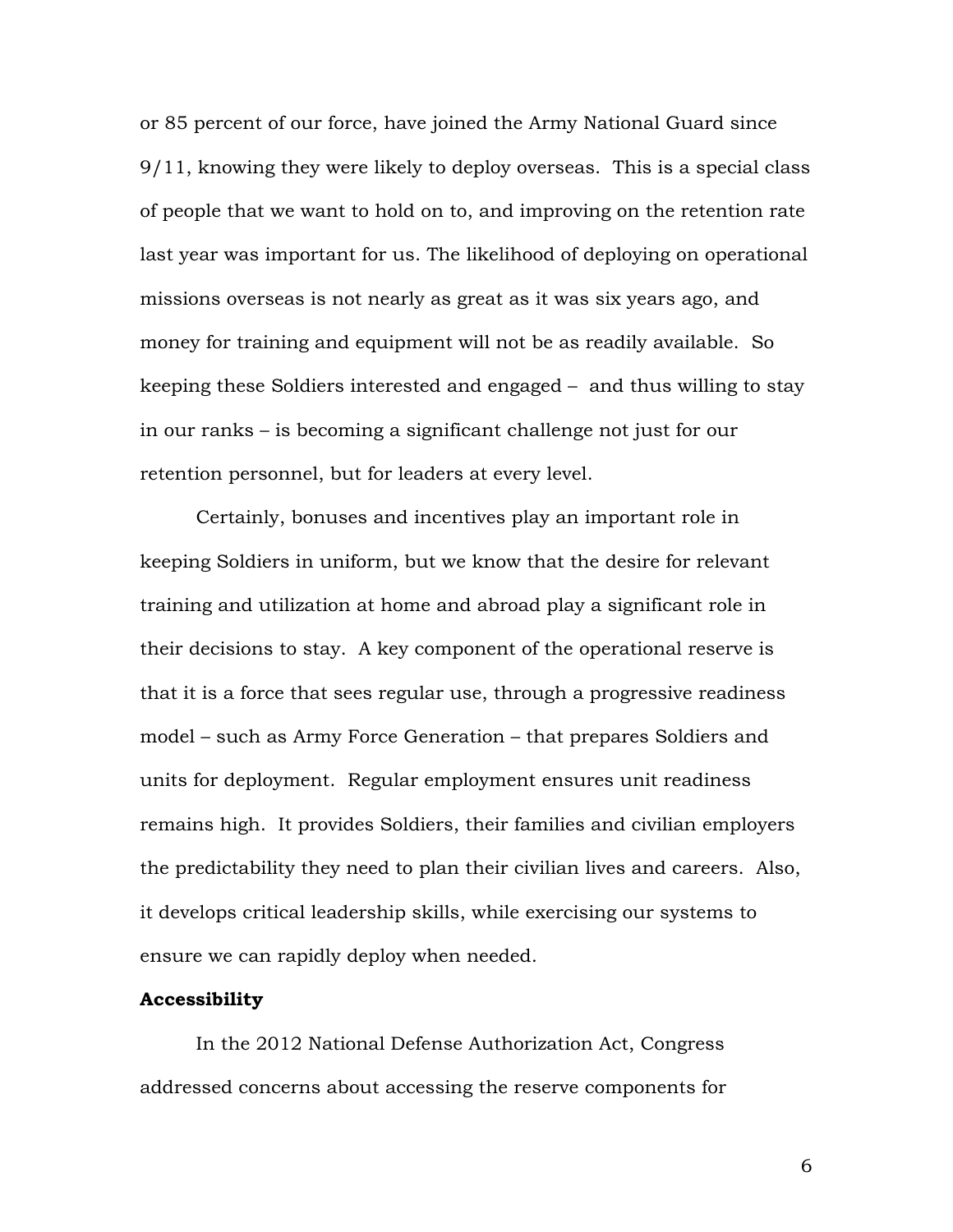domestic or overseas missions in situations short of war or a national emergency. The authority granted in Title 10, section 12304(b) removed a significant impediment to maintaining an operational reserve that can be flexibly employed by combatant commanders as required. Title 10, Section 12304(a) likewise removed an impediment to employing all federal reserve capabilities for domestic emergencies at the request of the governors. There remain no significant statutory barriers to accessing the Army National Guard for either domestic or overseas missions, though consistent budgeting for use of these authorities remains an issue to address. The Army National Guard is accessible and ready to meet the needs of the nation.

#### **An Operational Force that Fights America's Wars**

The Army National Guard has demonstrated this capability in full during the wars in Iraq and Afghanistan. Citizen Soldiers have been mobilized in units ranging in size from two-to-three man teams, to Brigade Combat Teams, to Division headquarters exercising command and control over multiple Brigade Combat Teams and supporting forces. Guard BCTs performed every mission in Iraq and Afghanistan their active component counterparts performed except the initial invasion. Guard BCTs successfully performed a wide variety of missions including security force, counter-insurgency operations, and advising and assisting host nation military and police forces in both countries.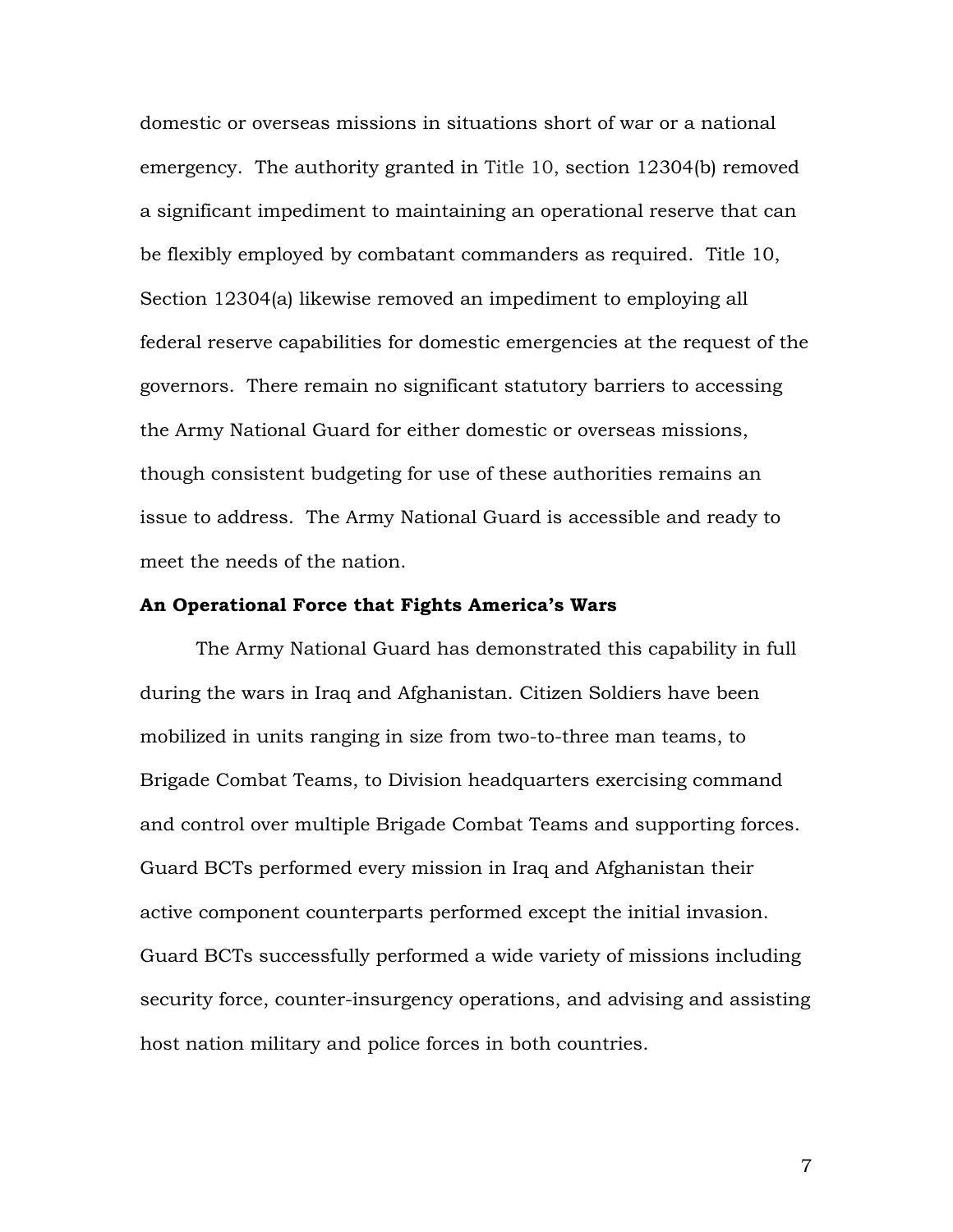In fiscal year 2013, more than 17,300 Army National Guard Soldiers were mobilized in support of a multitude of ongoing missions around the world. Approximately 10,300 served in Afghanistan, while others served in the Horn of Africa, Kosovo, the Sinai, Honduras, the Philippines, and mobilized for operational missions within the United States.

While this contribution is noteworthy, there is significantly more capacity within the Army National Guard should the nation require a surge of forces. For example, at one point during 2005 more than 100,000 Guardsmen were mobilized and eight of 15 Brigade Combat Teams in Iraq were Army National Guard. Later that same year, with 80,000 Soldiers still mobilized, the Army Guard surged more than 50,000 Soldiers in the span of a week to deploy to the Gulf Coast in the wake of Hurricane Katrina. In summary: in the year in which the Army National Guard underwent its largest mobilization since the Korean War, it also experienced the largest domestic response in its history. This capacity and capability continues to reside in your Army National Guard.

Response time is a critical consideration when determining the right mix of forces to meet planned or unanticipated contingencies. The past 13 years of war have demonstrated that even the largest Guard formations can be trained to the Army standard, validated and deployed well within the timelines required by combatant commanders. The experience of deploying repeatedly over the past decade has honed this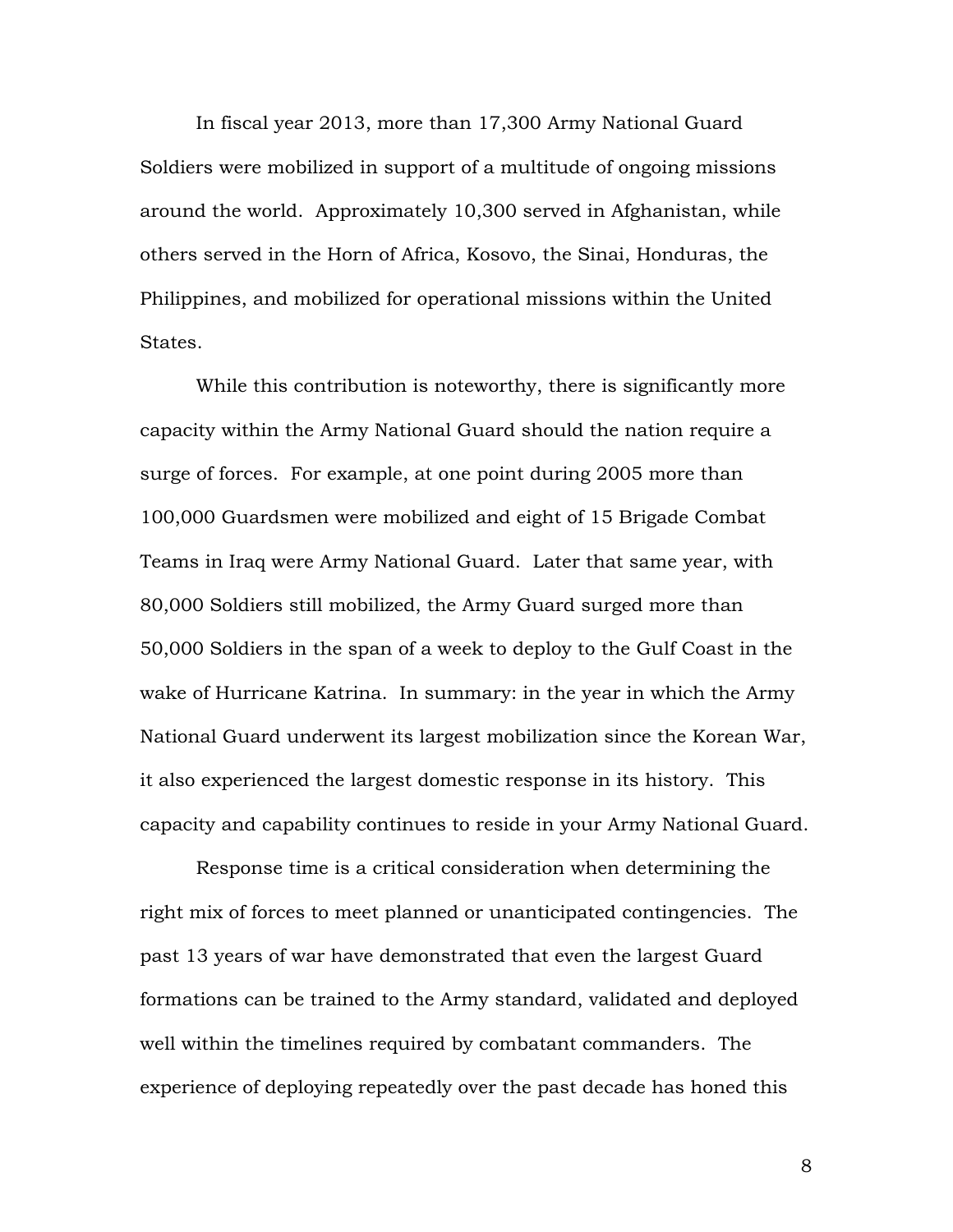training regimen and reduced post-mobilization training time considerably since 2003. As the Office of the Secretary of Defense validated in its December 2013 report to Congress, "Unit Cost and Readiness for the Active and Reserve Components of the Armed Forces," even the most complex Guard formations, the Brigade Combat Teams, take only 50-80 days after mobilization to be ready for deployment when they are mobilized at company-level proficiency, or 110 days when mobilized at platoon-level proficiency. The ability of the Army National Guard to respond to worldwide contingencies provides tremendous flexibility to the nation as we seek to achieve defense goals with a constrained budget.

In FY 2015, the ARNG is programmed to return to its pre-9/11 strength of 350,200, a reduction of 4,000 in end strength from FY 2014 and 8,000 from our wartime high of 358,200 between 2008-2013. If Budget Control Act level cuts are re-imposed in 2016, the Army will face even tougher choices and challenges in managing risk and balancing readiness, modernization and end strength. Under these conditions, the Secretary of Defense has announced that ARNG end strength will have to be further reduced to 315,000 by FY 2019. This will mark a significant reduction in the strategic hedge against uncertainty that the Army Guard affords the nation for unforeseen contingencies. It will also undoubtedly impact domestic response times. While the Guard will always respond to a domestic emergency, response times may suffer as readiness centers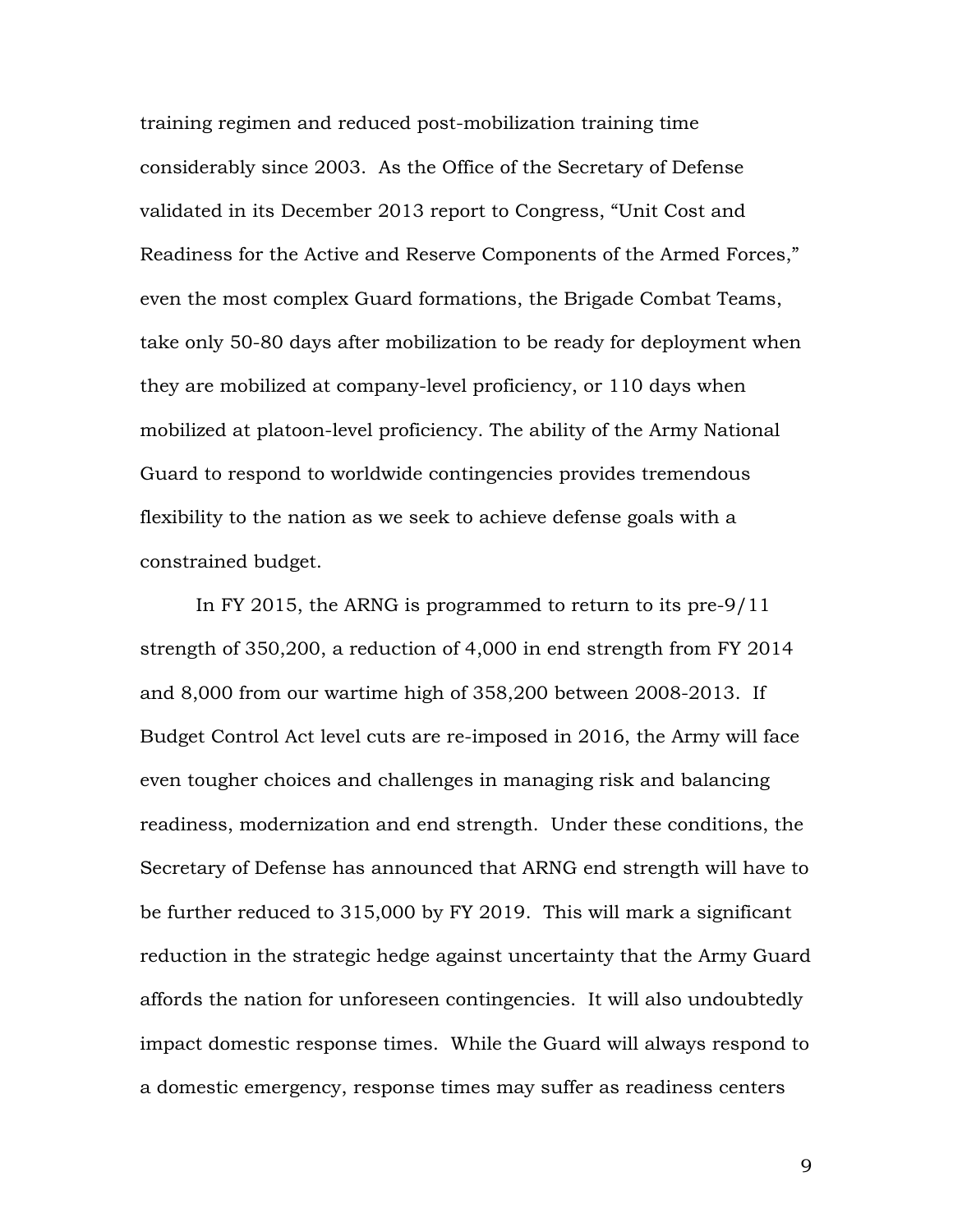are shuttered, equipment maintenance is deferred, and training is reduced.

#### **An Operational Force That Protects the Homeland**

In fiscal year 2013, Citizen Soldiers responded to hurricanes, winter storms, floods, tornadoes, search and rescue missions, and the bombing of an iconic sporting event in one of our nation's oldest cities. There were 52 major disaster declarations in 24 states and territories in 2013, but the biggest response of the year came in its first month. Super Storm Sandy devastated communities along the east coast in late October, and Guard members from 21 states responded, with many remaining on duty for several weeks. At the height of the response, more than 11,900 Guardsmen were activated. These were joined by active component Soldiers, Sailors, Airmen, Marines, as well as Army Reservists, all of whom fell under dual status commanders in New York and New Jersey. Both dual-status commanders were National Guard brigadier generals, successfully integrating DoD capabilities under state and federal control to more effectively serve our citizens in their time of need.

Warmer weather did not mean the National Guard would have the rest of 2013 off. On the afternoon of May 20, an EF5 tornado packing winds above 200 mph tore into the Oklahoma City area. The suburb of Moore was severely impacted. Dozens of people were killed, entire neighborhoods were flattened, and homes and businesses were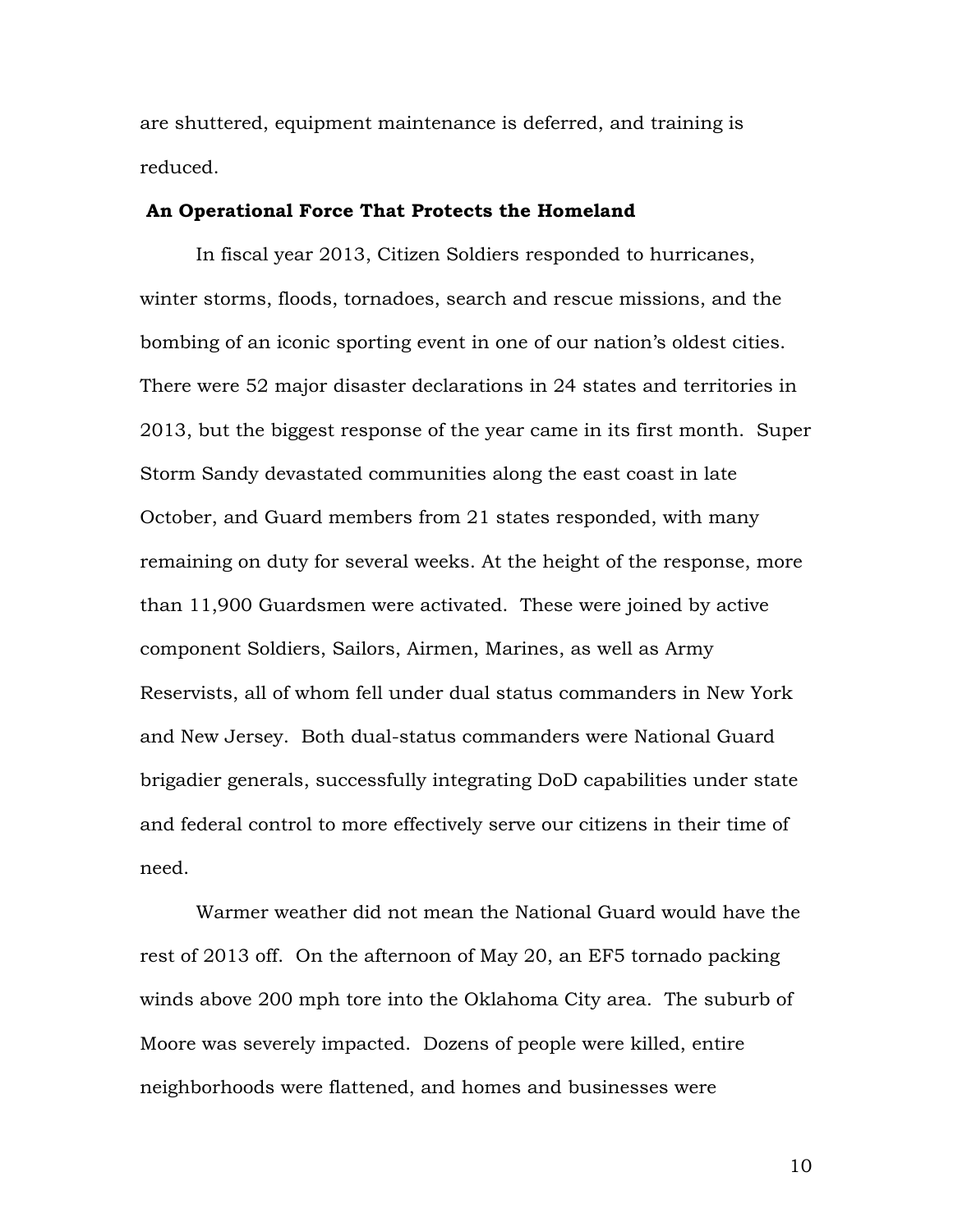destroyed. Elementary school children were trapped in what remained of their schools, and Army National Guard members assisted in rescuing survivors. In total, more than 530 Army National Guard members supported the relief effort, performing search and rescue and security support missions.

The ARNG's largest rescue operation last year was in response to the floods that wiped out numerous roads and bridges, devastating communities in Colorado in Sept. 2013. Thousands of citizens were stranded in the mountains of the Front Range. Eight people were killed, 218 were injured, and thousands of commercial and residential buildings damaged or destroyed. More than 750 National Guard members with a total of 21 helicopters and 200 military vehicles were joined by active component Soldiers and aircraft from Fort Carson. More than 3,233 Civilians and 1,347 pets were rescued and evacuated. In the aftermath, Army National Guard engineers from Colorado and several neighboring states quickly restored miles of highway that were washed out in the floods before winter snows would have made reconstruction impossible.

One event that has long been an annual requirement for the Massachusetts National Guard was anything but routine last year: the 117-year old Boston Marathon. Massachusetts Guardsmen have long supported state and federal law enforcement at the event, providing traffic control, area security, and a standby Civil Support Team. Their familiarity with the marathon was extremely helpful, and indeed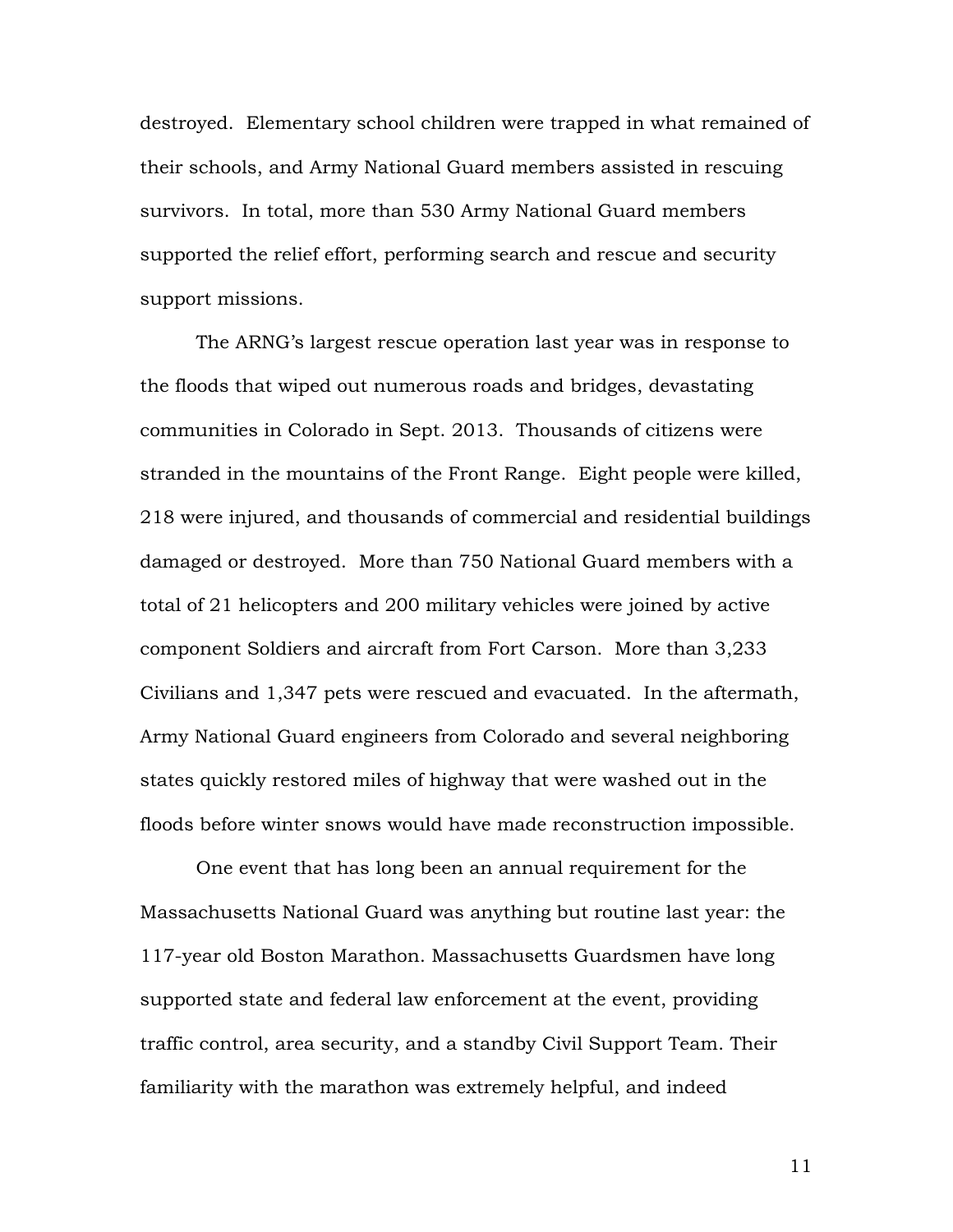lifesaving, last year. Approximately 250 Guard members were on State Active Duty supporting the Boston Marathon on April 15 when two improvised explosive devices detonated near the finish line. This attack killed three spectators and injured hundreds more. National Guardsmen on site immediately provided lifesaving aid and conducted security cordons and traffic control operations to assist emergency responders with their coordinated response. The 1<sup>st</sup> Civil Support Team of the Massachusetts National Guard quickly determined that no chemical agents had been used in the bombing. By the next morning, approximately 1,000 National Guard members were called to State Active Duty to assist civil authorities. In addition to Massachusetts, the states of Rhode Island, New Hampshire and New York provided Citizen Soldiers for this response. In the days to come, armed National Guard military police used armored Humvees to facilitate the tactical movement of law enforcement personnel.

The Army National Guard's support to the U.S. Border Patrol along the Southwest border continued into 2014, although at a reduced rate than in years past. Approximately 220 Guard members from 34 states or territories served on this ongoing mission along the 1,933-mile border of California, Arizona, New Mexico, and Texas. The current mission focuses on criminal analysis and aerial detection and monitoring. Still, during the 2013 calendar year, ARNG aviation personnel flew more than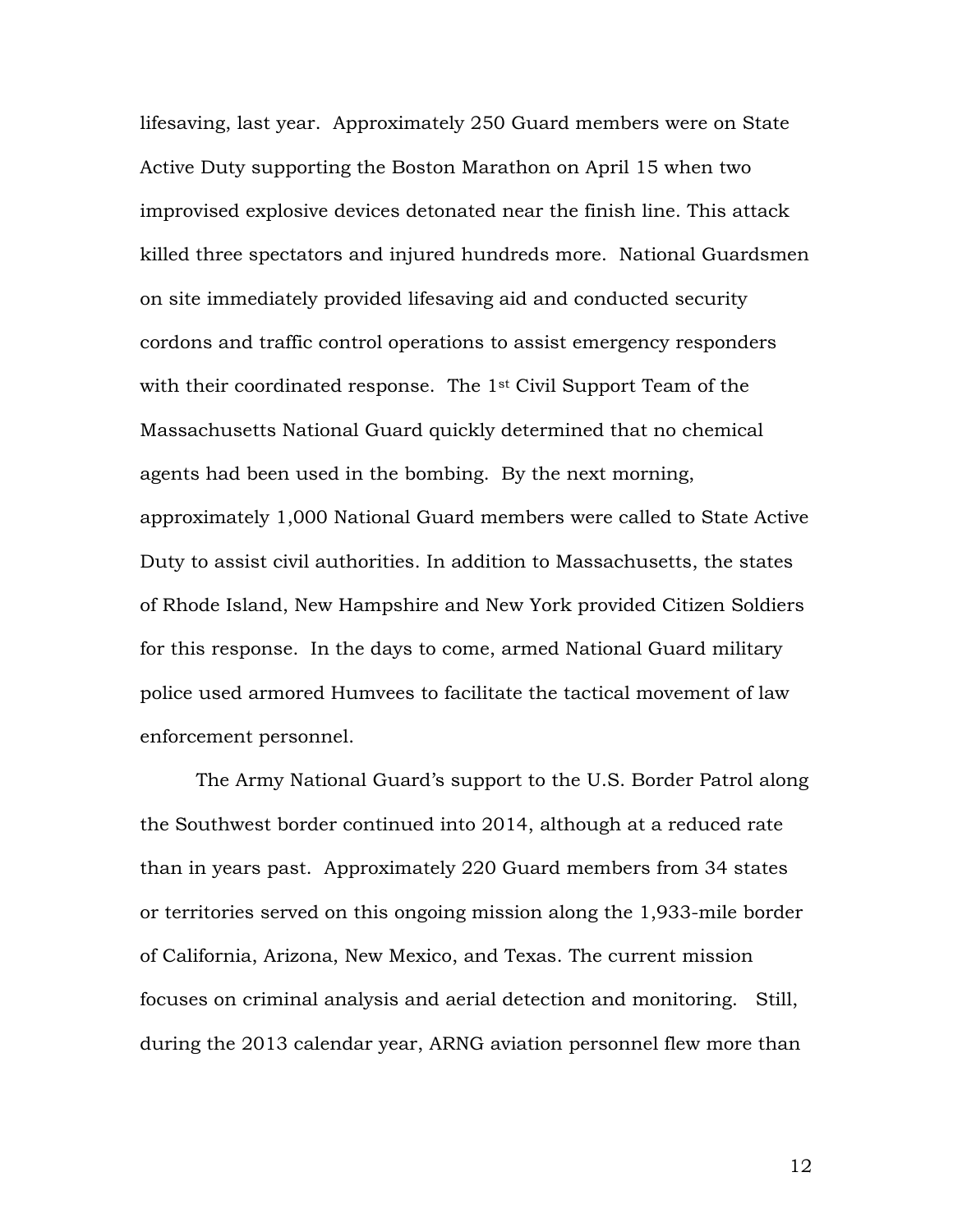10,635 flight hours in support of this mission, assisting in the seizure of 40,264 pounds of marijuana and 139 pounds of cocaine.

Army National Guard aviation was particularly active in the domestic arena, flying more than 19,100 hours supporting civil authorities in natural disasters, conducting medical evacuations, and conducting preplanned activities such as counter drug missions. Army Guard aircraft hauled nearly 422,000 pounds of cargo, transported more than 18,000 passengers and worked with multiple law enforcement agencies on a regular basis, assisting in the seizure of an estimated \$5.03 billion in drugs during the course of the year. Most importantly, Army Guard aircraft rescued 1,604 citizens in Search and Rescue and medical evacuation missions.

#### **An Operational Force that Builds Partnership**

One of the National Guard's greatest strengths is building partnerships. In 2013, the Army National Guard provided 12,265 Soldiers to support 72 military exercises in 76 countries. The Guard's experience with the warfight, domestic disaster response, our Soldiers' wide variety of civilian professional and educational experiences, and close community connections to many civilian institutions such as hospitals and universities, ideally position the National Guard for building partnerships that are multi-dimensional.

Today, the National Guard Bureau's State Partnership Program (SPP) consists of 68 partnerships with a total of 74 partner countries.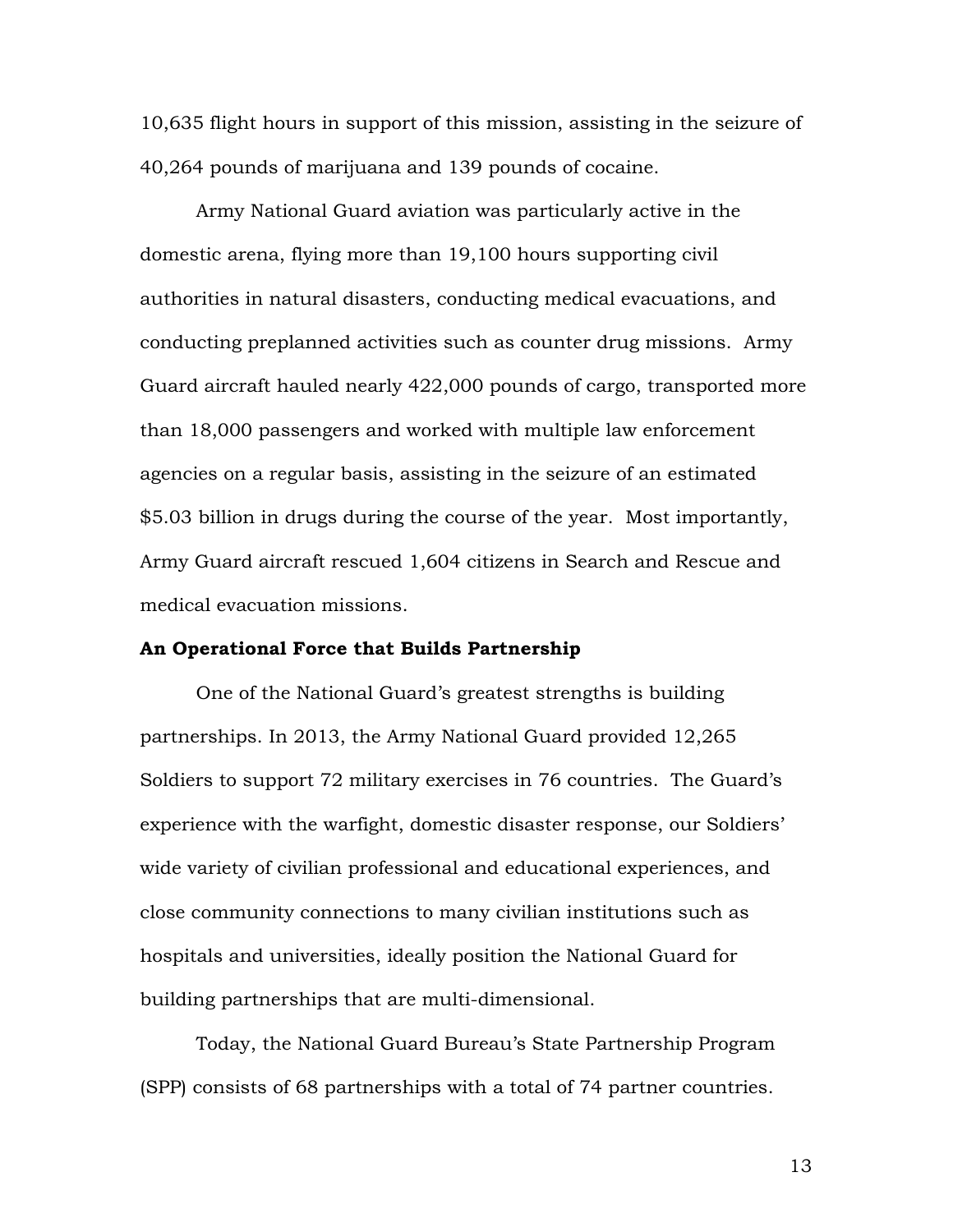SPP promotes security cooperation activities for military-to-military training, disaster response, border and port security, medical, and peacekeeping operations. Calendar year 2013 marked the 20th anniversary of this innovative program, which continues to produce immense benefits for both the United States and partner nations at minimal cost. In support of the Chief of Mission and the US Department of State, and at the request of the regional combatant commanders, SPP is conducted jointly by Army and Air Guard forces in the states, territories and the District of Columbia under the leadership of the respective adjutants general. As such, SPP is the perfect complement to the Army's Regional Alignment of Forces concept and Chief of Staff of the Army's effort to shape the security landscape, but with unique advantages. Because of the relative stability of a Guard Soldier's career, which in most cases remains within a single state, that Soldier has the opportunity to forge enduring relationships with his or her counterparts in one or two foreign nations over long periods of time. In some cases, the crucial bonds have been cultivated and maintained for more than two decades.

These bonds have borne fruit on the battlefield. Since 2003, sixteen partner nations deployed units to Iraq and Afghanistan more than 87 times alongside Guard men and women from their partner states. Additional benefits of the State Partnership program include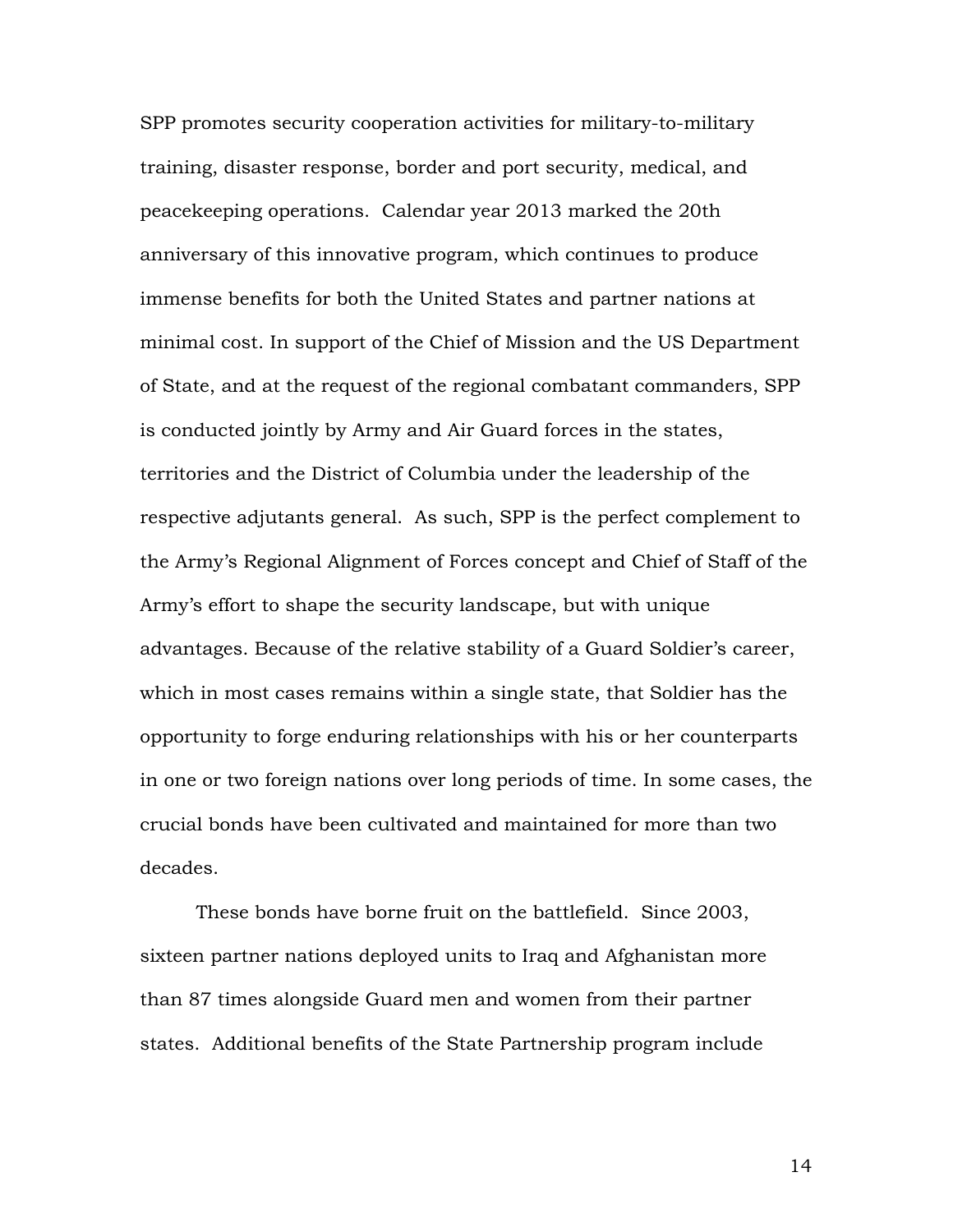economic co-development, educational exchanges, agricultural growth to build food security, and support to other federal agencies.

#### **Resourcing the Operational Force**

The FY 2015 Budget submission represents a significant reduction in appropriations for the Army National Guard in both Operations and Maintenance (OMNG) and Personnel (NGPA) accounts compared to FY 2014. OMNG funding for FY15 reflects a 12% reduction from FY 2014. This will only allow the ARNG to provide minimal training for units, with no additional funding to allow for combat training center rotations in FY 2015. In addition to the decrease in OPTEMPO funding, the ARNG assumes risk in such areas are Base Operations Support, modernization to infrastructure, and depot maintenance of equipment and vehicles.

NGPA funding for FY 2015 is 1.2% below FY 2014 levels. While this fully funds statutory requirements of inactive duty training, annual training, and initial entry training, the ARNG has assumed risk with significant reductions in funding for training and schools as compared to last year.

These reductions will begin to degrade the readiness that the Guard has built up over the past 13 years, limiting how rapidly ARNG units may be operationally employed. The reductions for FY 2015 will pale in comparison, however, to the reductions that are forecast to take place beginning in FY 2016 when the Army returns to the sequestration levels of funding imposed by the Budget Control Act.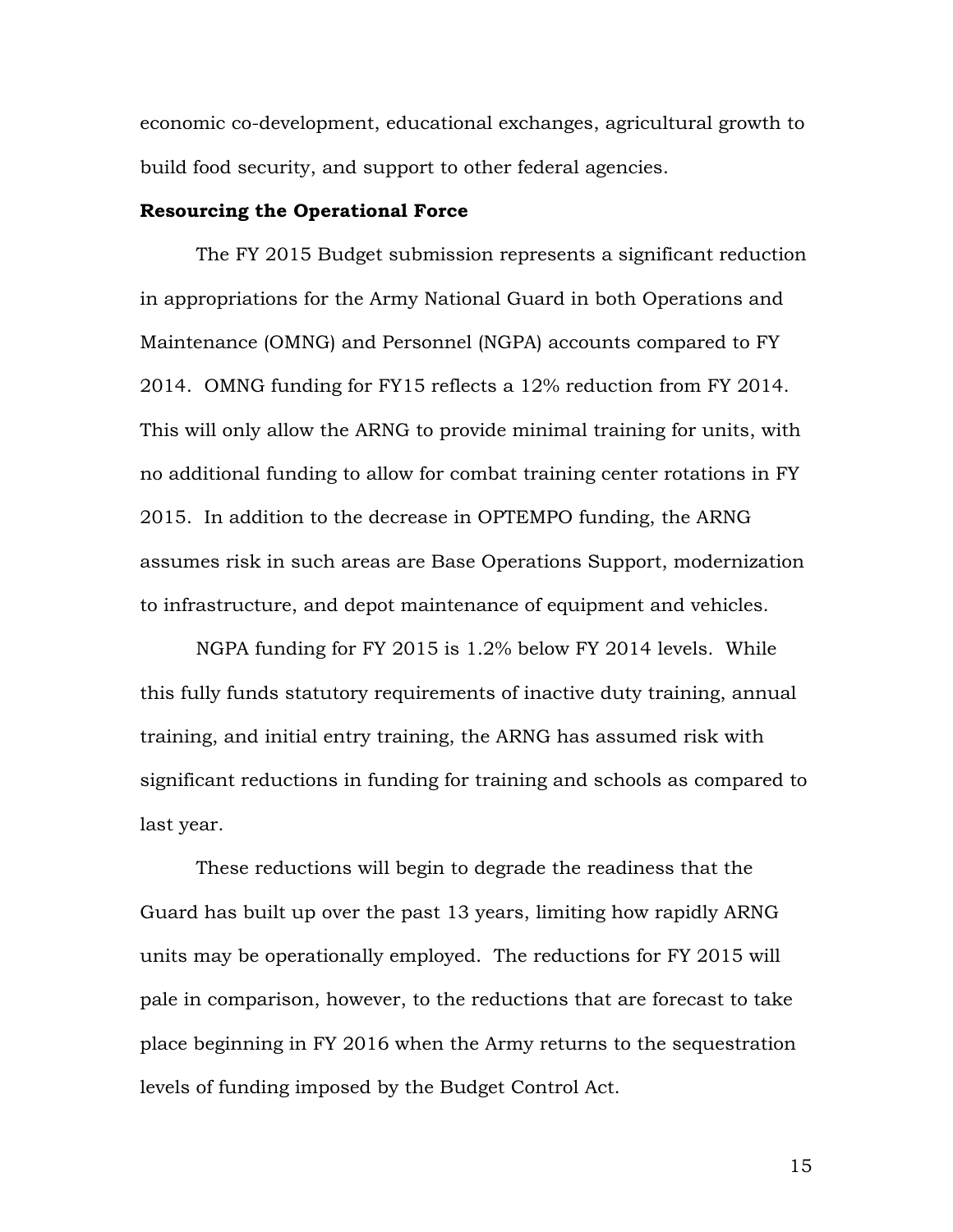Quite simply, the Army National Guard can be as ready as it is resourced to be. The Guard will achieve desired levels of responsiveness if properly resourced – and it will do so by maximizing taxpayers' investment in programs directly contributing to Army National Guard readiness.

#### **Maintaining the Operational Force: Support to Soldiers and Families**

People are the Guard's most precious resource, and the ARNG sponsors a wide variety of programs intended to enhance coping skills in Soldiers and their families – skills with an application to everyday life as well as the military.

#### **Sexual Harassment/Assault Response and Prevention**

The Army National Guard SHARP program reinforces the Total Army's commitment to eliminating incidents of sexual harassment and assault utilizing education, disciplinary action, and victim-centered response services. In FY 2012, the ARNG assigned a full-time program manager to each state and territory and the District of Columbia; during this past fiscal year the ARNG assigned 93 full-time victim advocates within each state and territory and the District of Columbia. In addition to full-time support personnel, the ARNG has trained more than 2,400 collateral duty Sexual Assault Response Coordinators and Victim Advocates at the brigade and battalion level. The Army National Guard's minimum goal was to train 1,864 SHARP personnel to DoD Sexual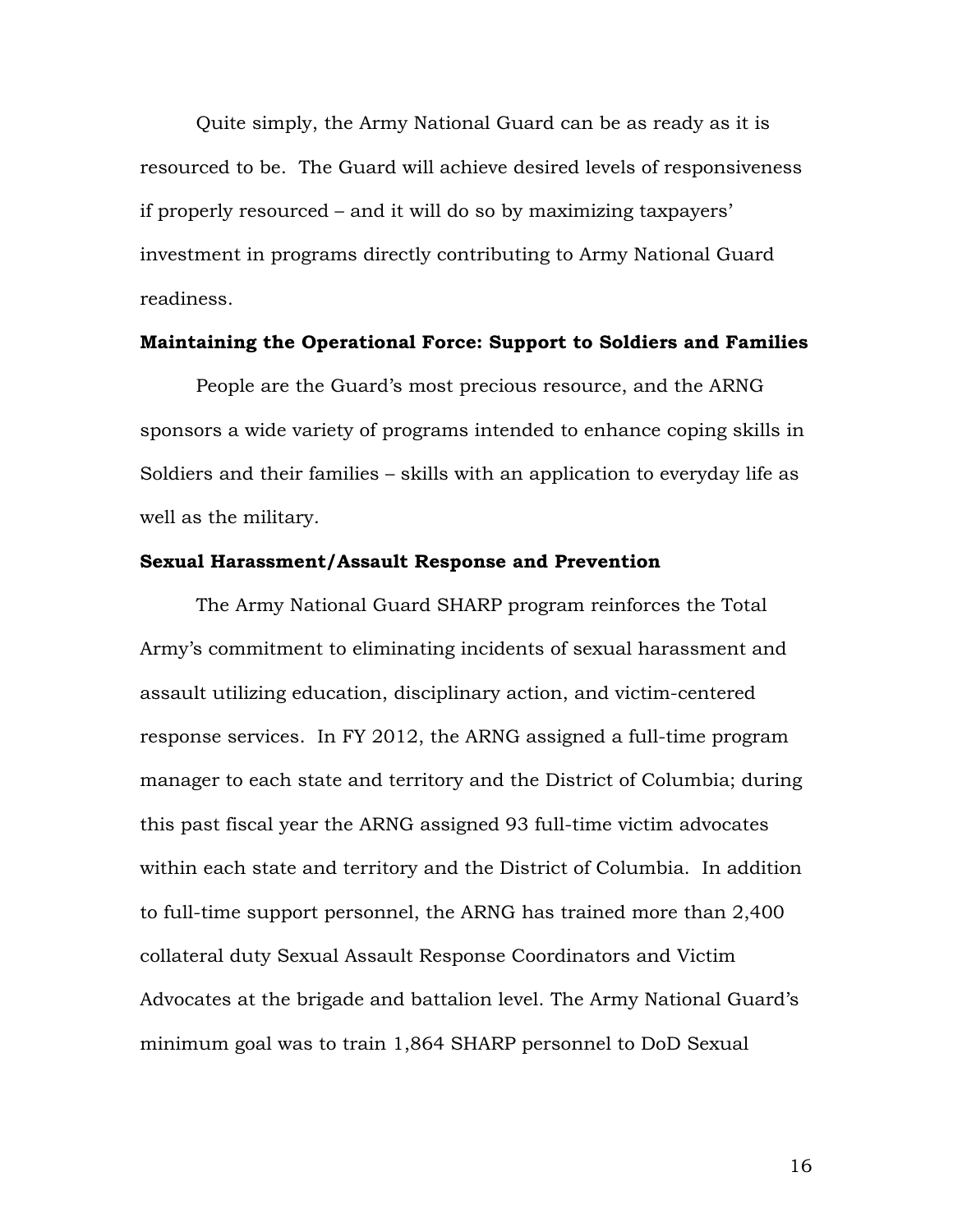Assault Advocate Certification Program standard. With 2,309 certified, we are at 127 percent of that goal.

#### **Suicide Prevention**

Calendar year 2013 saw a record 119 suicides of Guard Soldiers. Combating suicides has been a persistent challenge for the Army Guard, since leaders typically only see the majority of their Soldiers during a single drill weekend each month. This limits a leader's ability to intervene in a crisis. That's why the Army Guard is focusing on training and programs to increase resilience, reduce risk, and increase leadership awareness. In September 2013, the ARNG awarded a national contract to provide a Suicide Prevention Program Manager (SPPM) in every state. The SPPM manages state suicide prevention efforts, training, and suicide surveillance. The ARNG trained 120 trainers in the Applied Suicide Intervention Skills Training (ASIST) program in FY 2013, bringing the total to 517. These personnel trained 4,042 gatekeepers in advanced suicide intervention skills. Gatekeepers are trained to recognize someone in crisis, intervene to keep them safe, and provide referrals to assistance. The goal in FY 2014 is to train an additional 120 ASIST trainers who will, in turn, train approximately 11,000 gatekeepers. The Army National Guard is also participating in Army studies of suicide trends in an attempt to determine if prevention resources can be better focused to particular units, states, or at-risk Soldiers. Even one suicide is one too many; however, the trend is improving. Thus far in 2014, the number of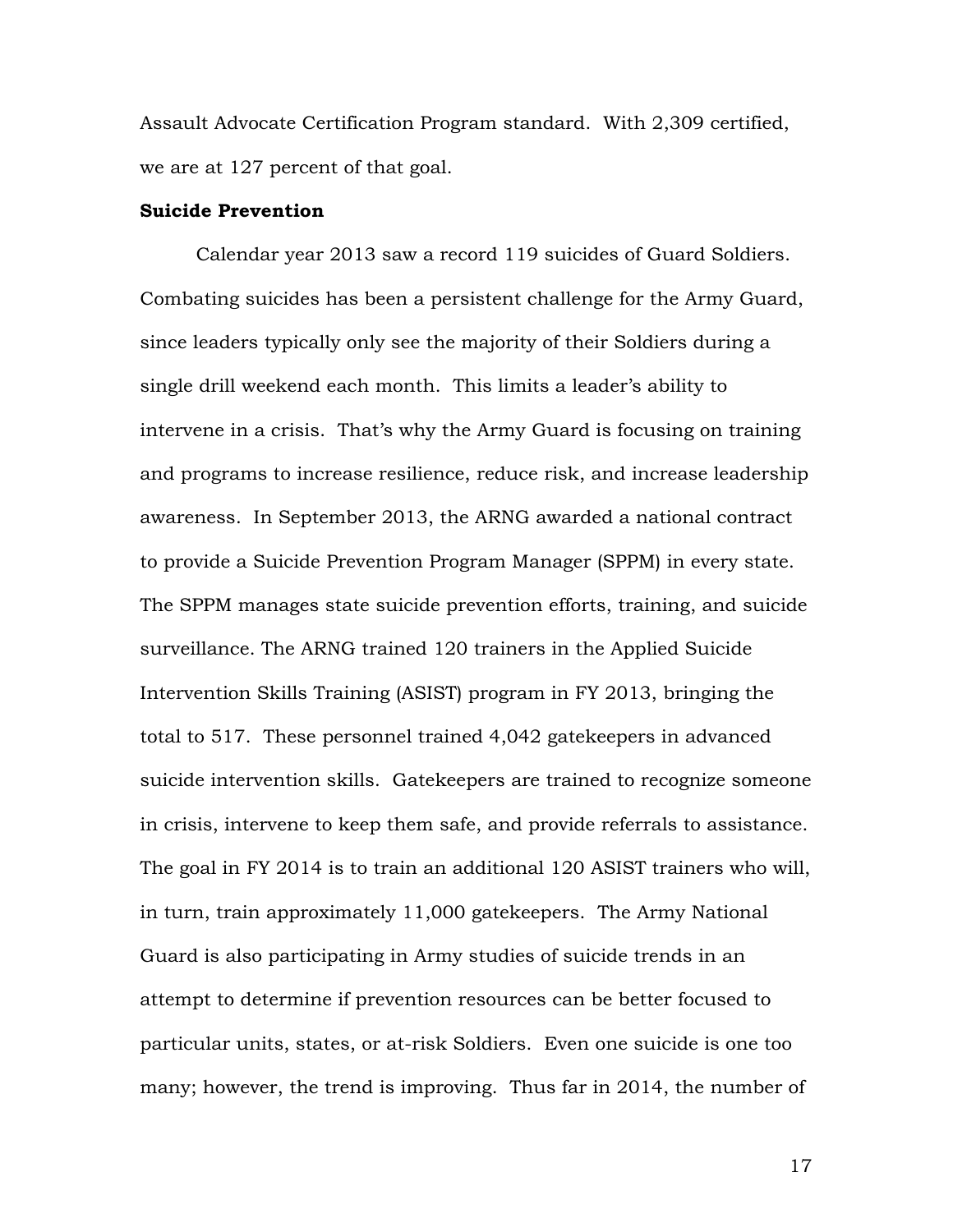completed suicides is below the pace of 2013 – a trend we are working hard to sustain.

In fiscal year 2013, ARNG behavioral health counselors provided informal behavioral health consultations to more than 30,000 Soldiers and family members; 2,939 of these consultations identified emergent situations leading to critical psychological care. The ARNG reported 876 command interventions in suicide attempts (including expressed desire to commit suicide) in the 2013 calendar year. The ARNG reports 172 ideations as of mid-March 2014. We will continue to work collaboratively to address this heart breaking challenge.

#### **Directors of Psychological Health**

Prior to last year, one Director of Psychological Health (DPH) was provided for each of the 50 states, three territories and the District of Columbia. The National Defense Authorization Act for 2014 authorized funding for an additional 24 DPHs, increasing the ARNG's total from 54 to 78. In accordance with NDAA 2014, the 24 new DPHs were assigned to high-risk states. The ARNG has seen a significant increase in usage rates addressing emergent and high-risk cases. Command consultation, follow-up and multidisciplinary team consultations went from 13,525 to 26,766, and behavioral health case management went up from 3,556 to 10,264. We are grateful that Congress allocated \$10M for additional Guard behavioral health counselors in the FY 2014 budget.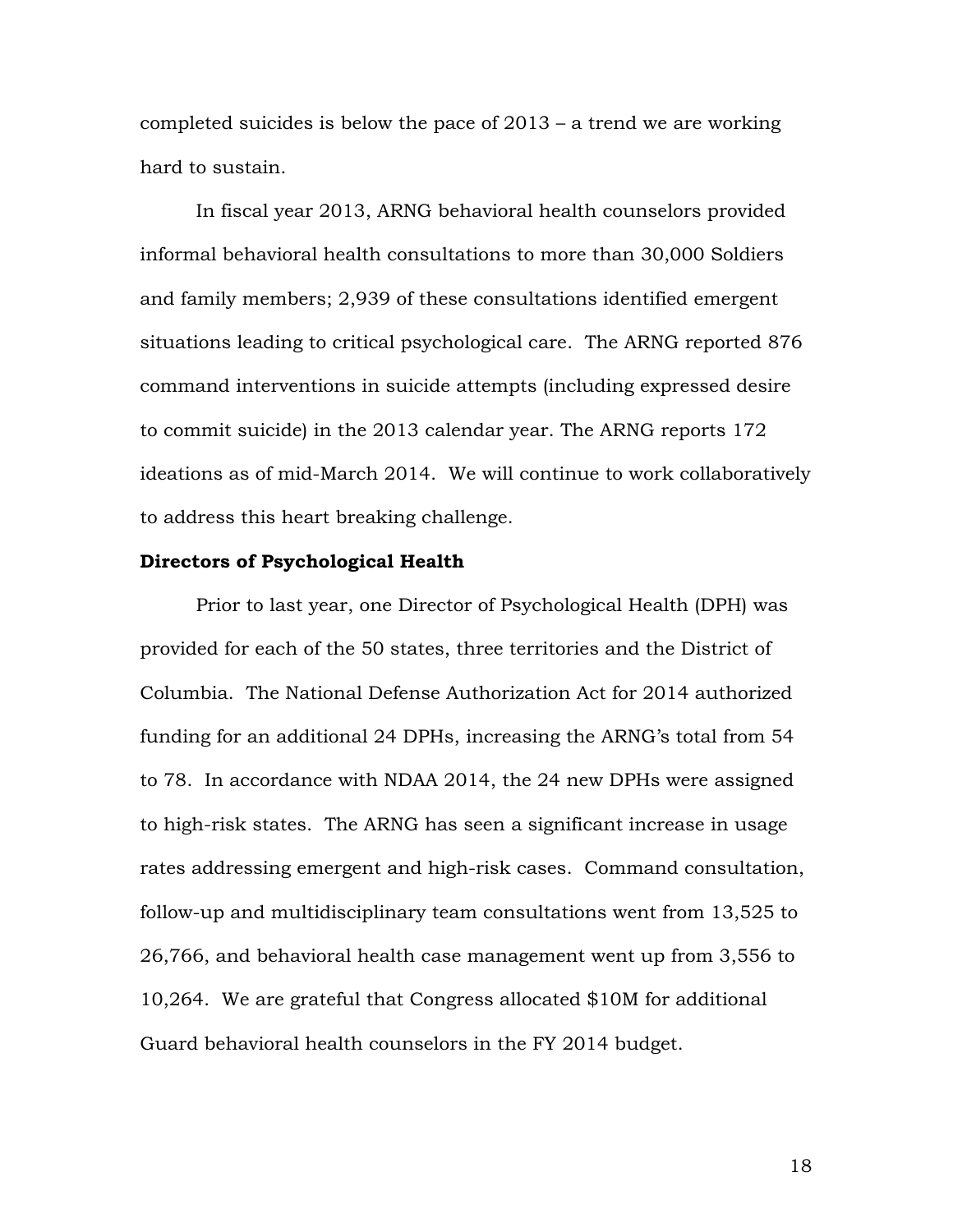#### **Guard Resilience Training**

Resiliency training offers strength-based, positive psychology tools to aid Soldiers, leaders, and Families in their ability to grow and thrive in the face of challenges and to recover from adversity in our communities. Soldiers complete the Global Assessment Tool annually to measure and track a Soldier's resilience over time. Master Resilience Trainers (MRTs) provide training to units and Families, serving as the commander's principal advisors on resilience. In FY 2013, the ARNG obligated \$10.4 million for the resilience program, which trained more than 1,550 MRTs and 4,600 Resilience Trainer Assistants.

In late 2011, the Army National Guard teamed with the Office of the Secretary of Defense for Reserve Affairs and the Air National Guard to launch a highly successful phone-and Internet-based help line, Vets4Warriors. This help-line, which is operated by Rutgers University Behavioral Health Care, provides peer-to-peer support from a staff of more than 30 veterans representing all branches of service and family members. They can provide referrals as appropriate, resilience case management and outreach services to help overcome an individual's or a family's daily challenges. Vets4Warriors initially served only reserve component members, but in November 2013 it was made available to all active duty military service members and their families, wherever they are located. Since its inception, the Vets4Warriors support line received more than 41,000 calls and conducted nearly 1,900 live online chats.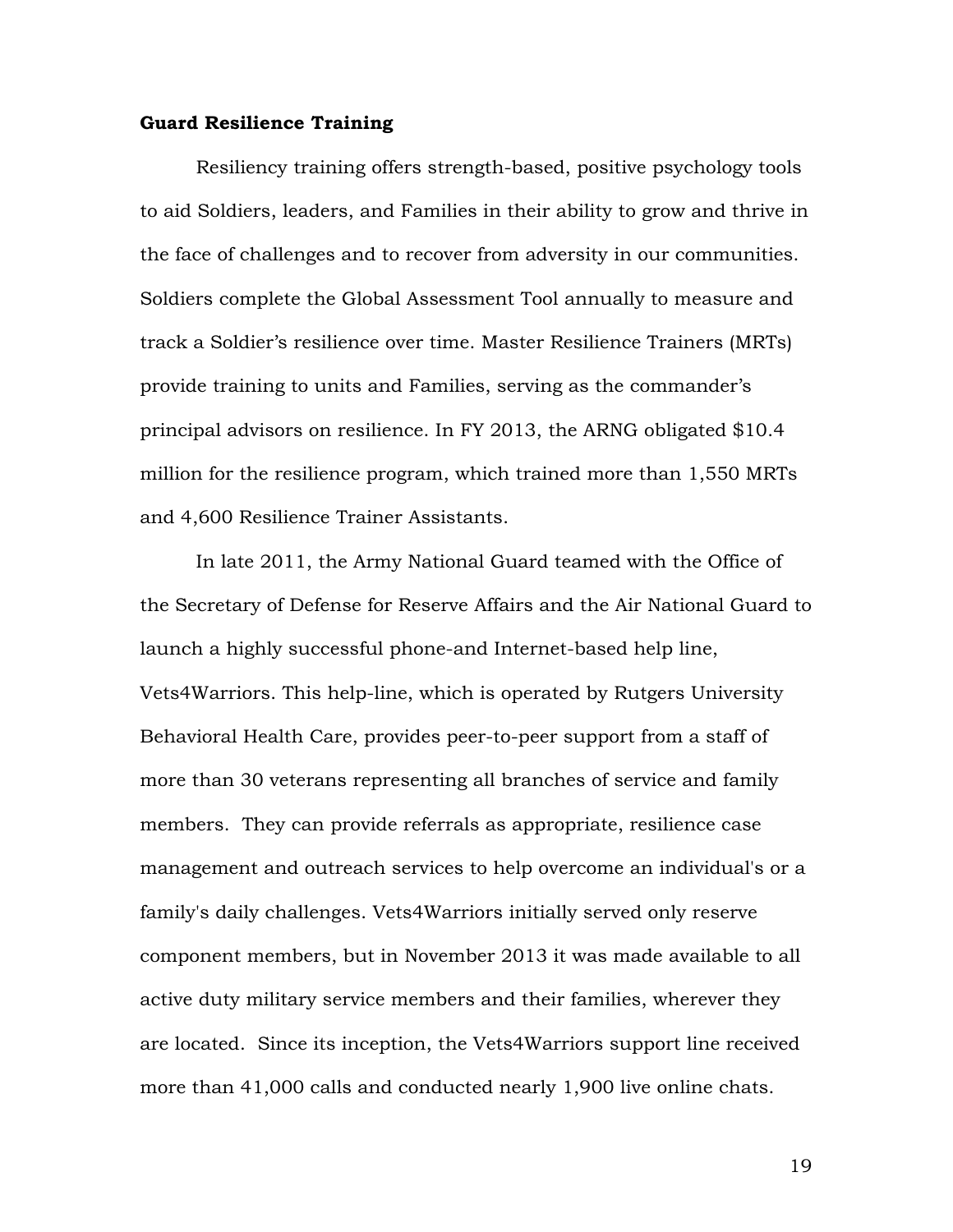Family Readiness Groups are essential to creating a bond within units that facilitates assistance and reduces unnecessary stress. Family Readiness Support Assistants provide a great return on investment by helping our commanders create and sustain those groups, and by providing volunteer and resilience training at the unit level. Family Assistance Centers serve family members of all military components and are located in 396 communities around the nation. We are now facing reductions in the Family Assistance Center, Family Readiness Support Assistance and Child & Youth Program personnel currently provided to the states and territories. Family Readiness Support Assistants provide logistics to 312 brigade and troop commands in support of the Unit Readiness Program, and are the ARNG's key training asset for volunteers, family readiness and resilience initiatives. Funding is projected to be cut from \$15.5M in FY 2014 to \$10.9M in FY 2015. This, in combination with cuts to Family Assistance Center funding, will potentially result in a reduction of FRSAs from 312 to approximately 165.

#### **Strong Bonds**

Strong Bonds is a unit-based, chaplain-led program that assists commanders in building Soldier and family member readiness and resilience through relationship education and skills training. The Army National Guard provides the 50 states, three territories and the District of Columbia with information, guidance and training related to this program. In FY 2013 the ARNG held 544 Strong Bonds events serving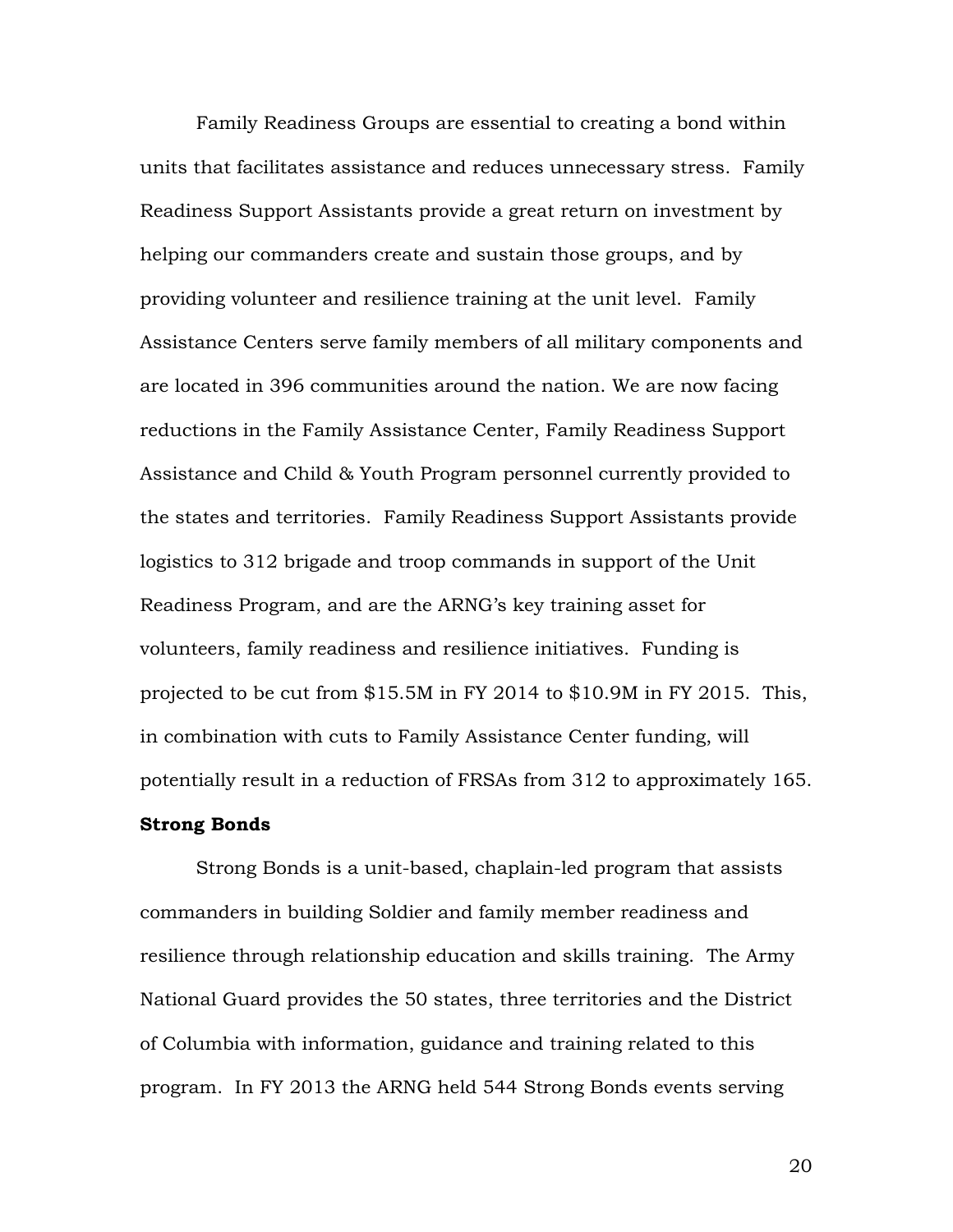22,284 Soldiers and family members throughout the Army Guard. With a budget of just over \$6M, the ARNG's cost per person is \$269. A variety of Strong Bonds programs are available focusing on building strong relationships for married couples, single Soldiers, and families taught by certified chaplains.

#### **Substance Abuse Program**

The ARNG's Substance Abuse Program (SAP) provides a continuum of substance abuse services, including prevention, assessment, and brief intervention services. In September 2013, the ARNG awarded a national contract to provide Alcohol and Drug Control Officers and Prevention Coordinators in every state and territory and the District of Columbia. The SAP has also partnered with the Substance Abuse and Mental Health Services Administration to pilot the Substance Abuse Services Initiative, which will provide Soldiers with a voucher for substance abuse assessments. In FY 2013, more than 135,000 Soldiers completed the Unit Risk Inventory (URI), which is an anonymous survey measuring many of the stressors that contribute to substance abuse, suicide, and sexual assault. Utilizing the URI results, units receive prevention training, resources, and interventions tailored to their unit.

#### **Employment Assistance**

The Army National Guard has been, and remains, deeply concerned with the civilian employment status of its Soldiers. The ability of Guard Soldiers to gain and maintain civilian employment is essential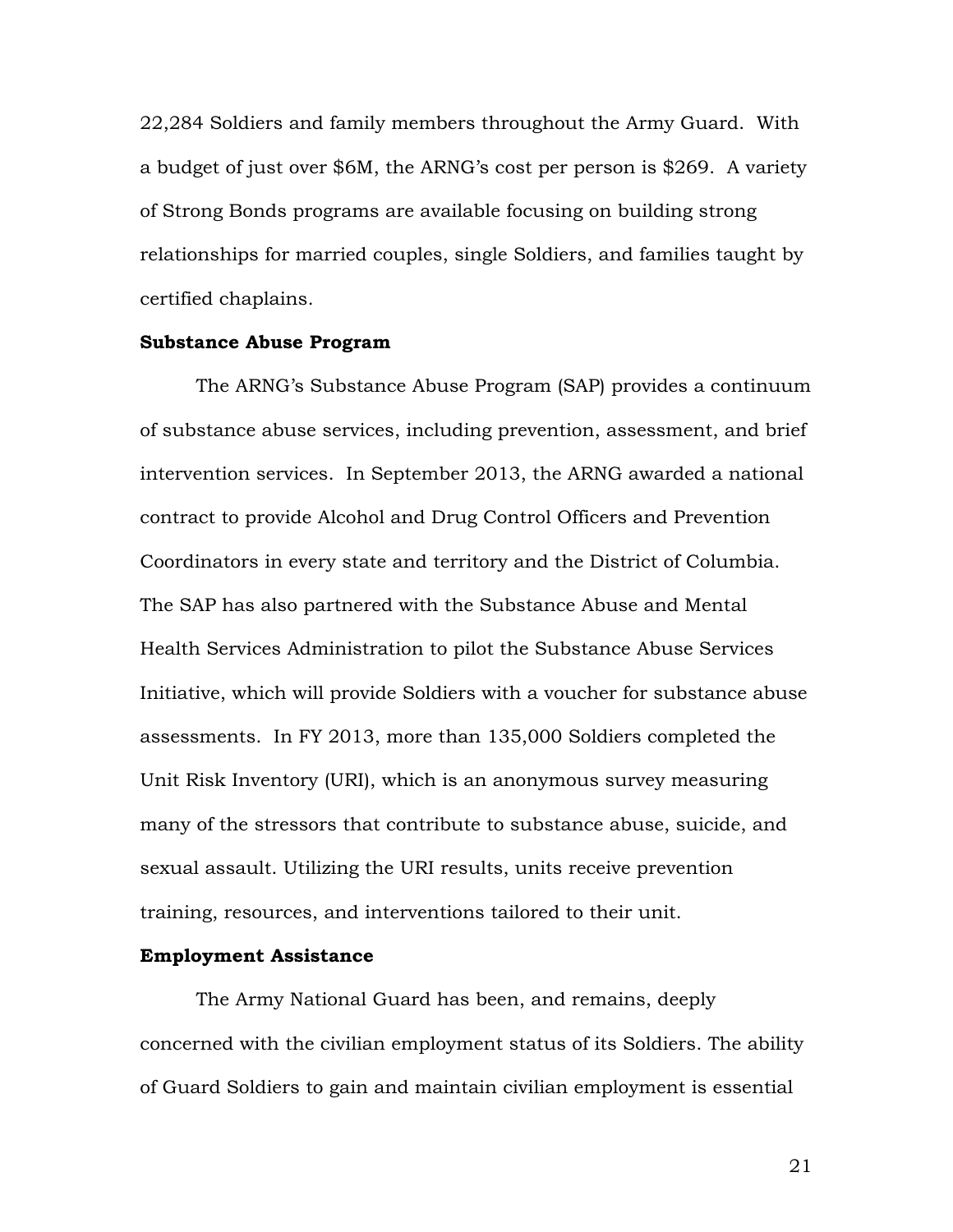to retaining these Soldiers in the ARNG. While unemployment remains most acute immediately following redeployment, employment challenges extend beyond those returning mobilized Soldiers. The Guard continues to work diligently to find solutions to assist its geographically dispersed population, working closely with the states to spread best practices from each state across the country.

The Veterans Opportunity to Work (VOW) Act of 2011 mandates the Transition Assistance Program (TAP) for all Soldiers separating from a Title 10 active duty tour of more than 180 days. The Army National Guard is working closely with the Department of the Army and OSD to implement the transition mandates set forth in the legislation. States report 34,162 demobilized ARNG Soldiers since November 2012 with 26,999 (79 percent) exempt from the Department of Labor Employment Workshop (DOLEW) due to full-time employment or student status. Of the remaining 6,998, some 5,477 (78 percent) completed the DOLEW at one of 268 workshops conducted. In FY 2014 compliance has improved through February 2014 with 2,342 Soldiers requiring the DOLEW and 2,153 (92 percent) compliant. The ARNG will continue to promote and leverage an array of employment programs and resources to support VOW mandates and reduce Soldier unemployment.

#### **Maintaining the Operational Force: Medical Readiness**

Medical Readiness is a foundational requirement to maintaining the Army National Guard as an operational force; fully medically ready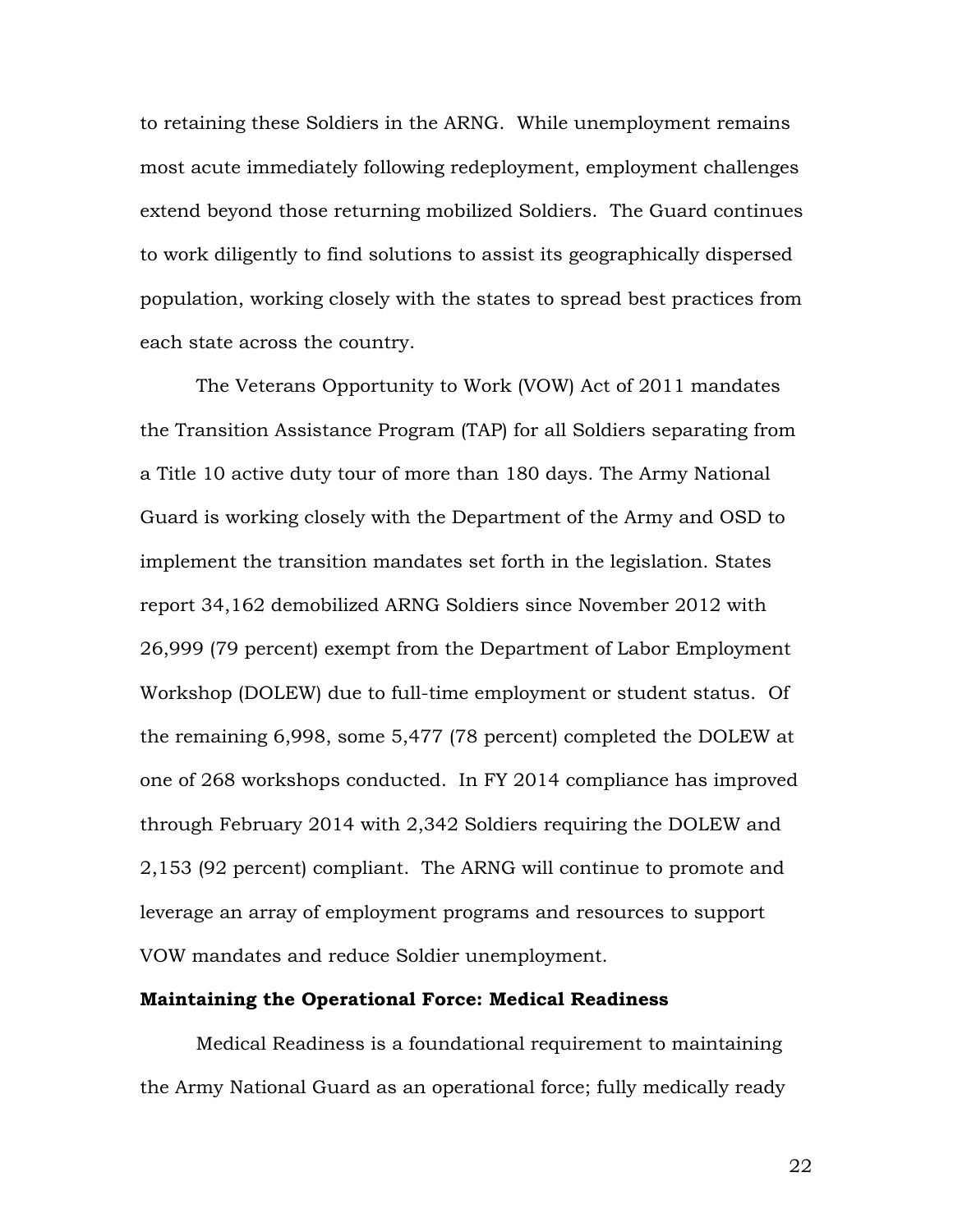Soldiers are the key to ready and relevant units. Medical Readiness is an area in which congressional resourcing and leadership focus have made dramatic improvements. The Army Guard improved from a fully medically ready percentage of 51% in July 2009, to 85% as of October 2013. That is the highest percentage of medical readiness we've ever recorded, and higher than either the active Army or the Army Reserve at that time.

However, this is an area in which readiness will rapidly slip if resources are reduced. For example, because a substantial number of Soldiers were not able to conduct Periodic Health Assessments that were scheduled for October 2013 due to the government shutdown, medical readiness slipped three percent to 82 percent in a single month. It took us four months just to climb back to 83 percent. It doesn't take long for our medical readiness to slip dramatically in a short period of time, but, turning things around is a much slower, more deliberate process. This not only requires funding, but a tremendous amount of time—time that we can never get back. Sustaining medical readiness is far cheaper than rebuilding it; and most importantly, it allows the capability and capacity for medically ready Soldiers to respond when needed for domestic or overseas missions.

#### **Maintaining the Operational Force: Equipping the Force**

The Army National Guard has received significant investments in equipment, increasing Equipment on Hand (EOH), Critical Dual-Use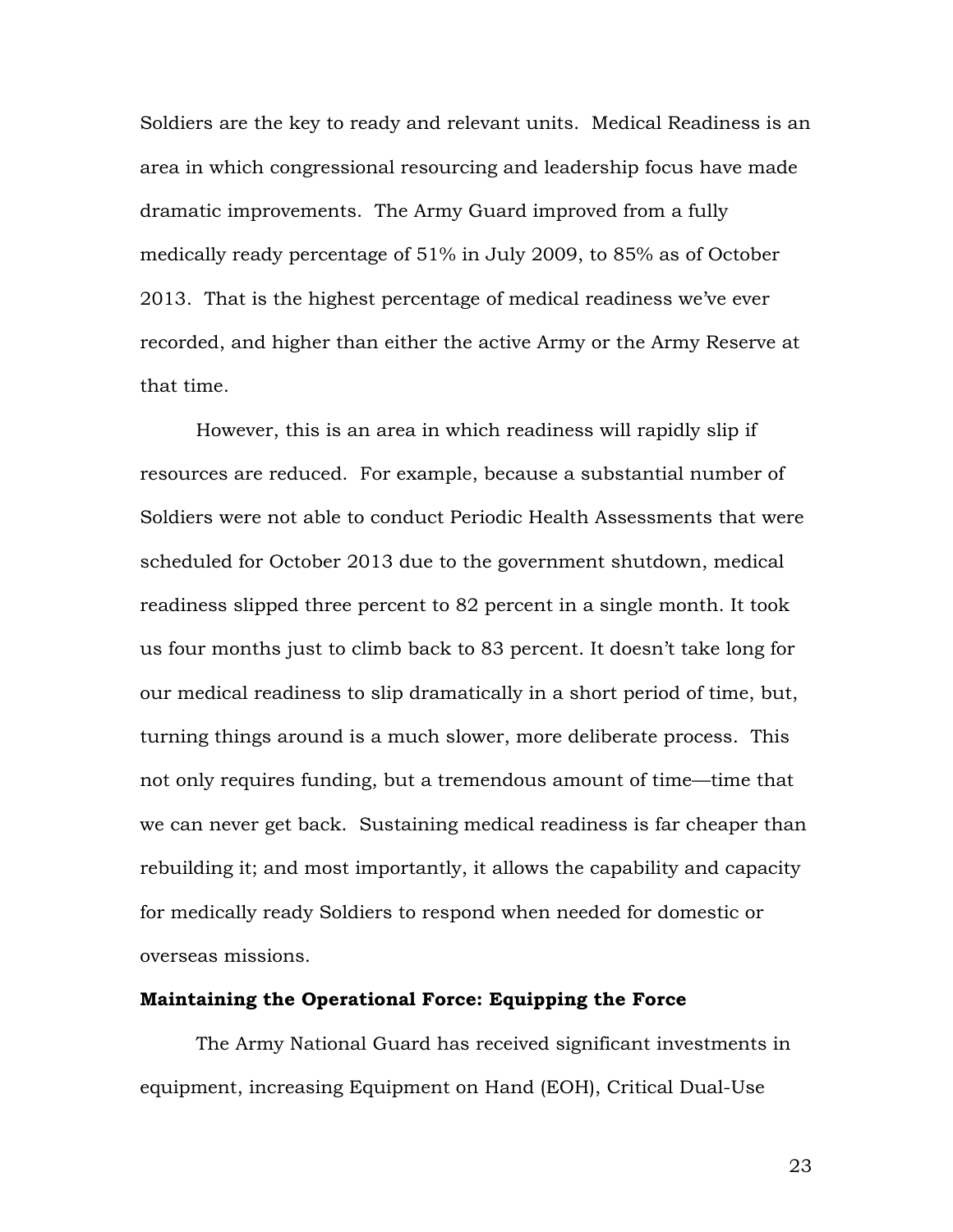equipment (CDU – equipment that is of use for domestic response as well as for war fighting missions), and the overall modernization levels. Army National Guard EOH for Modified Table of Organization and Equipment units is currently at 91 percent, an increase from 88 percent last year and from 85 percent two years ago. Overall CDU EOH is 93 percent, an increase from 90 percent last year and a significant increase from 65 percent in 2005, when the Guard responded to Hurricane Katrina. Of the total quantity of equipment authorized, 85 percent is onhand and considered modernized, up from 70 percent last year. This dramatic increase was partly due to new equipment purchases, but principally due to the Army re-defining in the past year what models of equipment it considers as modern. The steady improvement of equipment on hand, particularly CDU, can in part be traced to the continued appropriation of the National Guard and Reserve Equipment Account funds (NGREA), which has allowed the Army Guard a degree of flexibility in procurement, enabled it to meet training readiness goals, and improved modernization levels.

#### **Maintaining the Operational Force: Installations**

The Army National Guard has facilities in more than 2,600 communities, making it the most dispersed of any military component of any service. In many towns and cities these facilities are the only military presence, with the Guard serving as the most visible link between hometown America and the nation's armed forces. These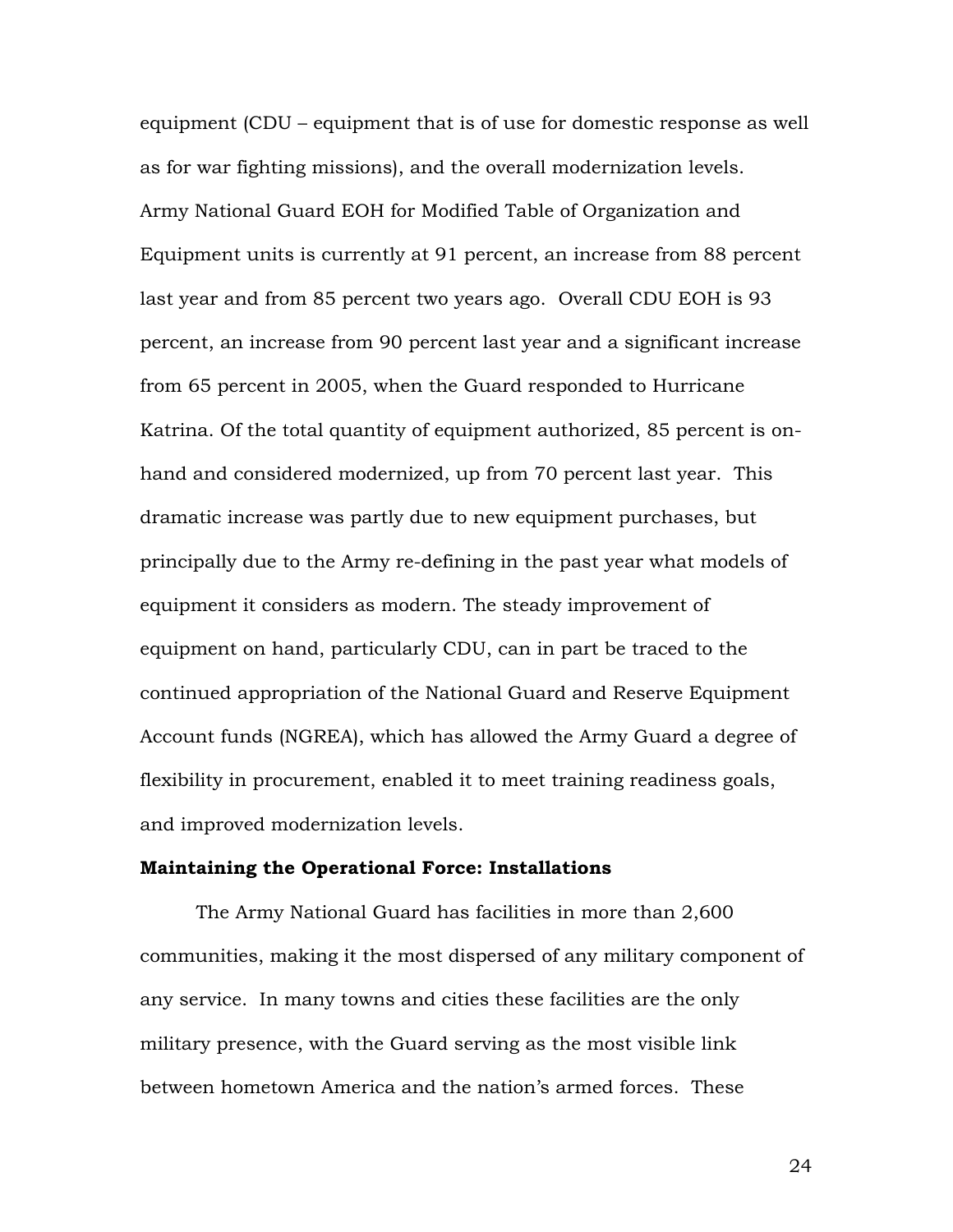readiness centers, maintenance shops and training centers serve as platforms for mobilization during times of war as well as command centers and shelters during domestic emergencies. Providing quality facilities across 50 States, three Territories and the District of Columbia has been an on-going challenge. The Army National Guard transformed from a strategic reserve to an operational force over the past 13 years, but many of our facilities have not been updated in decades. The average age of Army Guard readiness centers is 44 years. More than 30 percent of them are 55 years old or older, the limit to what is considered "useful life" for that type of facility. Many fail to meet the needs of a 21st century operational force, cannot accommodate modern equipment and technology, are poorly situated, and are energy inefficient. Facilities are critical to readiness and support unit administration, training, equipment maintenance, and storage.

This wide array of uses makes Military Construction and Facilities Sustainment, Restoration and Modernization funding a critical matter directly impacting unit readiness and morale, continuity of operations and domestic preparedness.

#### **Closing Remarks**

With our nation operating during an era of budgetary pressure, the Army National Guard is structured to efficiently provide capacity and capabilities our nation requires in a dangerous world. With committed Citizen Soldiers as our foundation, the Army National Guard represents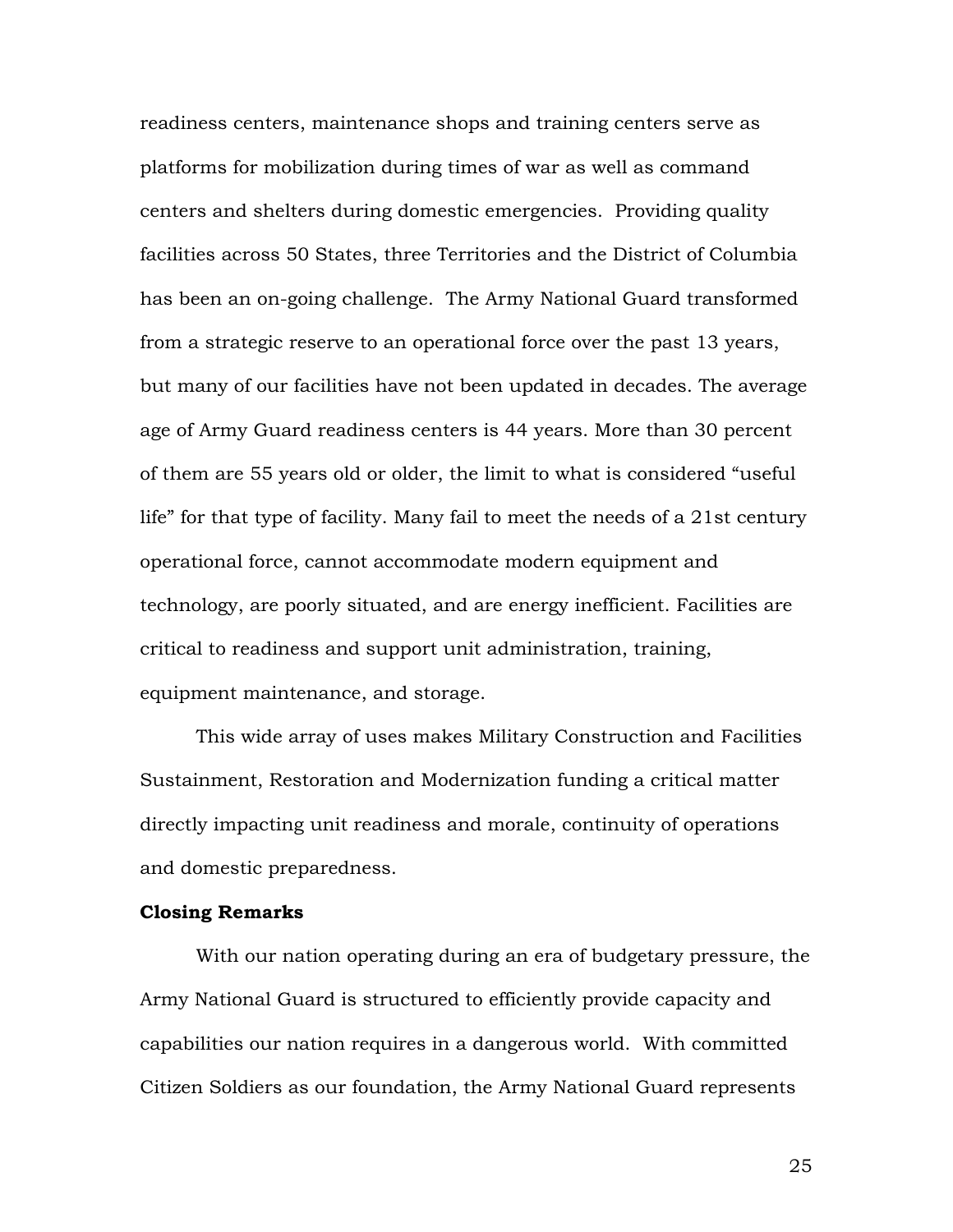tremendous value to the nation at large and within American communities where we live, work and serve. A flexible force serving our citizens for 377 years, the Guard's history shows that it has always adapted to change in America and around the world and risen to the challenge. The last 13 years have demonstrated these traits in full. That is why the National Guard has been and will remain "Always Ready, Always There" for our nation.

I want to thank you for your continued support for the Army National Guard and I look forward to your questions.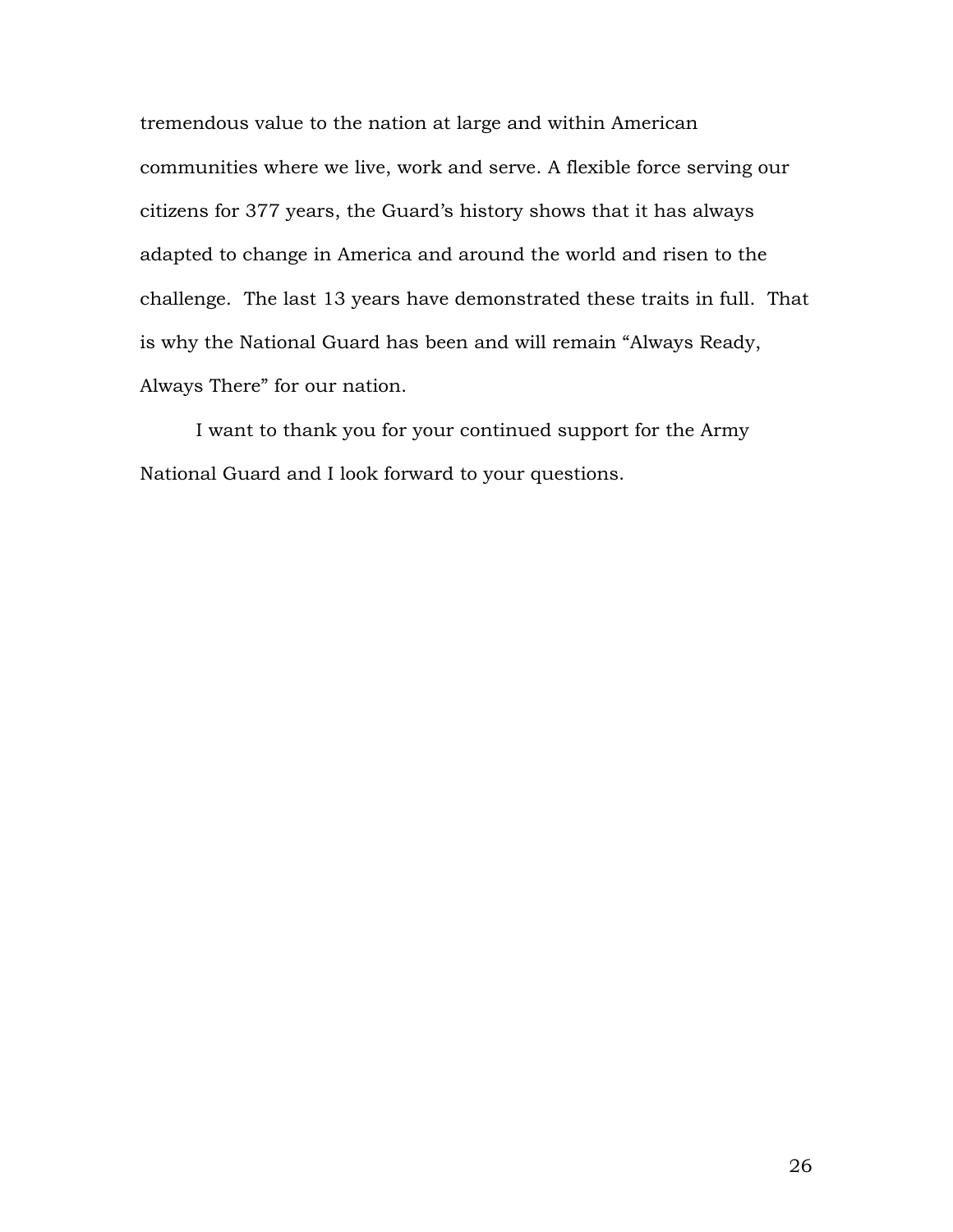**RECORD VERSION**

### **STATEMENT BY**

# **LTG JEFFREY W. TALLEY 32nd CHIEF OF THE U.S. ARMY RESERVE AND COMMANDING GENERAL, U.S. ARMY RESERVE COMMAND**

**BEFORE THE** 

## **HOUSE APPROPRIATIONS COMMITTEE SUBCOMMITTEE ON DEFENSE**

**SECOND SESSION, 113TH CONGRESS**

**ON ARMY RESERVE BUDGET**

**April 3, 2014** 

**NOT FOR PUBLICATION UNTIL RELEASED BY THE HOUSE APPROPRIATIONS COMMITTEE SUBCOMMITTEE ON DEFENSE**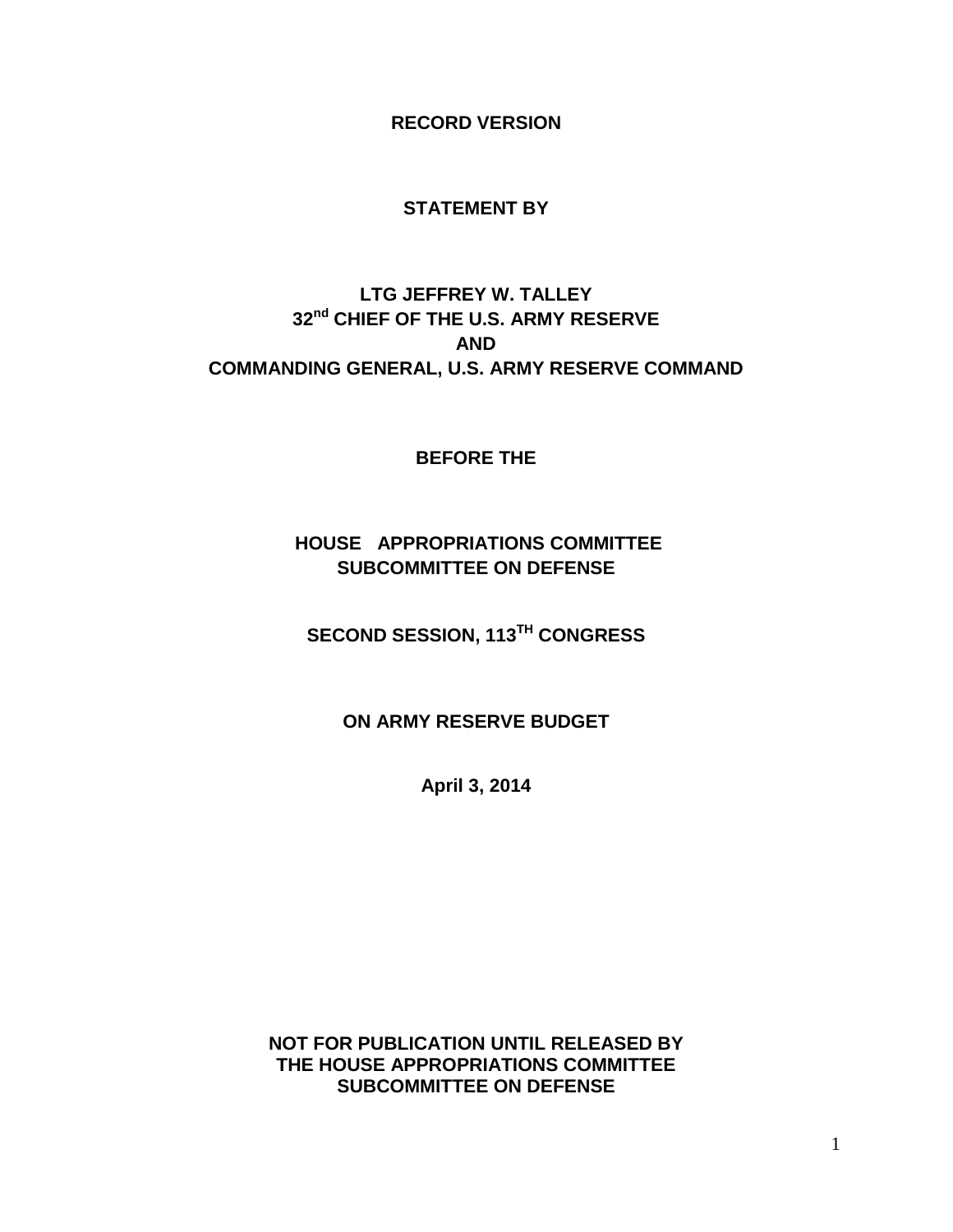### **AMERICA'S ENDURING OPERATIONAL FORCE**

The Army Reserve is America's dedicated operational federal reserve of the Army – a premier provider of trained, equipped, ready and accessible Soldiers, leaders and units to the Total Army, the Joint Force and civilian authorities nationwide.

Since September 11, 2001, more than  $275,000<sup>1</sup>$  Army Reserve Soldiers have been mobilized and seamlessly integrated into Active Component and the Joint Force. Today, more than 19,000 still serve in direct support of Army Service Component Commands and Combatant Commands across the globe, including nearly  $4,000<sup>2</sup>$ Soldiers in Afghanistan.

Yet, while we are no longer in Iraq and will soon be out of Afghanistan, we face a world, as Secretary Hagel recently described it, that is growing ever more "volatile, ...unpredictable, and in some instances,  $\ldots$  threatening to the United States."  $^3$ 

Continued regional instability, violent extremism, the proliferation of weapons of mass destruction, and any number of other factors, would seem to predict that the future global security environment is likely to be even more complex and potentially dangerous than it is today. And so we must be prepared to meet the threats and challenges of the future.

 $\overline{a}$ 

<sup>&</sup>lt;sup>1</sup> 275,542 since September 11, 2001, as per G-3/5. Source: HQDA system "MDIS" Mobilization deployment information System.

<sup>&</sup>lt;sup>2</sup> From G-3/5: as of March 11 2014, 18,990 AR Soldiers were on duty in support of ASCC/COCOMS, and 3951 AR Soldiers were in Afghanistan.

<sup>&</sup>lt;sup>3</sup> "We are repositioning to focus on the strategic challenges and opportunities that will define our future: new technologies, new centers of power and a world that is growing more volatile, more unpredictable and in some instances more threatening to the United States."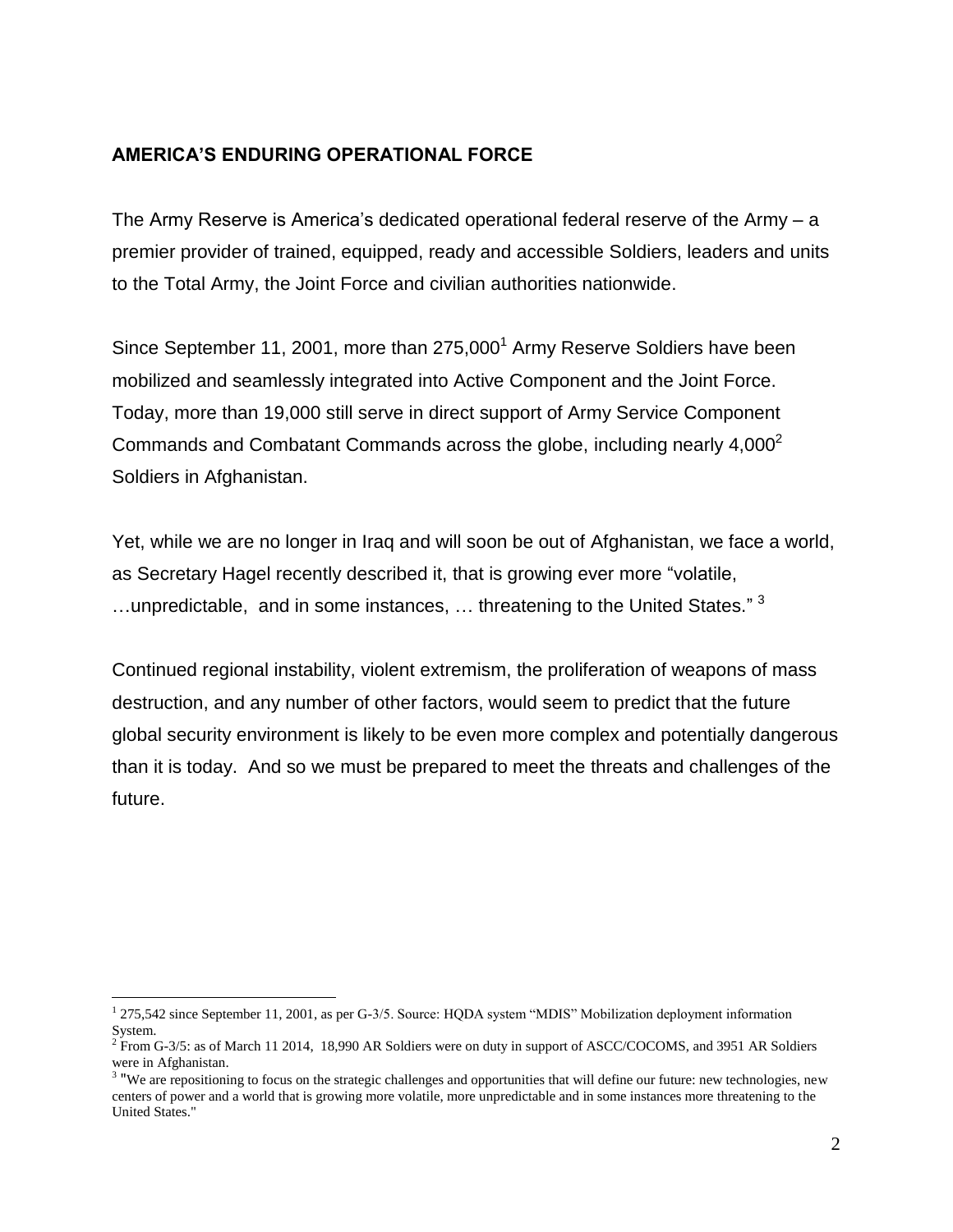### **ARMY RESERVE CAPABILITIES VITAL TO AMERICA**

Never before in the history of our Nation has the Army Reserve been more indispensable to the Army and the Joint Force, and the reason is the critical skills and capabilities they bring to the fight – skills often acquired through their civilian careers and honed in service to our Nation.

We not only provide the professional skills and capabilities vital to the success of the Total Army and the Joint Force – but we also provide capabilities not found anywhere else in the Active Army, the Army National Guards, or our sister Services. Most if not all of those capabilities are vital during major combat operations but also vital during times of local and national emergencies affecting the homeland.

Those capabilities include theater-level transportation and sustainment, pipeline and distribution management, railway and water terminal operations as well as other high demand career fields such as doctors and nurses, lawyers, engineers, and cyber warriors. Put simply, the Army Reserve Citizen-Soldiers add the operational flexibility and strategic depth so essential to the Army's ability to Prevent, Shape and Win across the full range of military operations in which our Nation is, and will continue to be, engaged.

A significant portion of the Army's enablers – including 90 percent of civil affairs, 65 percent of logistical units; 60 percent of doctors, nurses and other healthcare professionals; 40 percent of transportation units; 35 percent of engineers; 24 percent of military police – are provided by the Army Reserve. We also provide 50 percent of the Army's combat support and 25 percent of it's mobilization base expansion capability.

As a dedicated reserve force under federal control, the Army Reserve is an indispensable Total Army partner that is ready and accessible 24/7. It provides direct and immediate access to high- quality, operational Soldiers, leaders and units for both planned and emerging missions. Our focus to support the Army's Regionally Aligned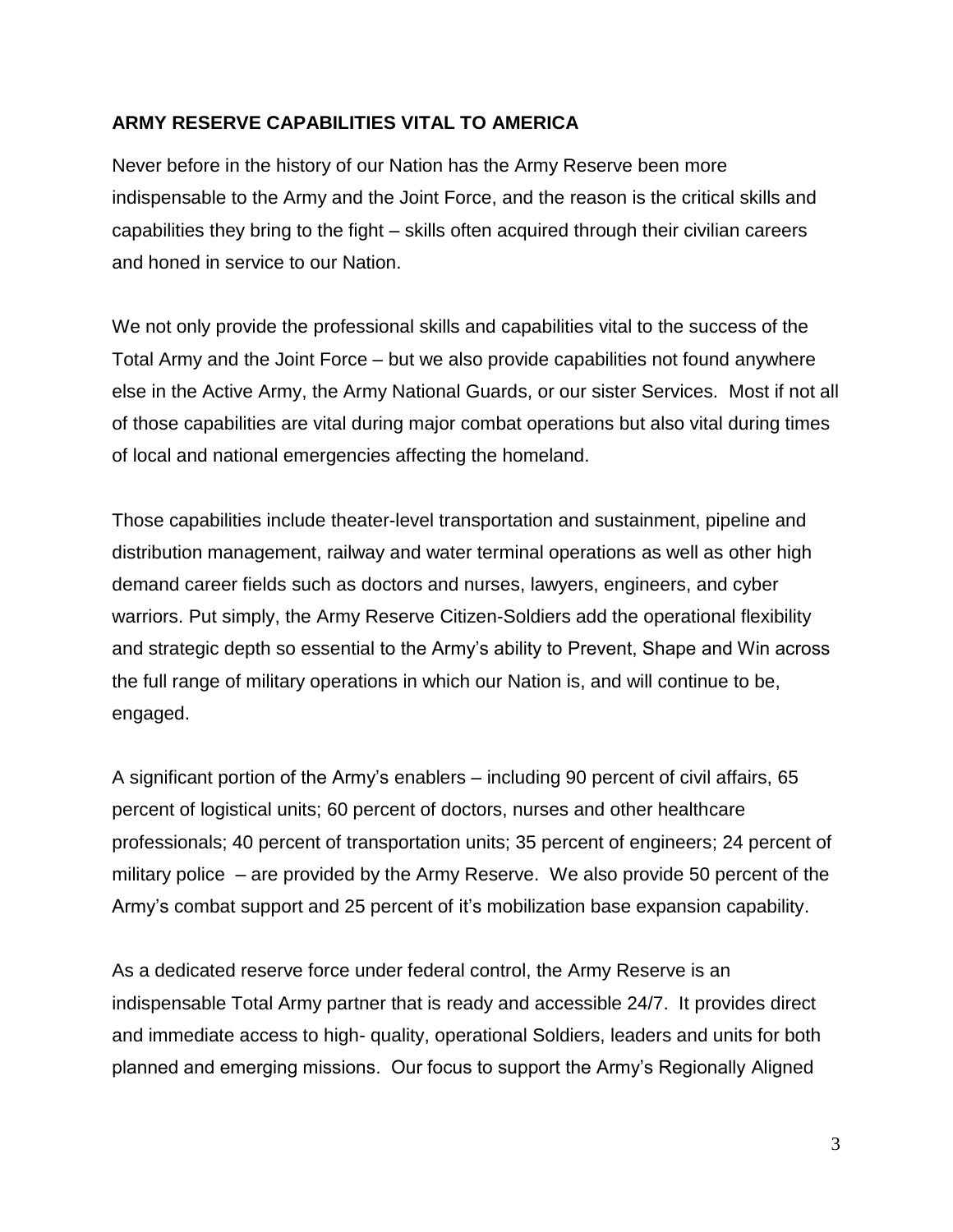Forces ensures that Army Reserve Soldiers and leaders will be ready to support the Department of Defense's global requirements.

We are a single command and a component within the Army with an authorized end strength of 205,000 Soldiers and 12,600 civilians arrayed under a variety of theater commands. Inherently flexible, the Army Reserve can quickly task organize in force packages ranging from individuals to large units. These packages can be tailored to support a full range of missions, including homeland response, theater security cooperation, and overseas contingency operations.

Indeed, steady demand for Army Reserve capabilities has introduced a new paradigm of reliance on the Army Reserve as an essential part of our national security architecture.

## **DEFENSE SUPPORT OF CIVIL AUTHORITIES (DSCA)**

In 2012, Congress provided the Department of Defense with new Reserve Component access authority in 10 U.S. Code § 12304a. This law clears the way for the Army Reserve to assist our fellow Americans during domestic emergencies when Federal Assistance is requested by the Governors through FEMA. The same life-saving and lifesustaining capabilities so essential to missions abroad make the Army Reserve an optimum force for preserving property, mitigating damage and saving lives here at home.

In fact, key capabilities in high demand during a major disaster, such as an earthquake or hurricane, are prominent in the Army Reserve and nearly all Defense Support of Civil Authorities response missions could benefit from the Army Reserve's unique capabilities and core competencies. In addition to those already mentioned. Army Reserve capabilities also include aviation lift, search and rescue or extraction; quartermaster units (food, shelter, potable water, heated tents, etc.); supply; civil affairs; public affairs; public and civilian works; protection of key infrastructure; as well as a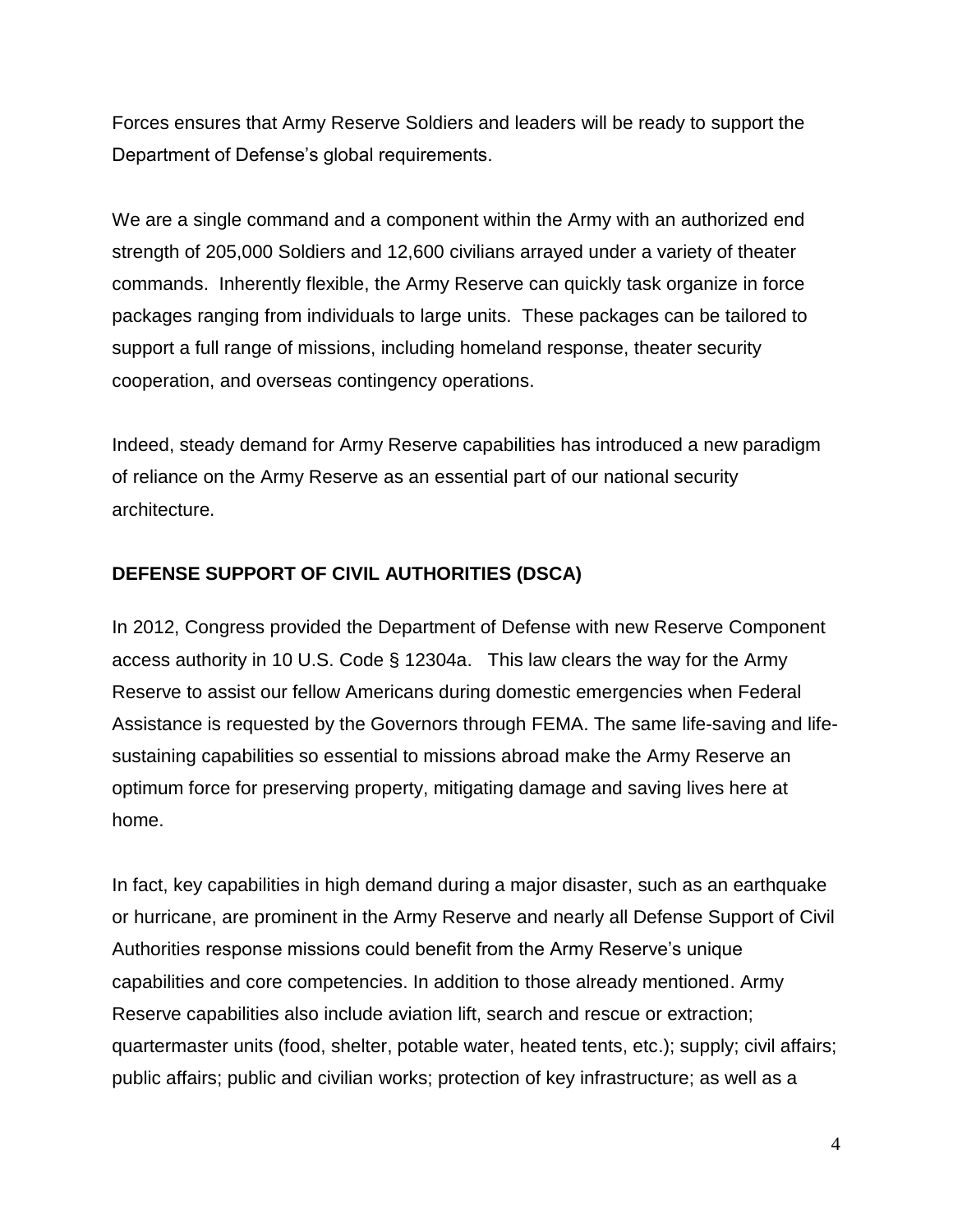significant portion of full spectrum engineer capability – with some capabilities predominately within the Army Reserve.

Our Expeditionary Sustainment Commands go into places devoid of infrastructure and quickly open seaports and airports, while our logistics and supply chain personnel are experts at moving supplies into affected areas.

Army Reserve aviation units possess robust capability. Medical evacuation helicopters and fixed wing aircraft can provide quick transportation in a disaster response area. Medium and heavy lift helicopters can rapidly move relief supplies, equipment and construction material into devastated areas.

Our Engineer units include search and rescue teams, debris removal capabilities, horizontal and vertical construction and bridge construction capabilities. We even have a prime power company, headquartered at Fort Belvoir, Virginia that provides commercial-level electrical power to affected areas.

We also provide 100 percent of the Army's Emergency Preparedness Liaison Officers (EPLOs) and 33 percent of the Department of Defense's EPLOs, who maintain communications between the Department of Defense, federal, State and local governments, and nongovernmental organizations to coordinate assistance between all parties during emergency response events. They serve as subject matter experts on specific capabilities, limitations and legal authorities and keep track of Army Reserve capabilities in their states and regions.

Thus, the same trained and ready forces that provide indispensable and immediately accessible capabilities for operations abroad, today stand ready to support domestic emergency and disaster relief efforts at home.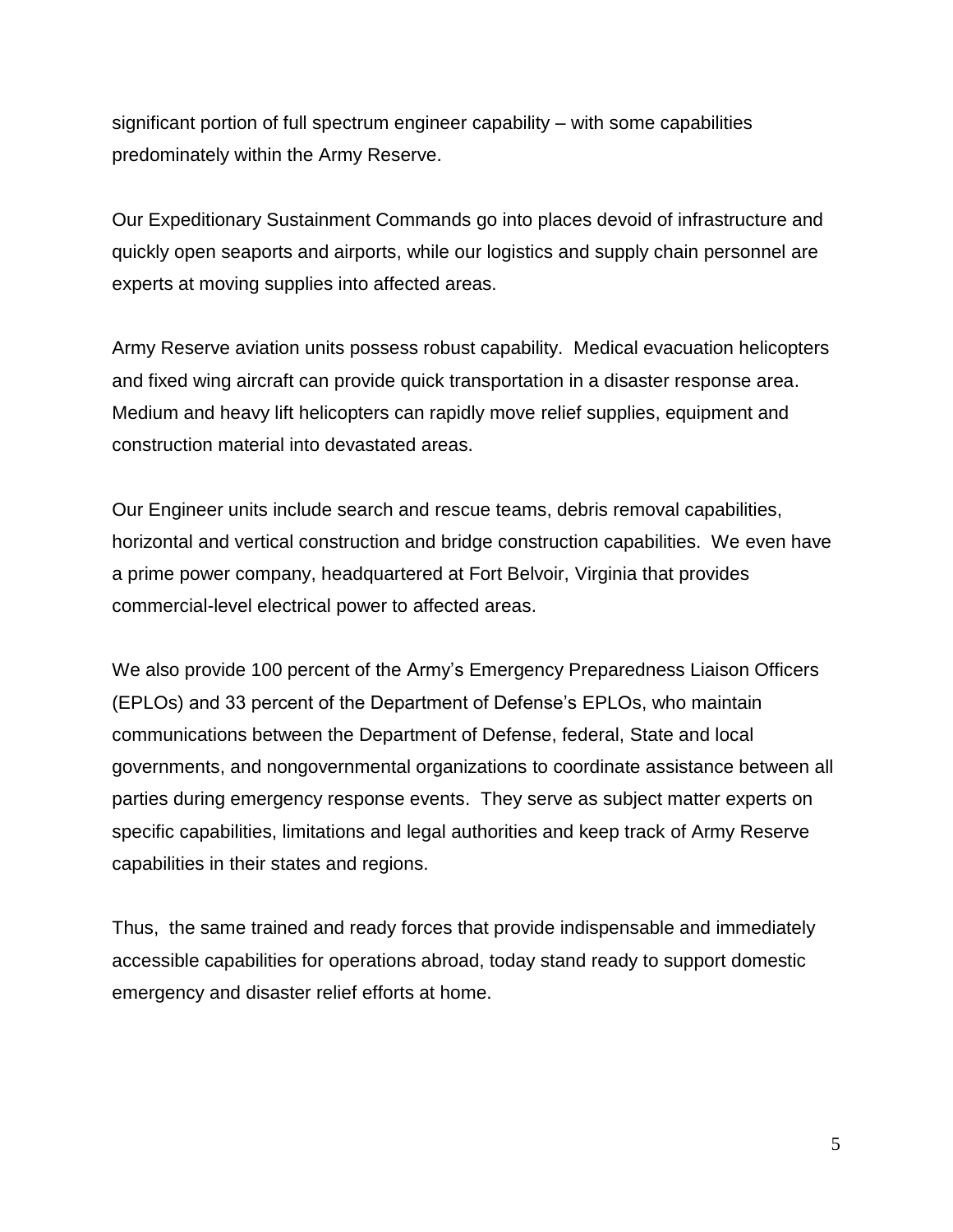### **A GOOD RETURN ON AMERICA'S INVESTMENT**

The Army Reserve provides all of these capabilities, including nearly 20 percent of the Army's trained Soldiers and units, for just six percent of the total Army budget\*. We are the most efficient and cost-effective reserve component in the Army and operate with the lowest ratio of full-time support to end strength in the entire Department of Defense – about 13 percent. With our unique structure of combat support and combat service support enablers, the majority of our Soldiers are traditional Army Reserve Soldiers, with full-time jobs in the public and private sectors, who keep their technical skills sharp at little or no cost to the Department of Defense.

For many missions supporting a Combatant Command's Theater Security Cooperation Strategy such as Building Partner Capacity, it makes sense to leverage the capabilities of the Army Reserve, especially since Congress increased direct access to our capabilities with 10 U.S. Code § 12304b. So, in this era of constrained fiscal resources, using the Army Reserve is a particularly cost-effective way to mitigate the risks while maintaining an operational reserve.

In addition to the return on investment the Army Reserve provides to the Army and the Department of Defense, there is also a return in the form of a positive economic impact to states and communities across the U.S.

Each year the Army Reserve invests billions in local communities in a number of ways. These investments include payroll to local Soldiers and Department of Defense employees, utilities and other services to municipalities, civilian contractors and administrative support; as well as professional, scientific and technical services in areas like environmental clean-up and protection. This investment in turn generates tens of

\*Does not include Army Procurement funding for Army Reserve equipment.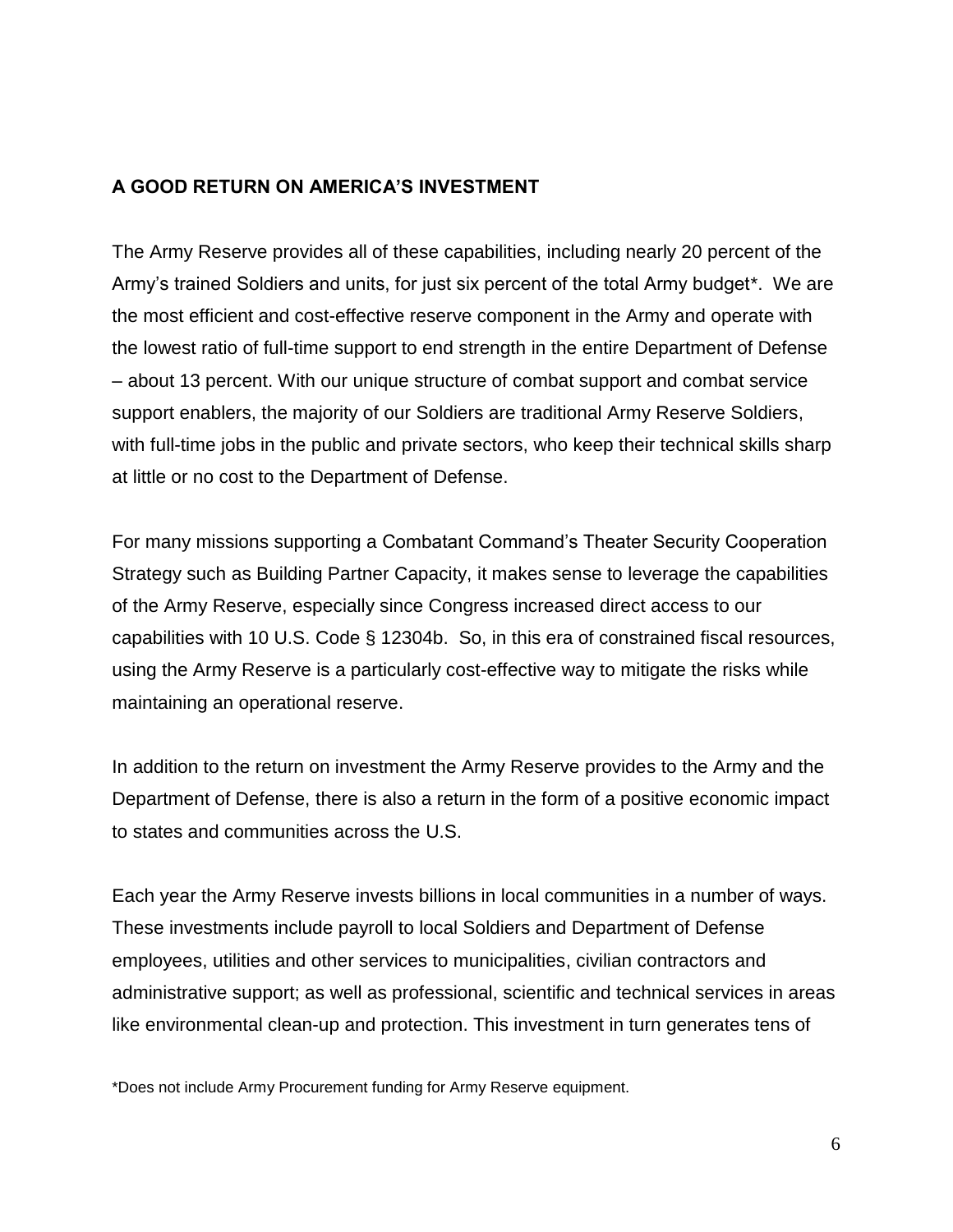thousands of new food industry, service-related, and other non-DoD jobs, creating new income for families and a positive economic climate for State and local communities.

#### **A NEW GENERATION OF ARMY RESERVE LEADERS**

For these and many other reasons, the Army Reserve that some people still recall from the 1990s is long gone. As my predecessor testified three years ago to the Senate Appropriations sub-committee, "I have seen the Reserve of the future" and it is now.

Our Citizen-Soldiers are highly educated and professionals in their civilian careers. They are our doctors, lawyers, academics, scientists, engineers and information technology specialists on the leading edge of their fields – a new generation of Soldiers who grew up with technology in their hands, practice it in their professions and leverage it while in uniform. Today, 75 percent of the doctorate degrees in the Total Army and half its master's degrees are found in the Army Reserve. This education and their skills are invaluable to the civilian career fields in which they work, but they are also invaluable to the Army.

Physically and mentally fit, and fundamentally resilient, Army Reserve Soldiers are America's steady state, operational reserve force. In times of crisis or national emergency, the Army Reserve can respond quickly to our Nation's call. A ready Army Reserve not only offers the nation an insurance policy, but it can provide an opportunity for Soldiers leaving active service due to end-strength reductions a chance to continue serving. As we downsize the Active Component, transitioning Soldiers to the Army Reserve helps the Army keep faith with them and their families who demonstrate a propensity to serve their country. This preserves the taxpayer's investment in training these Soldiers, and can offer new military career tracks that may bridge the transition for Soldiers and their families.

Offering a continuum of service option supports the Chief of Staff of the Army's recent guidance to leverage the unique attributes and responsibilities of each Component and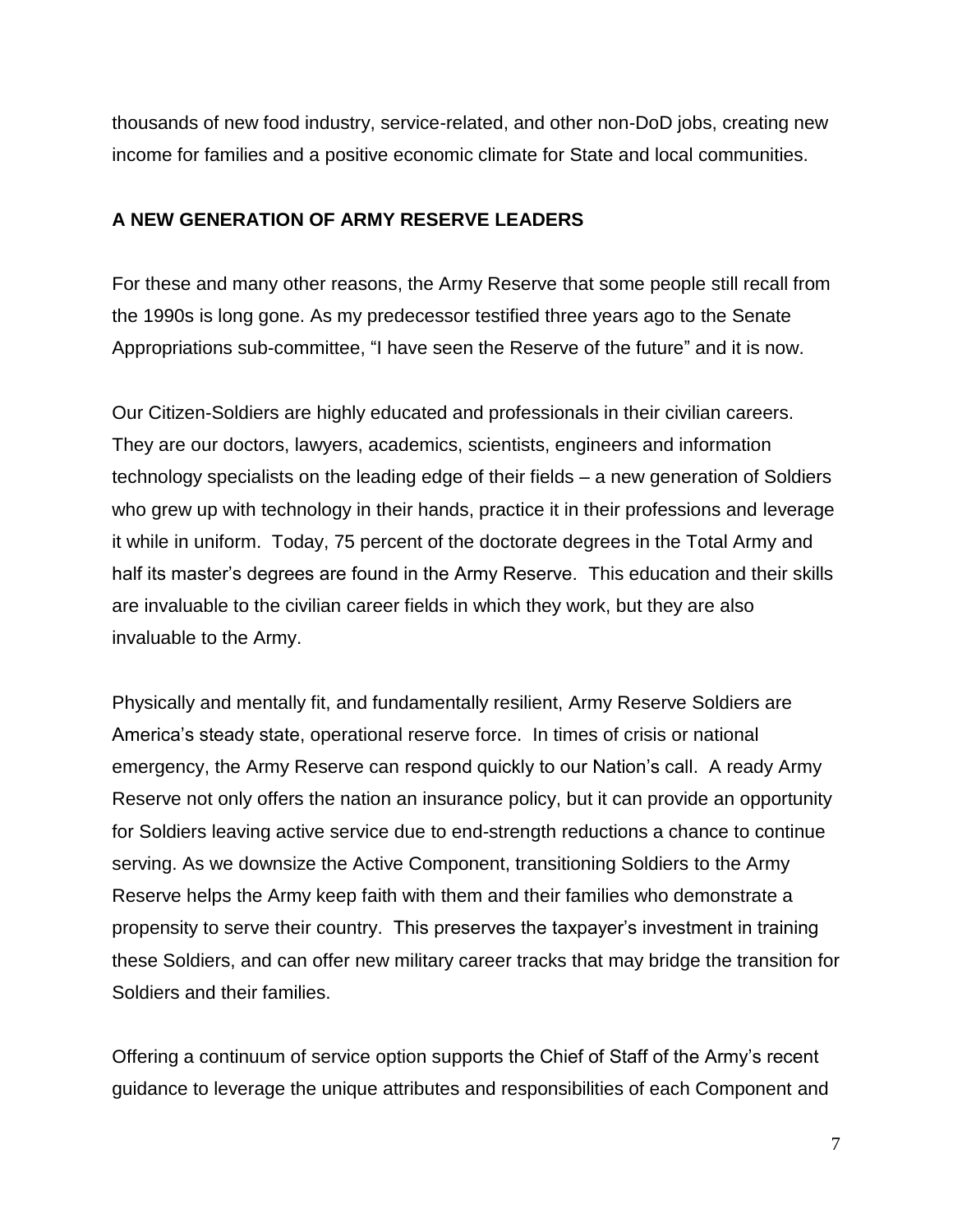preserves the operational experience gained from more than 12 years of war while continuing to prepare Soldiers and units for future challenges.

## **NGREA AND MODERNIZATION CHALLENGES**

The Army Reserve appreciates the steadfast support the Committee has provided for more than a decade and particularly the National Guard and Reserve Equipment Appropriation (NGREA) funding that has improved our equipment acquisition and modernization levels. The Army Reserve is at an all-time high for equipment modernization and equipment on hand, and was a full partner in developing and submitting the FY15 President's Budget for equipment procurement and modernization. However, we still suffer from significant equipment shortfalls and are the least equipped and modernized Army component.

# *HMMWV Challenges*

A challenge for the Army Reserve is modernization of the legacy Light Tactical Vehicle fleet. The Army Reserve is scheduled to replace one-third of the HMMWV fleet with Joint Light Tactical Vehicle in 2022. As a result we must maintain two-thirds of the legacy fleet for 31 additional years, through 2045, without any scheduled modernization, leaving the Army Reserve, and especially our medical units, with an unfunded modernization requirement.

Today, 48 percent of the Total Army's ground ambulance companies reside in the Army Reserve. The Army Reserve has on hand only 64 percent of its required Light Ground Ambulances. This more than 20-year-old legacy Ambulance fleet was not included in previous modernization efforts and is short 36 percent of the HMMWV Ambulances required to support contingency operations and potential mass casualty events in the homeland.

# *Clearance and Bridging Capabilities*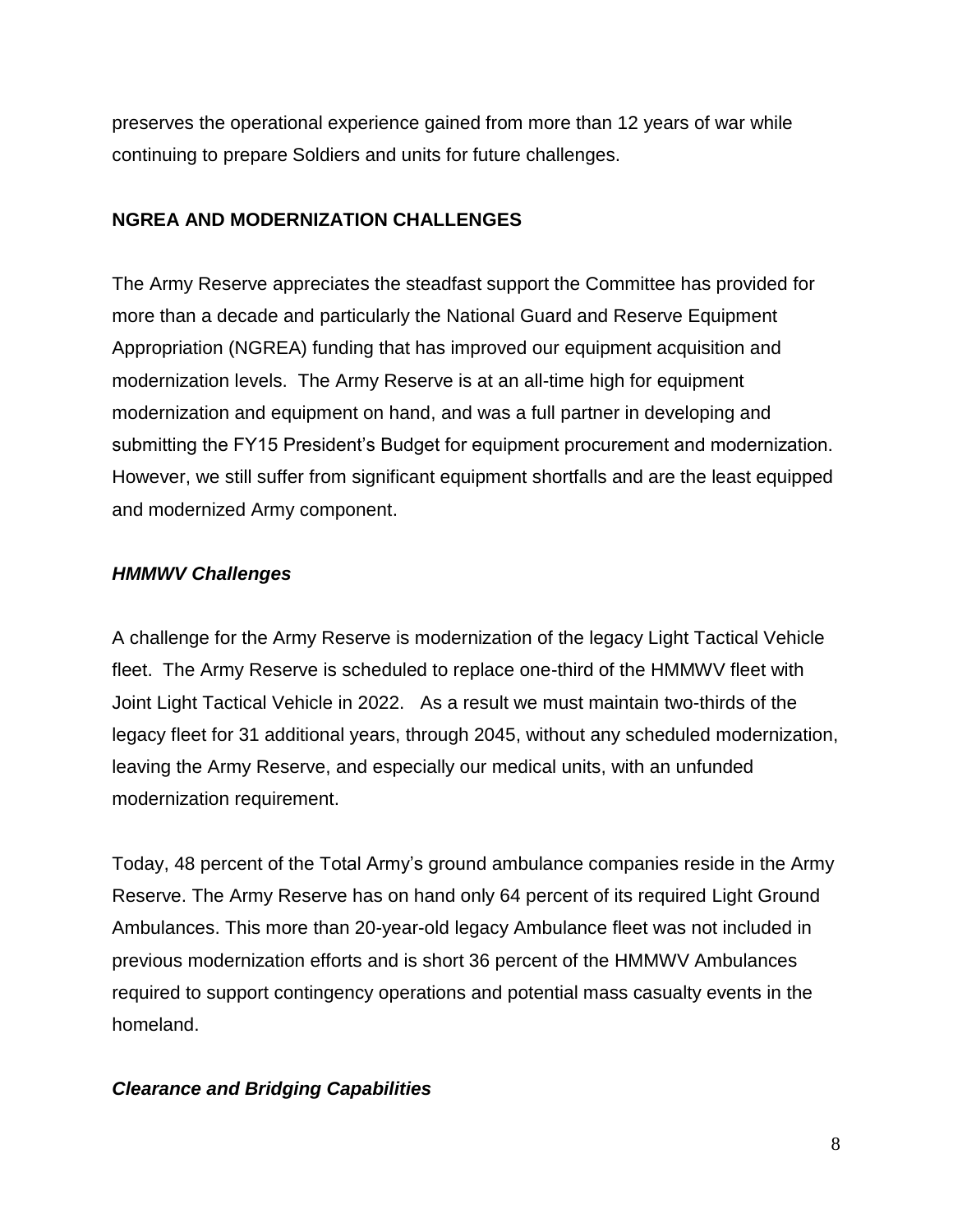Similarly, 35 percent of the Army's total engineering capacity – which includes 80 percent of its Area Clearance capabilities and 36 percent of its Multi-Role Bridging capabilities – are provided by the Army Reserve. In just six years, by 2020, only 20 percent of the Common Bridge Transport System, and none of the Joint Assault Bridge system will be modernized.

## *Logistical Capabilities*

Lastly, the Army Reserve provides 65 percent of the Army's total logistics capabilities, of which the majority is Critical Dual Use equipment for enabling support to Homeland Defense and DSCA. Significant shortfalls in this area include water and fuel storage and distributions systems and material handling equipment. Only 43 percent of the Fuel Distribution System, and 20 percent of the Army's Light Capability Rough Terrain Forklift for moving material, will be modernized by the end of 2020.

While the Army Reserve's equipping posture has improved during the past ten years, critical equipping and modernization shortages remain one of the Army Reserve's greatest challenges. Even in these times of constrained fiscal resources, we cannot afford to let this challenge go unaddressed as it directly impacts our ability to train and sustain an operational force that is properly equipped to meet National Security responsibilities while enhancing federal response to Homeland Defense and DSCA.

#### *Modernization Challenges*

In the 2014 National Guard & Reserve Equipment Report (NGRER), dated March 2013, the Army Reserve's modernization rate was 66 percent. As of December 2013, the rate increased to 76 percent, however, our modernization rate still lags behind.